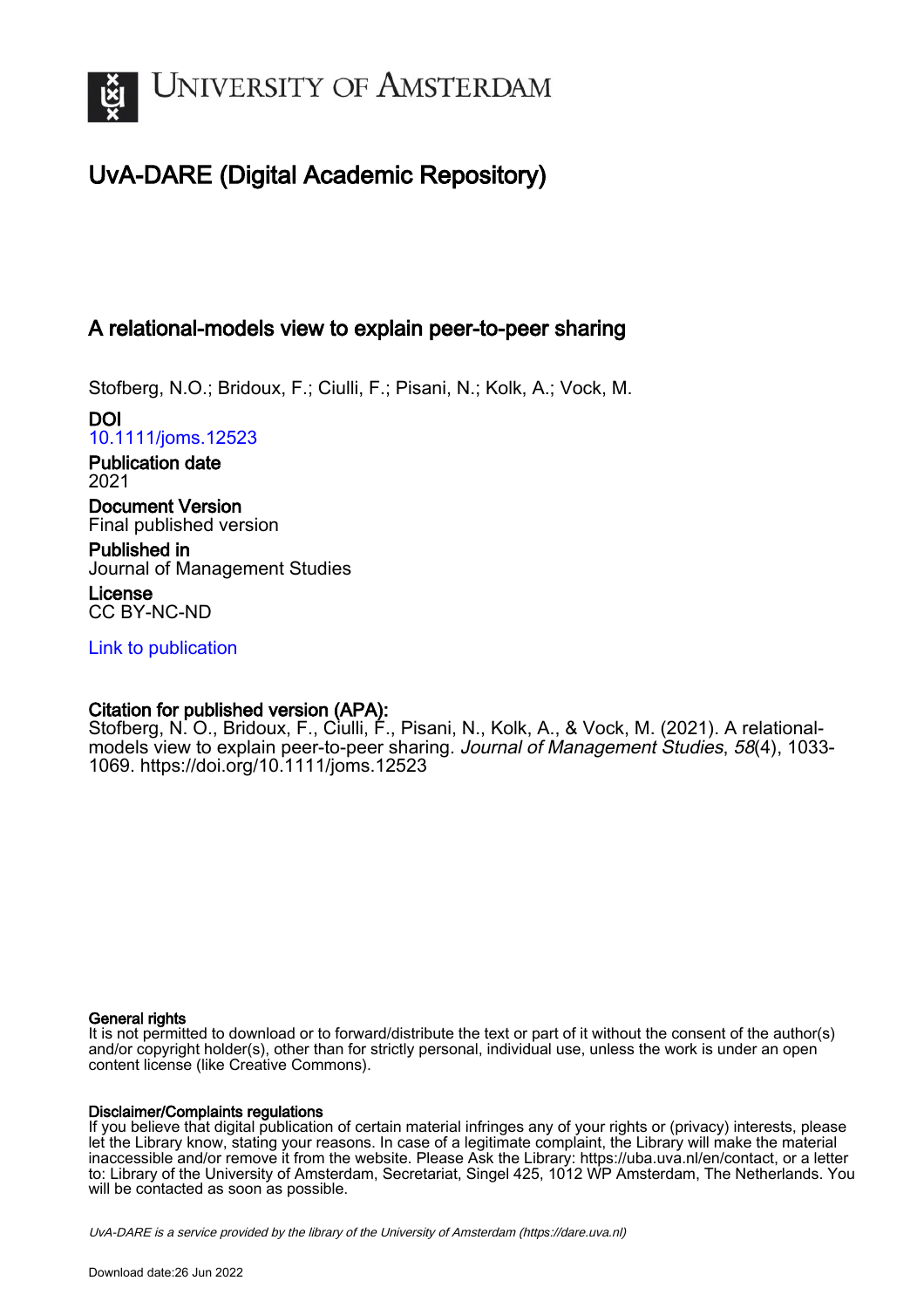*Journal of Management Studies* 58:4 June 2021 doi:10.1111/joms.12523

# **A Relational-Models View to Explain Peer-to-Peer Sharing**

# $\mathbf{Nicole\ Stofberg}^{\mathbf{a}}, \mathbf{Flore\ Bridoux}^{\mathbf{b}\#}, \mathbf{Francesca\ Ciulli}^{\mathbf{a}},$  $\rm{Niccol\^{o} Pisani}^{\rm a}, \rm{Ans\,~Kolk}^{\rm a}$  and  $\rm{Marlene\,~Vock}^{\rm a}$

*a University of Amsterdam Business School; b Erasmus University*

ABSTRACT The growth of peer-to-peer sharing is crucially dependent on continued participation of current platform members and on them behaving prosocially towards other participants who are usually strangers. We propose a relational-models view that revolves around the idea that how members perceive the relationships among participants on a sharing platform significantly affects these behavioural outcomes. We test this idea with a survey where we capture participants' perceptions of sharing relationships using Fiske's (1991) relational models – communal sharing, market pricing, and equality matching. We show that communal sharing and equality matching foster prosocial behaviour (which we label sharing citizenship behaviour) and the willingness to continue participating, whereas market pricing does not have the negative effects we expected. Our work advances relational models theory in addition to contributing to the literature on the sharing economy.

**Keywords:** peer-to-peer sharing, relational value, sharing citizenship behaviour, sharing economy, willingness to participate

# **INTRODUCTION**

Peer-to-peer sharing refers to 'consumers granting each other temporary access to underutilized physical assets ("idle capacity"), possibly for money' (Frenken and Schor, 2017, pp. 4–5). The growth of the sharing economy is closely tied to the upscaling of peer-to-peer sharing for two reasons. First, peer-to-peer sharing represents a large and rapidly growing part of the sharing economy. Assessing the size of the sharing economy

*Address for reprints*: Prof. Dr. Ans Kolk, University of Amsterdam Business School, Plantage Muidergracht 12, 1018 TV Amsterdam, The Netherlands [\(akolk@uva.nl\)](mailto:akolk@uva.nl) http://www.anskolk.eu

This is an open access article under the terms of the [Creative Commons Attribution-NonCommercial-](http://creativecommons.org/licenses/by-nc-nd/4.0/)[NoDerivs](http://creativecommons.org/licenses/by-nc-nd/4.0/) License, which permits use and distribution in any medium, provided the original work is properly cited, the use is non-commercial and no modifications or adaptations are made.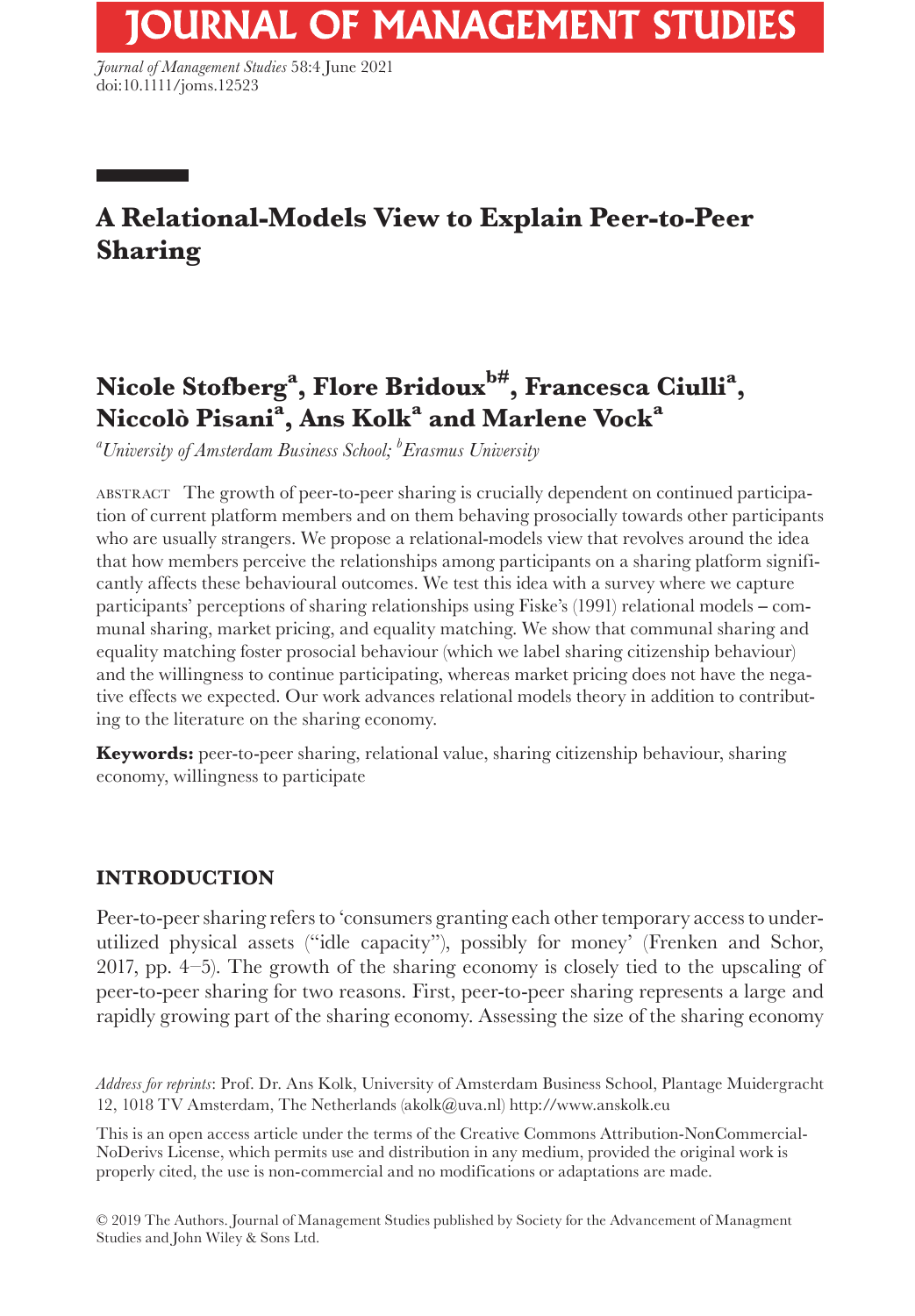through five key peer-to-peer sectors, PricewaterhouseCoopers (2016a) found that in 2015 they produced revenues of almost 4 billion Euro in Europe and enabled approximately 28 billion Euro of transactions, with an expected 20-fold increase to 570 billion Euro by 2025 (PricewaterhouseCoopers, 2016b). Second, scholars have claimed that sharing between individuals embodies the original principles of the sharing economy (Frenken and Schor, 2017; Muñoz and Cohen, 2017; Murillo et al., 2017), since it allows to create a sense of community and social bonding (Benjaafar et al., 2019), it enables the empowerment of ordinary people (Murillo et al., 2017), and it helps tackle overproduction through the exploitation of under-utilized assets (Benjaafar et al., 2019). Therefore, in order to keep true to the fundamental tenets of the sharing economy, its growth should be fuelled *in primis* by the expansion of sharing among peers.

The growth of peer-to-peer sharing is, however, not a given. Compared to scaling up sharing by companies (e.g., Zipcar and Rent the Runway), scaling up peer-to-peer sharing requires overcoming the sizeable challenge posed by sharing with strangers. Sharing with strangers could make providers and users on peer-to-peer sharing platforms much more reluctant to share than they would be if the other party was a company, because they feel much more vulnerable to being taken advantage of by the other party (Schor and Fitzmaurice, 2015). What if a renter of our car does not treat it as we would, or, worse still, what if they actually deliberately cause damage or steal (Brunning, 2015; Möhlmann, 2016)? What if the meal we buy from a peer has been prepared in an unhygienic manner and makes us sick? Irresponsible behaviour and reluctance to share with strangers could threaten the growth of peer-to-peer sharing.

In order to investigate this potential threat, we depart from the well-established idea in social psychology that, when we feel dependent on strangers, our behaviour is very sensitive to our perceptions of what the situation is 'about', which shape our expectations about others' behaviour (Rusbult and Van Lange, 2003). We therefore expect that providers' and users' perceptions of the nature of the relationships among participants on a peer-to-peer sharing platform ‒ including what motivates participants and what is normatively appropriate conduct on this platform – matter a lot to explain the behavioural outcomes crucial for the future of the sharing economy. To capture the nature of the relationships among participants, we build on Fiske's (1991, 1992) relational models theory. This theory has already been applied successfully in management research and presents the advantage of offering a richer conceptualization than the existing literature on peer-to-peer sharing platforms, while still being parsimonious. Specifically, we propose that participants can frame relationships among peers using three relational models: communal sharing (where belonging to the same community guides behaviour), equality matching (where balanced reciprocity guides behaviour), and market pricing (where a cost-benefit analysis guides behaviour).

Testing our ideas on a sample of 975 participants of four peer-to-peer sharing platforms, we found support for our general idea that stronger communal sharing and equality matching framing will positively affect two behavioural outcomes that are important for the sustainability of peer-to-peer sharing: (1) providers' and users' behaviour that reflects a heightened sense of responsibility towards other sharing participants, which we label 'sharing citizenship behaviour' (a concept that turned out to have two dimensions: 'altruism' and 'conscientiousness'), and (2) their willingness to continue sharing on the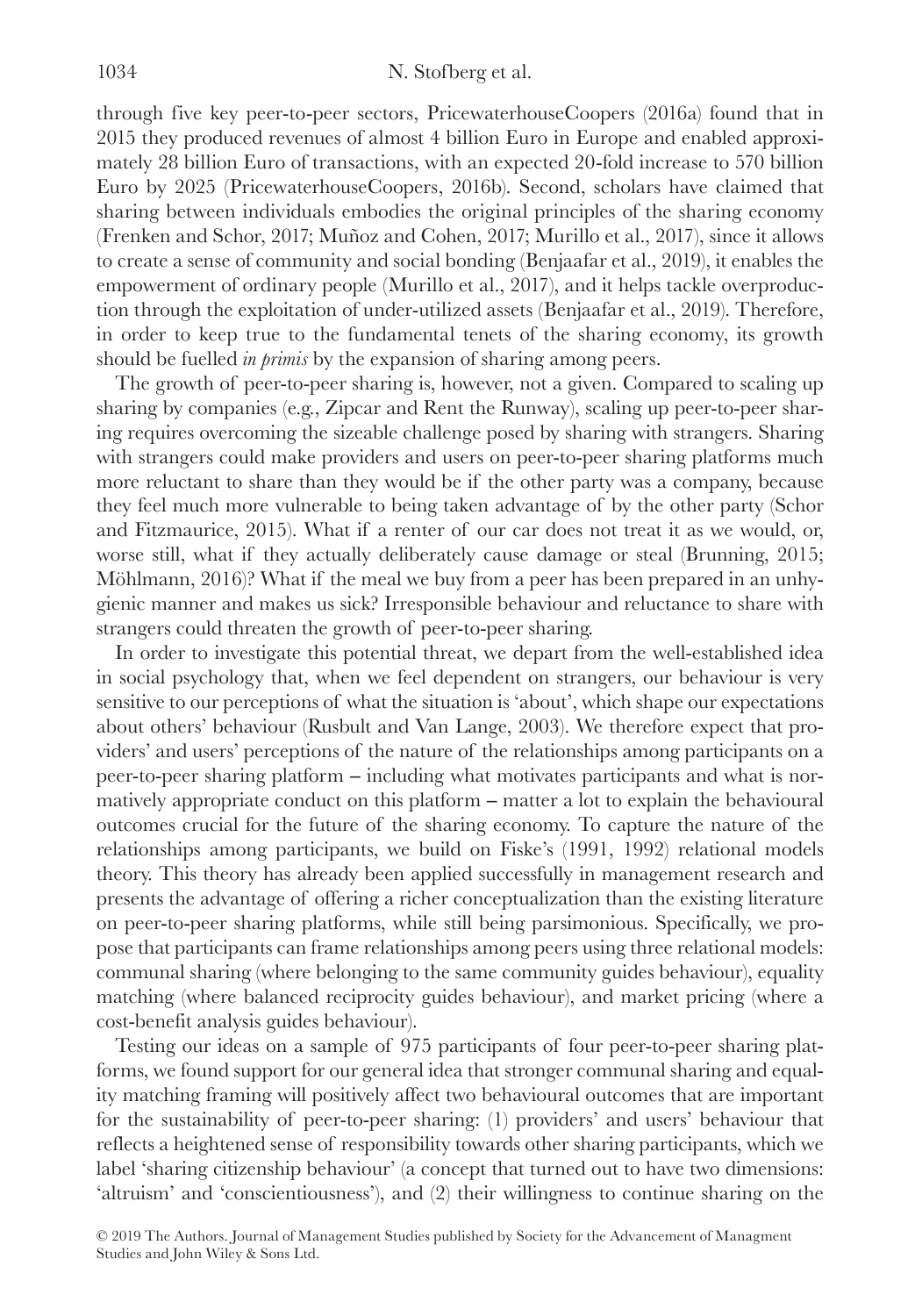platform. In contrast to what we hypothesized, we did not find communal sharing to have a systematically stronger positive impact than equality matching. Instead, equality matching exhibited a stronger relationship with conscientiousness and willingness to continue participating than communal sharing. Furthermore, we found the hypothesized negative impact of a stronger market pricing frame on willingness to continue participating, but not on the two dimensions of sharing citizenship behaviour. This is surprising given the repeated arguments across many bodies of literature that economic incentives often undermine morality (e.g., Bowles, 2008; Ghoshal and Moran, 1996).

Our work contributes to the literature on peer-to-peer sharing and to relational models theory. For the literature on peer-to-peer sharing, our relational-models view emphasizes the importance of the mental framing of the relationships among participants to explain sharing citizenship behaviour and willingness to continue participating on peerto-peer sharing platforms. For the growth of the sharing economy, our findings suggest that sharing platforms could promote peer-to-peer sharing by developing features that prompt participants to frame their relationships more strongly in communal sharing or equality matching terms. For relational models theory, our work delivers one of the very first empirical tests of the theory in the management field. While our empirical results confirm the interest of using this theory to understand management-related phenomena, they also reveal the need to theorize about the effects of the relational models at a more fine-grained level: the ranking proposed by Bridoux and Stoelhorst (2016) turned out not to be generalizable to all types of cooperative behaviour.

#### **THEORY AND HYPOTHESES**

#### **Peer-to-Peer Sharing: A Need to Look at Relationships**

Whilst research on peer-to-peer sharing platforms is still scarce, analogies have been drawn with platforms that have received wider scholarly attention. In particular, the peer-to-peer sharing platforms have been conceptualized (Kyprianou, 2018; Zervas et al., 2017) as a kind of 'two-sided markets' (Rochet and Tirole, 2003, 2006) or 'platform markets' (Rietveld and Eggers, 2018) because these platforms are intermediaries that enable interactions between at least two sets of actors (providers and users), they do not take ownership of the goods transferred (Frenken and Schor, 2017), and they are characterized by indirect network effects (i.e., the value of the platform for each side depends on the number of actors on the other side) (Dreyer et al., 2017; Murillo et al., 2017).

Industrial economists have pioneered the study of platform markets (McIntyre and Srinivasan, 2017; Thomas et al., 2014), focusing in particular on the impact of network effects on the competition among platforms and on platforms' pricing decisions (e.g., Armstrong, 2006; Hagiu, 2009; Rochet and Tirole, 2003, 2006). Over the last years, management scholars have also paid increasing attention to platform markets. However, to date, research on peer-to-peer platform markets has mostly focused on peer-to-peer e-commerce. In this realm, scholars have contributed to our understanding of: (1) participants' strategies (Brough and Isaac, 2012; Reynolds et al., 2009) and reputation within a platform (Cheema, 2008; Obloj and Capron, 2011), as well as (2) the effects,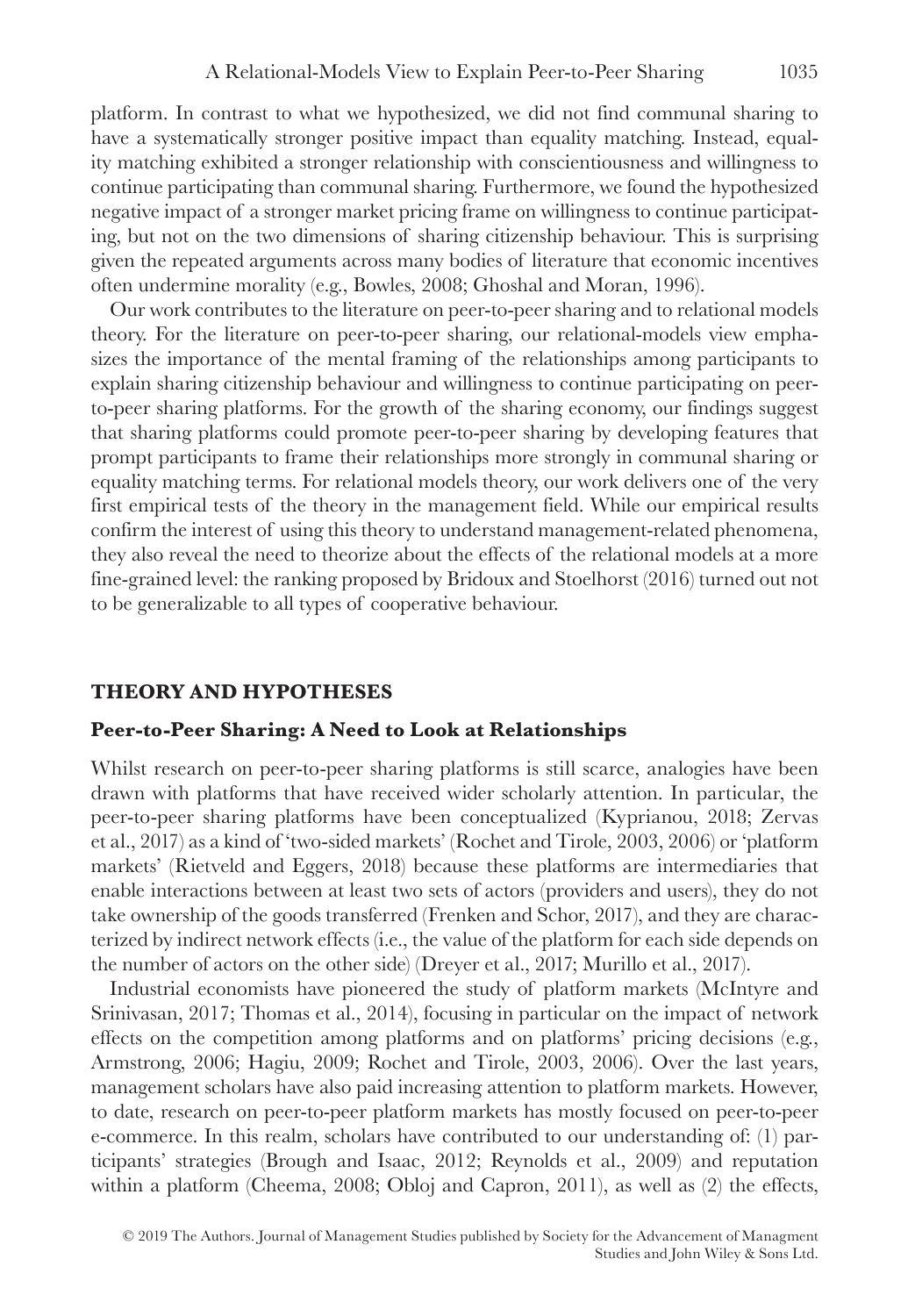on participants' behaviour, trust, and performance, of platform strategies and design features (Dinerstein et al., 2018; Li et al., 2009), in particular reputation and regulation mechanisms (Hui et al., 2016; Kuwabara, 2015).

Peer-to-peer e-commerce shares similarities with peer-to-peer sharing that makes the literature on the former relevant to research on the latter. In particular, peer-to-peer e-commerce and sharing have in common that the platform provider facilitates connections between individuals who are strangers to each other (Schor, 2014). Exchanging with strangers is likely to be perceived as riskier by (potential) participants than transacting with business organizations as in the case of business-to-consumer platforms (Einav et al., 2016; Jones and Leonard, 2008; Kuwabara, 2015). Yet, peer-to-peer sharing also differs fundamentally from peer-to-peer e-commerce in at least two respects, which justifies the need for studies dedicated to peer-to-peer sharing in general, and dedicated to the relationships among participants on peer-to-peer sharing platforms in particular.

First, while economic value is always at the heart of peer-to-peer e-commerce, the value peer-to-peer sharing platforms aim to realize for their members usually includes a non-monetary component and is sometimes exclusively non-monetary (Acquier et al., 2017). The extent to which peer-to-peer exchanges are monetized varies across peerto-peer sharing platforms and economic value can be completely absent (Frenken and Schor, 2017; Habibi et al., 2016), as illustrated by platforms such as Couchsurfing or Peerby, where providers give access to their possessions for free (respectively their house and their household goods). Furthermore, peer-to-peer sharing is often presented as a tool to generate new forms of solidarity and social bonding among individuals (Belk, 2010). Assuming that (at least some) individuals seek non-monetary value from their participation on peer-to-peer sharing platforms, we can expect the nature of the relationships among participants to matter because, according to their nature, relationships fulfil different relational needs and therefore deliver more or less relational value (Fiske, 2002).

Second, in contrast to e-commerce, peer-to-peer sharing does not generally encompass transferring permanently the ownership of a good (Jiang and Tian, 2018), but instead 'granting temporary access to under-utilized physical assets' (Frenken and Schor, 2017, pp.  $4-5$ ).<sup>1</sup> While buyer-seller interactions usually begin and end with the supply of the product in exchange of money, peer-to-peer sharing initiates when the provider gives the user access to his/her possession, it permeates the use of the shared good by the user, and terminates when the good is returned to the provider. Given the higher complexity and duration of relationships in peer-to-peer sharing compared to peer-to-peer e-commerce, the extent to which participants feel vulnerable to other participants' opportunism and misbehaviour is likely to be much higher (Huurne et al., 2017; Schaefers Wittkowski et al., 2016). In addition, whereas it is the buyer who copes with the higher risk when transferring ownership, opportunism and misbehaviour can take many more forms and affect both sides of the exchange when granting access. For example, on the peer-to-peer car sharing platform Turo, owners are vulnerable to renters damaging or destroying their car, while renters are vulnerable to car owners providing an unsafe vehicle or cashing in money for a car that is actually not available upon the renter's arrival.

Because of the vulnerability to other participants' opportunism and misbehaviour and because of the desire of (some) participants to obtain relational value, how participants perceive sharing relationships on the platform is likely to be an important driver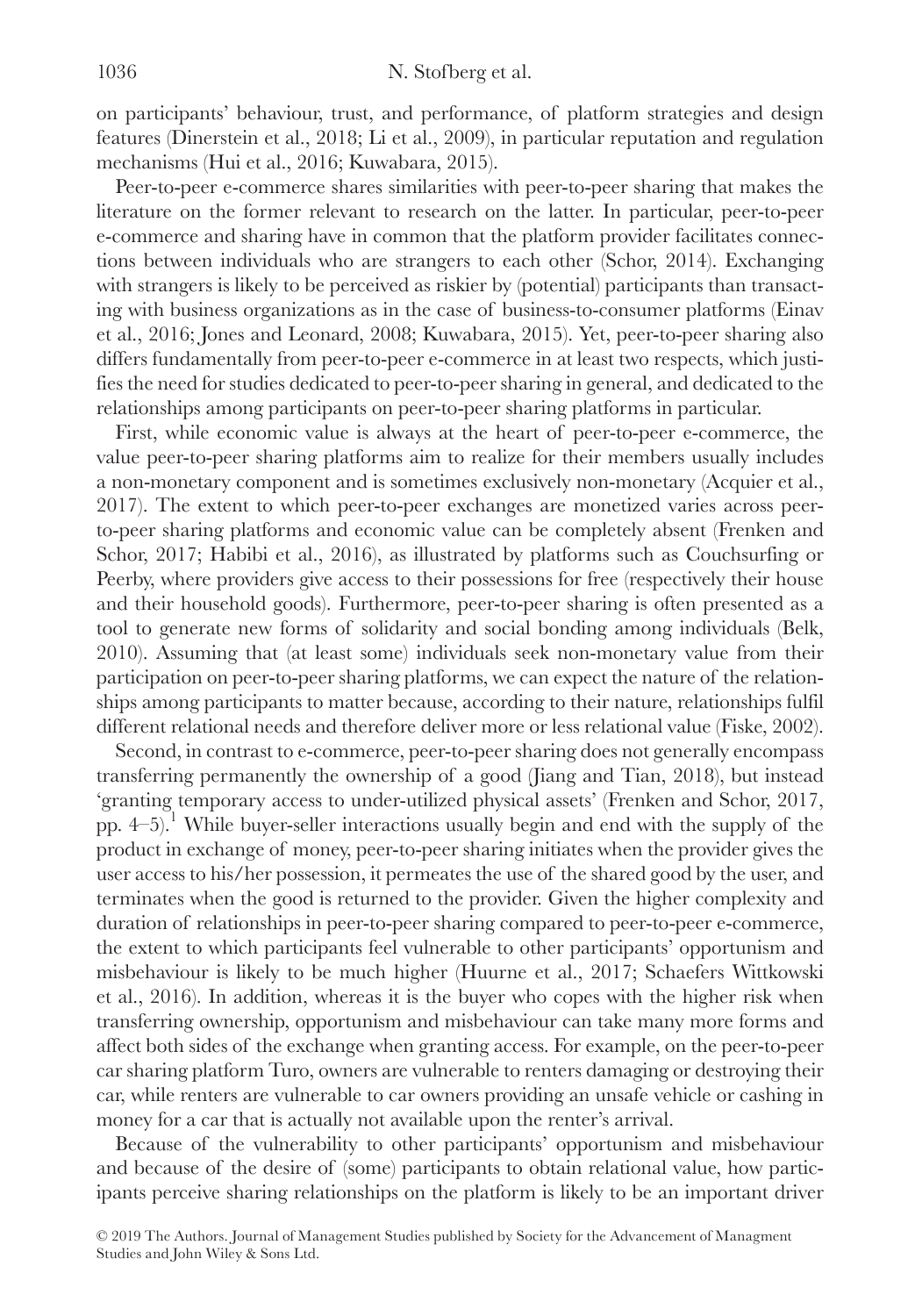of participants' behaviour. It is well established in social psychology that when humans feel dependent on others, they tend to 'dedicate considerable effort to understand what the situation is 'about' and to developing expectancies about [the other's] probable behavior' (Rusbult and Van Lange, 2003, p. 355). This aspect has so far been overlooked by the literature on peer-to-peer sharing platforms, which has focused to date essentially on individual motivations to share (e.g., Böcker and Meelen, 2017; Habibi et al., 2016; Wilhelms et al., 2017), on platforms' business models and design features (e.g., Habibi et al., 2016; Muñoz and Cohen, 2017), and on the environmental, social or economic impacts of these factors (e.g., Benjaafar et al., 2019; Frenken and Schor, 2017; Jiang and Tian, 2018; Zervas et al., 2017).

Our study thus aims to expand the understanding of peer-to-peer sharing by investigating how individuals' mental representation of the relationships among participants on the sharing platform affects behaviour that is important for the future of peer-to-peer sharing, namely sharing citizenship behaviour and willingness to continue sharing on the platform. If participants on a sharing platform exhibit a high sense of responsibility throughout the sharing exchanges and are willing to take part again in peer-to-peer sharing, it increases the odds that the platform will be able to grow while maintaining the balance between supply and demand over time.

## **A Relational-Models View of Peer-to-Peer Sharing**

In order to capture how participants perceive relationships on a peer-to-peer sharing platform, we use Fiske's relational models theory (Fiske, 1991, 1992; Haslam, 2004; Rai and Fiske, 2011). Disciplines as diverse as psychology, economics, political science, sociology, anthropology, and biology have studied why and to what extent people cooperate in social interactions, given the temptation to free-ride and the fear of being taken advantage of (Van Lange et al., 2013). A key message from this large body of research is that humans have developed mental structures to deal with the tension between collective and individual interests in social interactions (Fiske, 1991). These mental structures, which we call relational models in line with relational models theory (Fiske, 1991, 1992; Haslam, 2004), are 'representations, grammars, or script-like social schemata' (Fiske, 1991, p. 21) that enable people to internalize relationships as part of their cognitive functioning and translate them into behaviour (see Haslam and Ellemers, 2005; Turner et al., 1994).

People use these relational models (consciously or unconsciously) 'to plan and to generate their own action, to understand, remember, and anticipate others' action, to coordinate the joint production of collective action and institutions, and to evaluate their own and others' actions' (Fiske, 2004, p. 3). The relational models are not exclusively cognitive, they also comprise needs, motives, evaluative attitudes and judgments, as well as emotions (Fiske, 1991). The relational models trigger different behaviours in social interactions because they (a) involve different perceptions of who one is in relation to the partner, (b) are associated with different motives, and, therefore, (c) lead to different rules of appropriate behaviour for oneself and the partner (Bridoux and Stoelhorst, 2016). In other words, each of the relational models conveys distinct expectations regarding the relational norms governing a relationship, which in turn evoke distinct actions and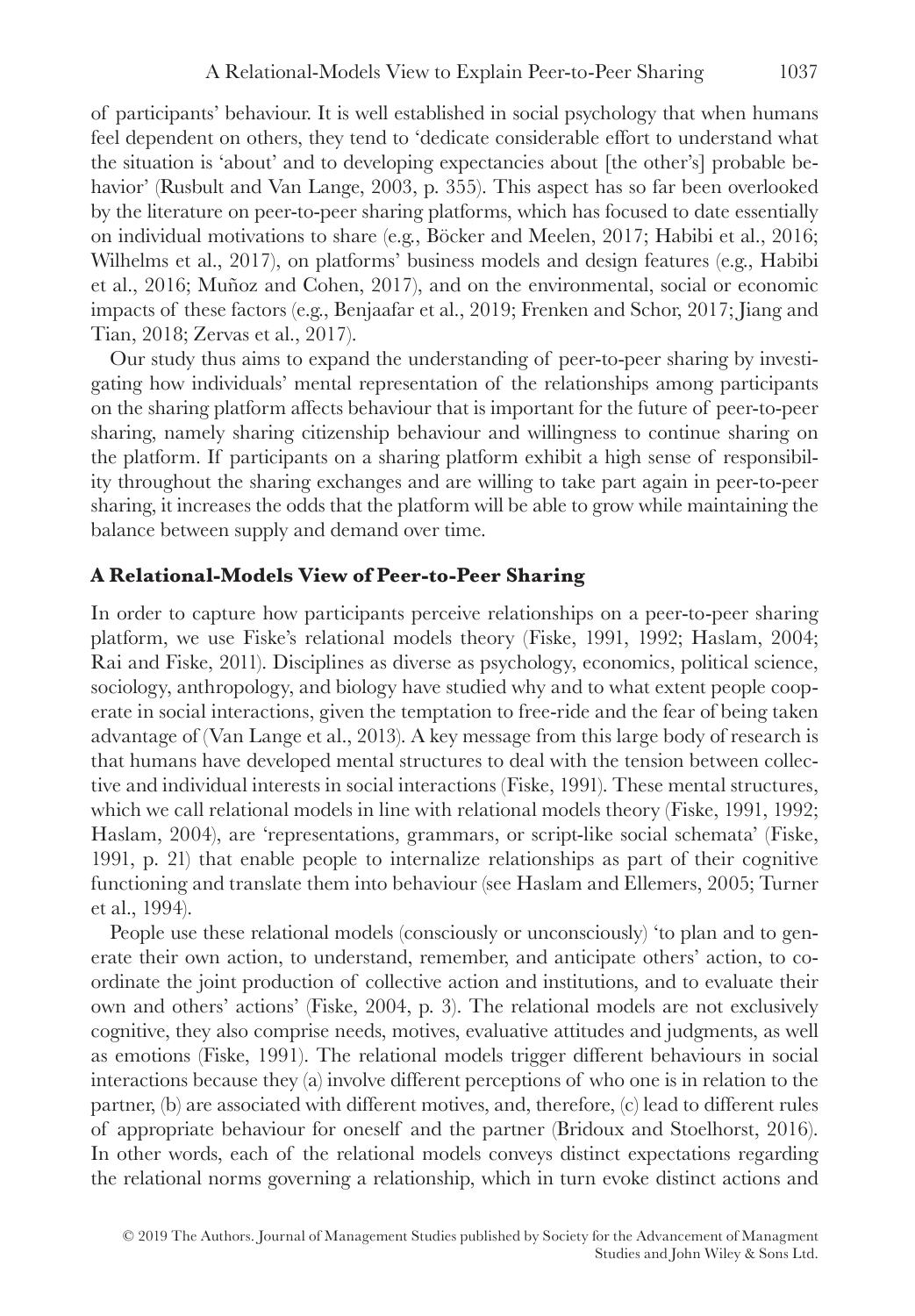responses in relational partners (Bowles and Polonia-Reyes, 2012). Actions that are inappropriate according to a relational model are evaluated as immoral by individuals using that model and generate negative moral emotions such as guilt, shame, disgust, or outrage (Rai and Fiske, 2011). These negative moral emotions motivate individuals to both exhibit the behaviour that is appropriate according to the relational model and discipline others into behaving appropriately even if disciplining comes at a personal cost (Gintis et al., 2008; Turillo et al., 2002).

On the basis of an exhaustive review of the major work on social relationships in sociology, social anthropology, and social psychology, Fiske (1991) has argued that we employ four elementary relational models to coordinate nearly all our social interactions: communal sharing, market pricing, equality matching, and authority ranking. While the non-hierarchical nature of peer-to-peer relationships makes it unlikely that participants would perceive authority ranking<sup>2</sup> to govern these relationships, the other three models could apply to peer-to-peer relationships.

Communal sharing (CS) has a lot in common with, inter alia, Ouchi's (1980) clan, Adler's (2001) community, Gittell's relational coordination (Gittell and Douglas, 2012), and Clark and Mills' (1979) communal relationship. 'Communal sharing is a relation of unity, community, undifferentiated collective identity, and kindness, typically enacted among close kin' (Fiske, 1991, p. ix). The fusion of the self with the community characterizing CS means that individuals see themselves and other members of the community as equivalent, undifferentiated, and sharing the same goal to promote the community's interests (Bridoux and Stoelhorst, 2016). As a result, CS calls for generalized reciprocity – a norm according to which no one keeps track of how much is given and received (Fiske, 1991) – and individuals contribute altruistically to the common objective, regardless of personal rewards and costs (Bridoux and Stoelhorst, 2016). Belk (2014, p. 16) classifies this form of sharing as 'sharing in', because actors incorporate those with whom they share as 'aggregate extended self'.

Market pricing (MP) corresponds to the traditional economic view of transactions and is similar to, for example, Williamson's (1975) concept of market, and Clark and Mills' (1979) exchange relationship. 'Market pricing is based on an (intermodal) metric of value by which people compare different commodities and calculate exchange and cost/benefit ratios' (Fiske, 1991, p. ix). MP makes personal identities salient, with individuals seeing themselves as independent entities competing for achievement (Bridoux and Stoelhorst, 2016). This makes the pursuit of self-interest the norm (Fiske, 1991). This type of relationships is closely linked to Belk's (2014) 'sharing out' because it is not about helping others or making human connections, but rather about maximizing one's own profit.

Compared to the other models, Equality matching (EM) has received little attention in management research (Bridoux and Stoelhorst, 2016). It is therefore not surprising that it has not yet been explicitly considered in the literature on the sharing economy. 'Equality matching is a one-to-one correspondence relationship in which people are distinct but equal, as manifested in balanced reciprocity (or tit-for-tat: revenge), equal share distributions or identical contributions, in-kind replacement compensation, and turn taking' (Fiske, 1991, p. ix). In relationships framed as EM, individuals' identity stretches to include the relational partners' well-being, at least as long as the partners are perceived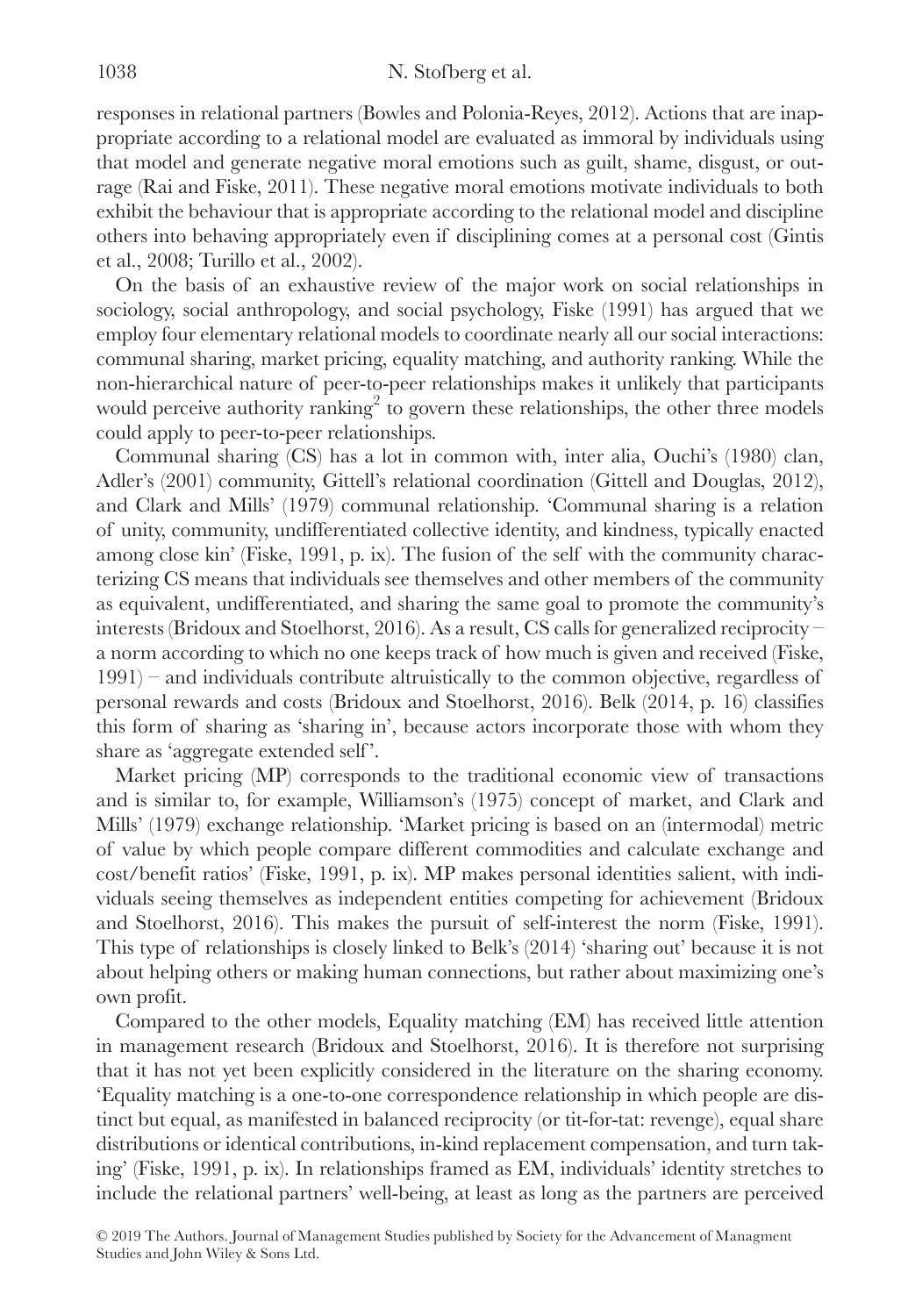to be cooperative (Bridoux and Stoelhorst, 2016). From this relational identity follows a norm of balanced reciprocity (Sahlins, 1972), whereby people are expected to take turns and strive for balance in what is given and received and ensure that any help is returned, usually in kind (Fiske, 1991).<sup>3</sup> This model of balanced exchange typically regulates relationships with neighbours and more distant friends.

We have three reasons for working with the relational models  $-$  CS, MP, and EM – to explain participants' behaviour on peer-to-peer sharing platforms. First, while still parsimonious, relational models theory offers a more complete set of mental representations of sharing relationships than the traditional dichotomies applied in studies of the sharing economy. As critics have already acknowledged (e.g., Arnould and Rose, 2016; Bucher et al., 2016), participants' motivations to engage in sharing relationships are often oversimplified: participants are often assumed to be driven either by purely altruistic motivations or solely by economic considerations. With the balanced reciprocity at the core of the equality matching model, relational models theory offers a second alternative to the pure economic self-interest characterizing market pricing, next to the altruism coming from a common identity in the communal sharing model. Second, empirical research pitting relational models theory against alternative perspectives on social relationships showed that relational models theory fared better in depicting real-life relationships than Foa and Foa's theory of resource exchange, Parsons' theory of role expectations, Mills and Clark's theory of communal and exchange relationships, and MacCrimmon and Messick's theory of social motives or orientations (Haslam, 1995; Haslam and Fiske, 1992). Third, Fiske's relational models theory has already been successfully used in the management field to explain relationships between individuals (e.g., Bridoux and Stoelhorst, 2016; Giessner and van Quaquebeke, 2010; Mossholder et al., 2011).

While the relational models have often been used to capture how individuals perceive their relationship with a *specific* partner, we apply the models to grasp how individuals perceive relationships among participants on peer-to-peer sharing platforms *in general*. This is in line with Mossholder et al. (2011), who used the models to capture relational climates in organizations, which they define as 'sociocognitive environments that […] support conceptually distinct forms of interpersonal relationships among employees' (Mossholder et al., 2011, p. 34). Specifically, we are interested in how individuals see (a) who participants are in relation to other participants on the sharing platform, (b) what motivates participants, and (c) what are appropriate behaviours on the sharing platform. We chose this conceptualization because individuals are likely to fall back on more generic mental frames in interacting with strangers, for whom they have no history of personal interactions from which to derive specific mental representations. Similar arguments have been made regarding the role of organizational climate in guiding employees' prosocial behaviour (e.g., helping, knowledge sharing) towards other employees who are strangers or distant acquaintances (Bock et al., 2005; Constant et al., 1996). As it would be the case among employees working closely together, we acknowledge that, in case of repeated dyadic interactions, participants on a sharing platform will over time gather enough information to choose the relational model that matches that specific relationship and may no longer rely on the more generic mental representations of how participants generally relate to each other. This implies that, with our conceptualization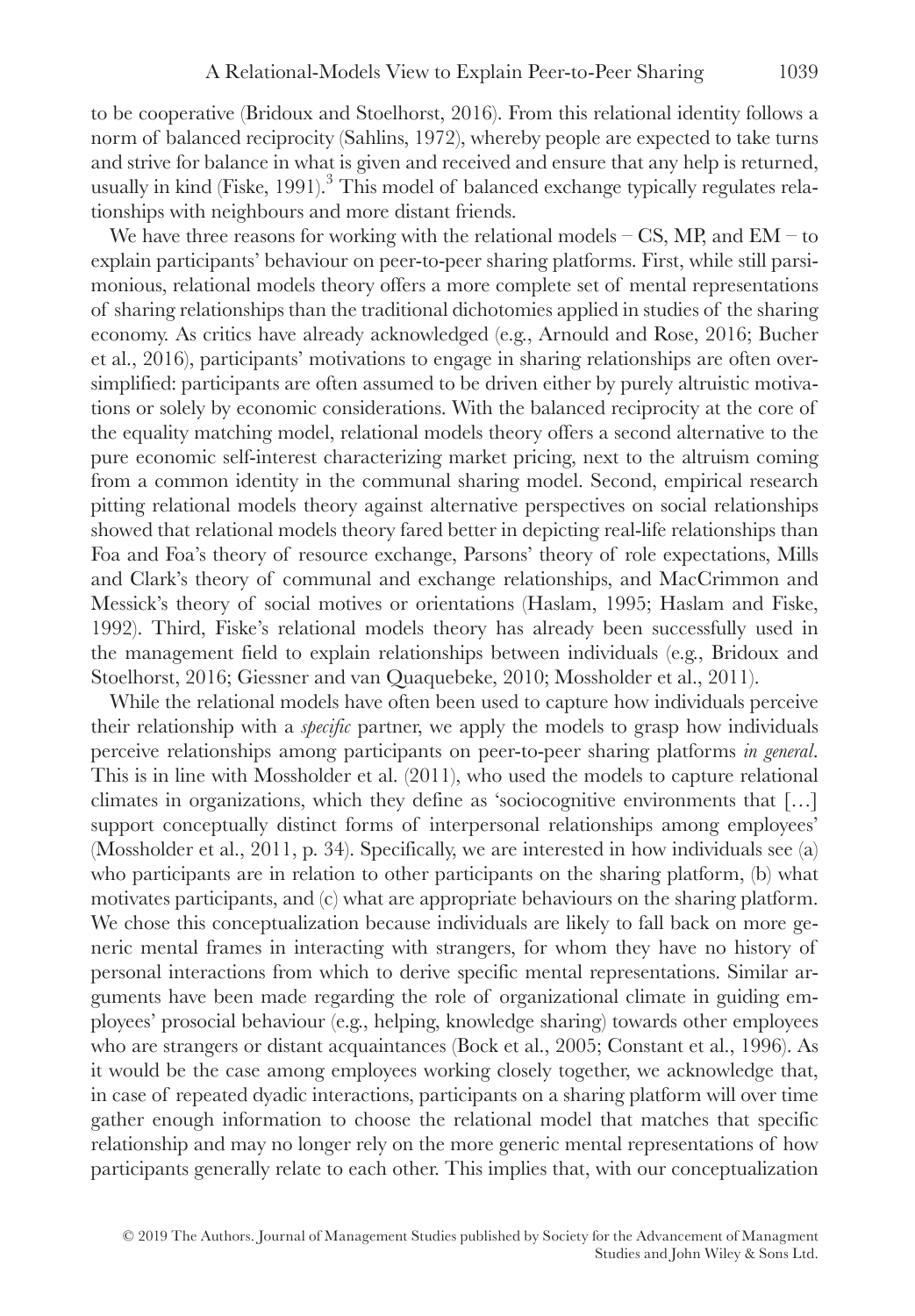of the relational models, repeated dyadic interactions fall outside of the scope of our study (we come back to this limitation in the discussion).

Furthermore, we expect that participants may employ a combination of the three relational models to mentally represent how peers generally relate to each other on the platform, whereas the management literature has often approached relational models as substitutes (e.g., Bridoux and Stoelhorst, 2016; Sheppard and Sherman, 1998), arguing that an individual can only hold one relational frame at one point in time, even if relational models can follow one another relatively quickly in an individual's mind in response to changes in the social interaction or the environment (Fiske, 1991, 1992). Yet, in their empirical study, Haslam and Fiske (1999) show that relational models can coexist. Accordingly, Haslam and Fiske (1999, p. 242) have argued that social relationships may be 'governed by combinations of the models', which 'are not, therefore, empirically independent in principle'. Individuals may concurrently adopt different relational models to address 'different aspects of different social-relational interactions' (Rai and Fiske, 2011, p. 60).

In the rest of this section, we formulate hypotheses regarding the comparative impact of the relational models on participants' sharing citizenship behaviour and willingness to continue participating, our two dependent variables.

## **Behavioural Outcomes of the Relational Models**

Sharing behaviour that shows a high sense of responsibility towards other participants is essential for the growth of peer-to-peer sharing, as it fosters satisfaction with participation and positive emotional responses to sharing, which are crucial to long-term success (Bardhi and Eckhardt, 2012; Habibi et al., 2017; Ikkala and Lampinen, 2015). Specifically, this type of prosocial behaviour has been argued to create positive emotions, such as feelings of gratitude, happiness and bonding, that motivate users and providers alike to seek out additional sharing experiences and remain committed over time (Bucher et al., 2016; Habibi et al., 2017; Ikkala and Lampinen, 2015). Scholars studying the sharing economy have provided multiple examples of this type of behaviour, e.g., additional services, small acts of hospitality, and consumer cocreation (e.g., Bardhi and Eckhardt, 2012; Belk, 2010; Habibi et al., 2016, Ikkala and Lampinen, 2015).

We see clear parallels between these many examples and what the human resource literature calls 'organizational citizenship behaviour' (OCB), which refers to specific forms of extra-role behaviour beneficial for the organization or co-workers (Podsakoff et al., 2000). We, therefore, chose the label *sharing citizenship behaviour* to designate sharing behaviour that shows a high sense of responsibility towards other participants. We built on the extensive literature on OCB to conceptualize sharing citizenship behaviour, a necessary step in order to measure the concept adequately (see Podsakoff et al., 2016). Specifically, we conceptualize sharing citizenship behaviour as encompassing two categories of behaviour. First, the literature describes sharing behaviour that is similar to 'altruism', a form of OCB that involves helping co-workers without expecting an extrinsic reward for this behaviour (Organ, 1997). For example, Airbnb hosts often engage in additional services, such as offering some food to their guests and giving additional advice and local recommendations; similarly, guests have been known to bring gifts and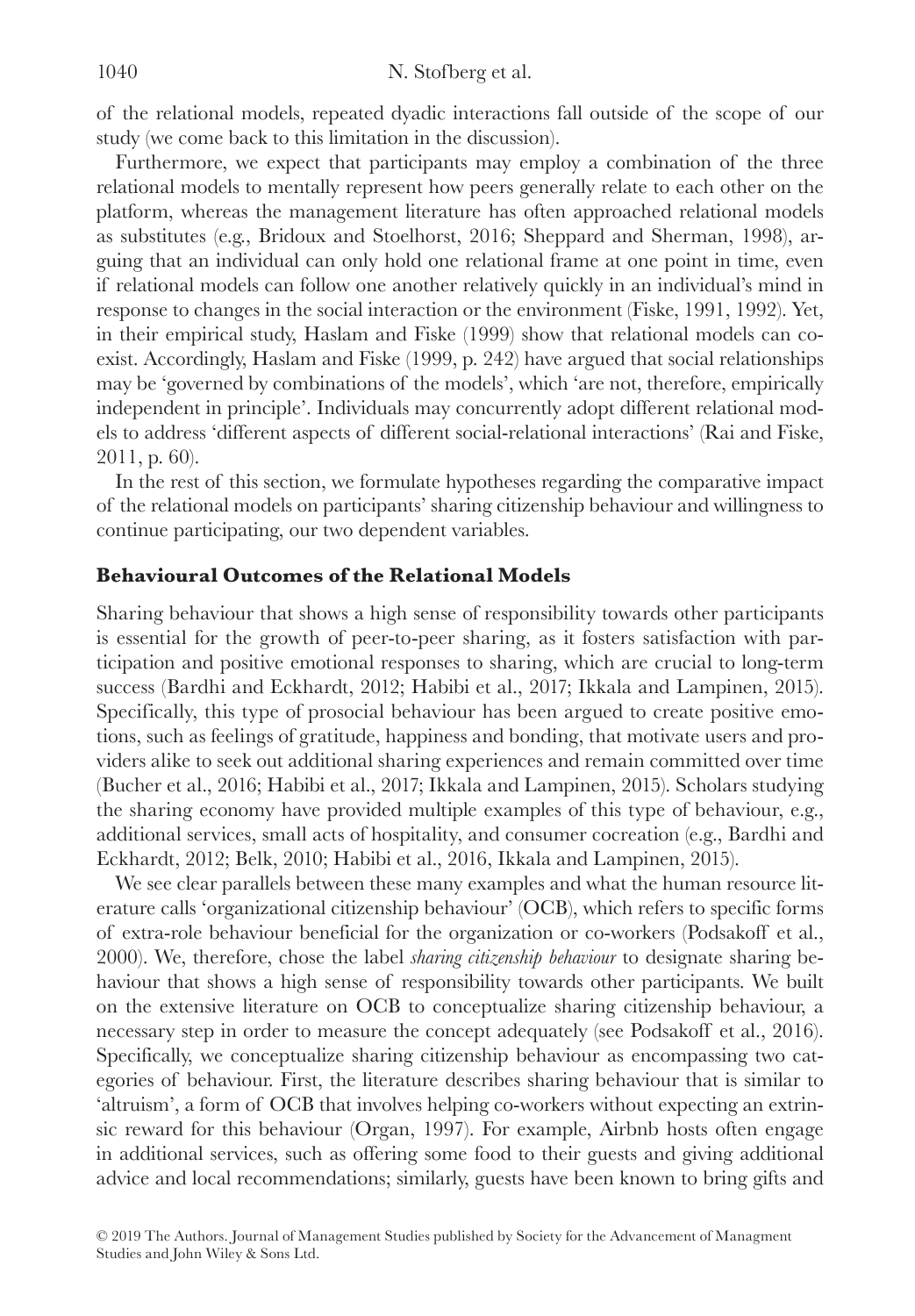express gratitude to their hosts (Ikkala and Lampinen, 2015). The second category of sharing citizenship behaviour is very close to the 'conscientiousness' dimension of OCB. '[A]kin to compliance with internalized norms defining what a "good employee ought to do"' (Smith et al., 1983, p. 657), Couchsurfer participants expressed an expectation of punctuality, cleanliness, and willingness to spend time with the host and exchange experiences, while rejecting the idea that their partners 'owed' anything to them or vice versa Harvey et al. (2014).

We hypothesize that how individuals perceive the relationships among participants on a peer-to-peer sharing platform affects the extent to which they exhibit sharing citizenship behaviour. Research in management has already linked Fiske's relational models to other forms of prosocial behaviour such as helping co-workers (Mossholder et al., 2011), knowledge sharing (Boer et al., 2011), and cooperation among stakeholders (Bridoux and Stoelhorst, 2016). The gist of this work is that behaviour depends on the individual's perception of the situation, i.e. on the answer he/she gives to the question 'What kind of situation is this?' (Messick, 1999; Weber et al., 2004). Individuals rely on relational schemas to answer this question (Blatt, 2009) and identify which kind of behaviour is appropriate in that specific context (Weber et al., 2004).

Following what Mossholder et al. (2011) have argued for helping co-workers and what Bridoux and Stoelhorst (2016) have argued for cooperation among stakeholders, we expect sharing citizenship behaviour to be most strongly positively affected by CS, followed by EM, while we expect a negative effect of MP. A CS frame has the largest positive impact because it brings individuals to identify with the collective and to expect other participants to similarly see themselves as community members (Fiske, 1991, p. 1992). As a result of the inclusion of other participants within a common social boundary, individuals perceive lower social distance among participants than in the case of a relational identity, which typifies EM, or a personal identity, which characterizes MP (Brewer and Gardner, 1996; Brewer and Kramer, 1986). This reduced social distance makes individuals more likely to equate their own and other participants' welfare (Brewer and Kramer, 1986) and, thus, more willing to fulfil other participants' needs because others' needs are very much perceived as one's own needs (Fiske, 1991). Consequently, the more individuals perceive the relationships among participants as CS, the more we can expect them to engage in sharing citizenship behaviour with little regard for the personal costs involved in order to fulfil other participants' needs.

By comparison to CS, the positive impact of EM on sharing citizenship behaviour should be smaller. In contrast to the collective identity that characterizes CS, EM is typified by a relational identity whereby the partner is seen as equal but different from the individual him/herself (Bridoux and Stoelhorst, 2016). As a result of this different level of identification, the norm guiding behaviour is not, like with CS, to contribute to common objectives regardless of personal costs and trying to fulfil each other's needs. Instead, the norm is balanced reciprocity according to which the benefits received and costs incurred by the parties to the exchange should be in balance (Fiske, 1991, 1992). Because balance is core, individuals who adopt an EM frame are conditional cooperators: they exhibit prosocial behaviour to the same extent as their partner (Fehr and Fischbacher, 2004; McClintock and Liebrand, 1988). Thus, for example, if a sharing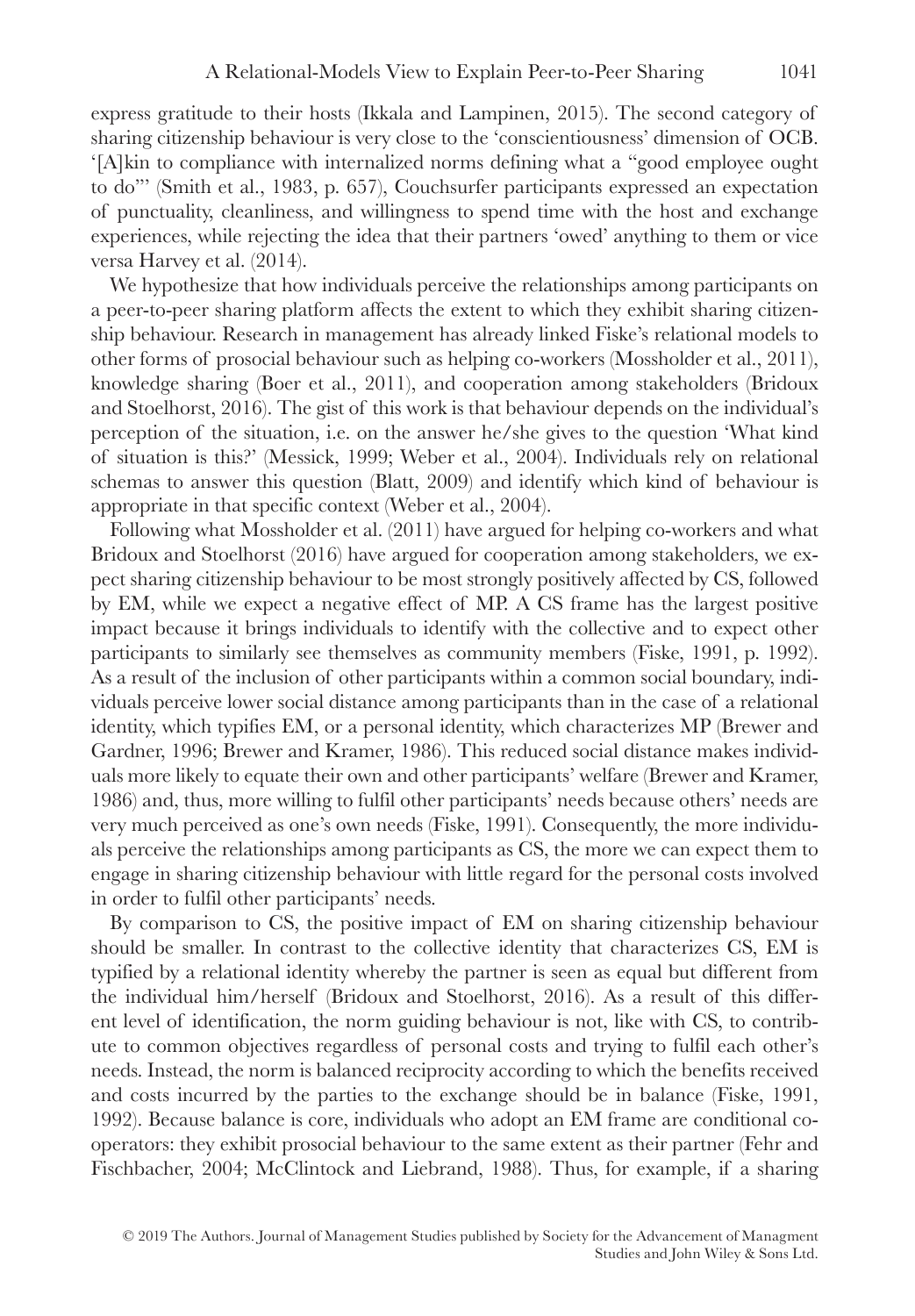partner has provided a good in an appropriate state, a participant who sees relationships among participants as governed by EM will reciprocate by returning the good in good condition. The norm of balanced reciprocity underlying EM also encourages sharing citizenship behaviour because it comes with the expectation that such behaviour will be repaid by sharing partners in the future, in the form of either direct reciprocity (the same sharing partner reciprocates in the future) or indirect reciprocity (informed of the individual's past sharing citizenship behaviour, a future sharing partner reciprocates this behaviour). For example, car owners who strongly frame the sharing relationship on the platform as EM will likely offer a car in good condition because they expect that the users will reciprocate their sharing citizenship behaviour by treating the car well and returning it in good condition, thus saving the owner monetary and emotional costs.

Conversely, we posit that the more participants perceive the sharing relationship to be governed by MP, the less likely they are to exhibit sharing citizenship behaviour. In MP relationships, people 'reduce all relevant features and components of the relationship into a single value or utility metric' (Giessner and Van Quaquebeke, 2010, p. 46), which is likely to be money when exchanges are monetized. The self-interested pursuit of material benefits is therefore the norm for both one's own and other participants' behaviour (Fiske, 1991). Extant management literature has shown how triggering a business decision frame leads to unethical actions (Kouchaki et al., 2013) and less cooperation (Tenbrunsel and Messick, 1999) compared to a community frame. In a sharing economy context, when sharing is equated with money this 'effectively mov[es] the transaction out of the realm of the social and into the realm of business' (Belk, 2014, p. 12). The following hypothesis sums up our arguments for the comparative impact of the three relational models on sharing citizenship behaviour:

*Hypothesis 1*: Sharing citizenship behaviour is more positively affected by CS than by EM, while it is negatively affected by MP.

A second behavioural outcome that is crucial for the future of peer-to-peer sharing is individuals' willingness to continue participating. Like for sharing citizenship behaviour, we expect that the more participants frame the sharing relationships on the platform as CS or EM, the higher their willingness to keep participating, while a stronger MP framing should lead to a lower willingness to continue sharing on the platform. Furthermore, we expect that the positive impact of CS is larger than the positive impact of EM. Two reasons underlie these expectations.

First, participants derive higher relational value from relationships framed as CS or EM than from the ones framed as MP, and higher relational value from relationships framed as CS than from the ones framed as EM. Relationships perceived as CS or EM provide utility to participants that, besides material benefits, encompasses intangible benefits such as the psychological well-being humans derive from feeling part of a group (CS) or feeling appreciated as a trustworthy partner (EM). The collective identity at the core of CS provides high relational value because it serves many positive functions: (a) a group identity offers social self-esteem, which derives from the comparison of the group to which one belongs with other groups, (b) it helps individuals structure their causal understanding of the social environment by reducing a complex social environment to a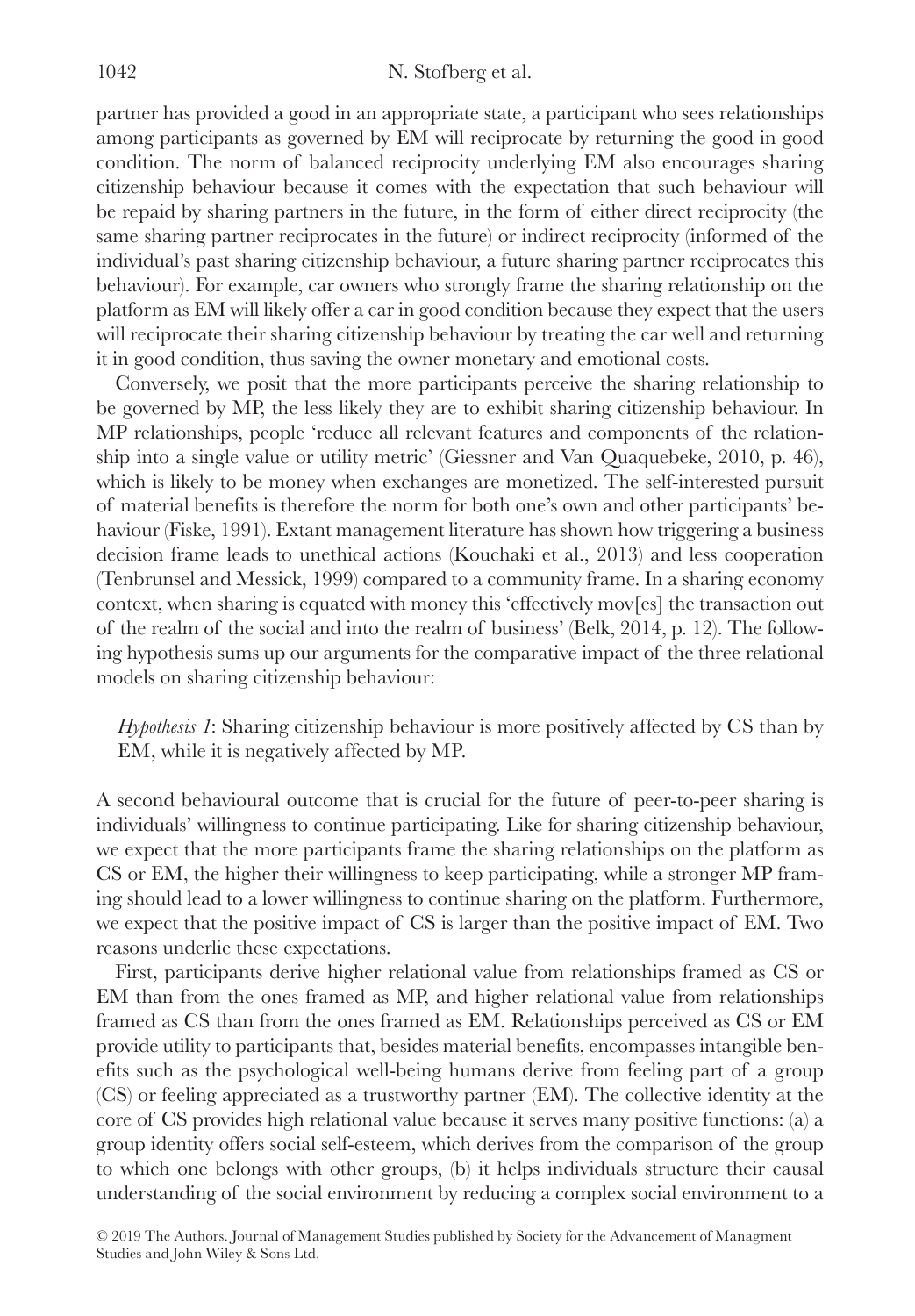smaller number of distinct categories, and (c) it very much simplifies predicting others' actions as other group members can be expected to adopt the prototypical behaviours, characteristics, and values associated with the particular group membership (Tajfel, 1978; Tajfel and Turner, 1979).

The relational identity characterizing EM also offers relational value to participants but less than a collective identity. Through the feeling of being a valued exchange partner, the positive relational identity linked to EM enhances participants' self-esteem (Dutton et al., 2010). Yet, as the unique sense of self remains psychologically present (Brewer and Gardner, 1996), a relational identity does not provide the benefits for CS listed under (b) and (c), namely facilitating participants' understanding of the social world and significantly increasing predictability in the social world. Regarding predictability specifically, while the collective identity and the attached behavioural norm to fulfil others' needs reduce the fear for other participants' opportunism to a large extent when sharing relationships are seen as scoring high on CS, such fear does remain salient when participants perceive sharing relationships as governed by EM. In contrast to a CS or EM frame, in an MP frame, relationships are primarily perceived as means to material ends (Bridoux and Stoelhorst, 2016) such as accessing goods for users and making a profit out of unused goods for providers. This means that participants do not derive much value from the sharing relationship beyond the utility linked to material benefits.

Second, when participants see themselves and potential sharing partners as members of the same community (CS) or as striving for reciprocity (EM), they will expect partners in potential future interactions to also value the sharing relationships themselves and to exhibit sharing citizenship behaviour so as to sustain these relationships (Bridoux and Stoelhorst, 2016). Expecting that other participants will refrain from misbehaving in turn increases participants' willingness to continue participating on a sharing platform. This effect is, however, stronger for CS than for EM because relational value is lower for EM compared to CS. In contrast, if participants characterize sharing relationships as high on MP, they expect future sharing relationships to be governed by self-interest. Participants may fear that it is likely that they will be the victim of others' misbehaviour when it is in others' self-interest to misbehave. On the basis of the two reasons just explained, we propose:

*Hypothesis 2*: Willingness to continue participating is more positively affected by CS than by EM, while it is negatively affected by MP.

#### **METHODOLOGY**

#### **Data Gathering and Sample**

To investigate whether perceptions of relationships among peers help explain participants' sharing citizenship behaviour and willingness to continue participating, we surveyed active participants based in the Netherlands of four sharing platforms: Peerby, PeerbyGo, Snappcar, and Thuisafgehaald. Peerby started in Amsterdam in 2012 as a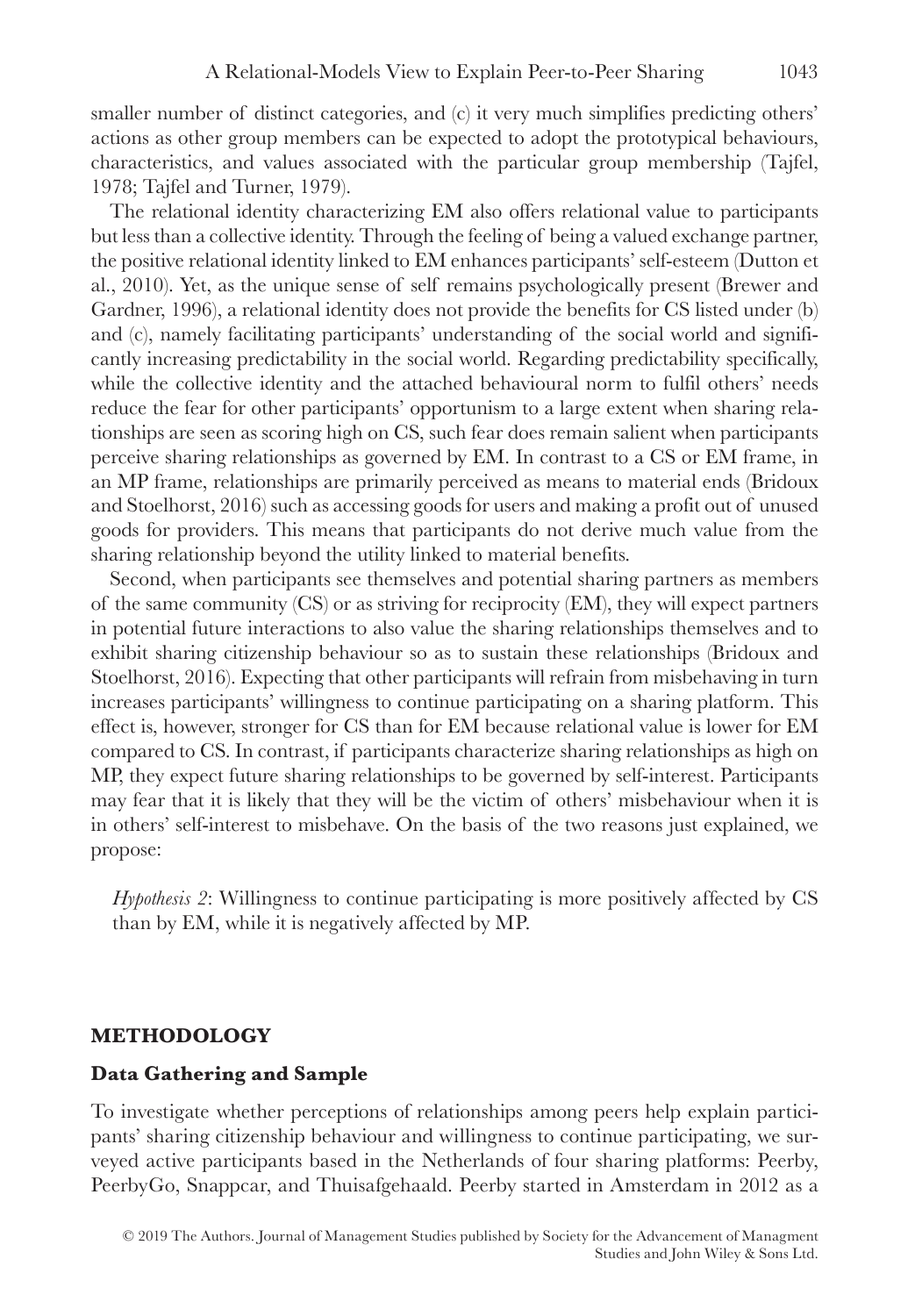sharing platform for household items that offered its members to share household items for free. In 2016, the organization behind Peerby also launched PeerbyGo, a sharing platform where transactions are paid for. Peerby.com is now active in most European cities, counts approximately 450,000 members, and has \$1 billion worth of items in its database. The two services have separate websites. Another notable difference between the two services is that Peerby is request-based: peers post requests to which others in their neighbourhood can respond (peerby.com) and the requestee personally picks up the requested product at their neighbours' house. In contrast, on PeerbyGo only providers create an account on the website, in which they list the products they offer, their daily rental price, and as an additional service all rented items are insured through Peerby Guarantee. Providers deliver the products at the renters' house. The most popular products are the same on the two platforms and include: power drills, ladders, projectors, party tents, and pressure cleaners (European Commission, 2017).

The third platform, Snappcar, is the European leader in peer-to-peer car rental. Also referred to as the 'Airbnb for cars', Snappcar currently lists 41,000 cars in the Netherlands and is expanding rapidly in the rest of Europe. Similar to the PeerbyGo model, providers offer their cars on the website. Unlike Peerby however, users are vetted by the platform (Boztas, 2017). Once users have completed their registration, they can rent cars by sending a request to registered owners. Once the request is accepted, the user will have to pay for the transaction, after which the request is finalized. The final step is for the renter and provider to agree on a pick-up and drop-off location on the agreed-upon time and date, which also includes exchange of keys in person.

Finally, Thuisafgehaald is a community of more than 55,000 home cooks who share their meals with their neighbours throughout the Netherlands. Cooks list available meals and the number of portions on the site. Once users have registered, they can 'reserve' these meals and pick them up at the cook's house at the agreed-upon time. In Table I, we report additional information for each of the four platforms as well as some key figures.

In September 2016 the four sharing platforms invited their members to take part in a national survey focused on the sharing economy via an e-mail which contained a direct link to our online questionnaire. Participants did not receive a financial compensation for their participation, but an iPad could be won via a raffle, to further incentivize their participation. All the participating platforms regularly carry out their own online surveys, for which they typically invite a random sample of their members. Accordingly, we asked the platforms to randomize the selection of their members that we would survey so as to draw a representative sample of their participants. Inspection of our sampled respondents backs up the representativeness of our sample. For each of the four platforms, we have respondents from all income and education levels as well as from each category of participants, namely providers, users, and prosumers (cf. our control variables below). Furthermore, from a geographical standpoint, the respondents came from all 12 provinces in the Netherlands ‒ Groningen, Friesland, Drenthe, Overijssel, Flevoland, Gelderland, Utrecht, Noord-Holland, Zuid-Holland, Zeeland, Noord-Brabant, Limburg ‒ and covered 138 different municipalities, with, as expected, most respondents in our dataset located in the three most populated provinces ‒ i.e., Utrecht, Noord-Holland, and Zuid-Holland. In total, we collected 1,520 questionnaires. Of our respondents, 813 were users of Peerby, 317 of PeerbyGo, 153 of Snappcar, and 237 of Thuisafgehaald.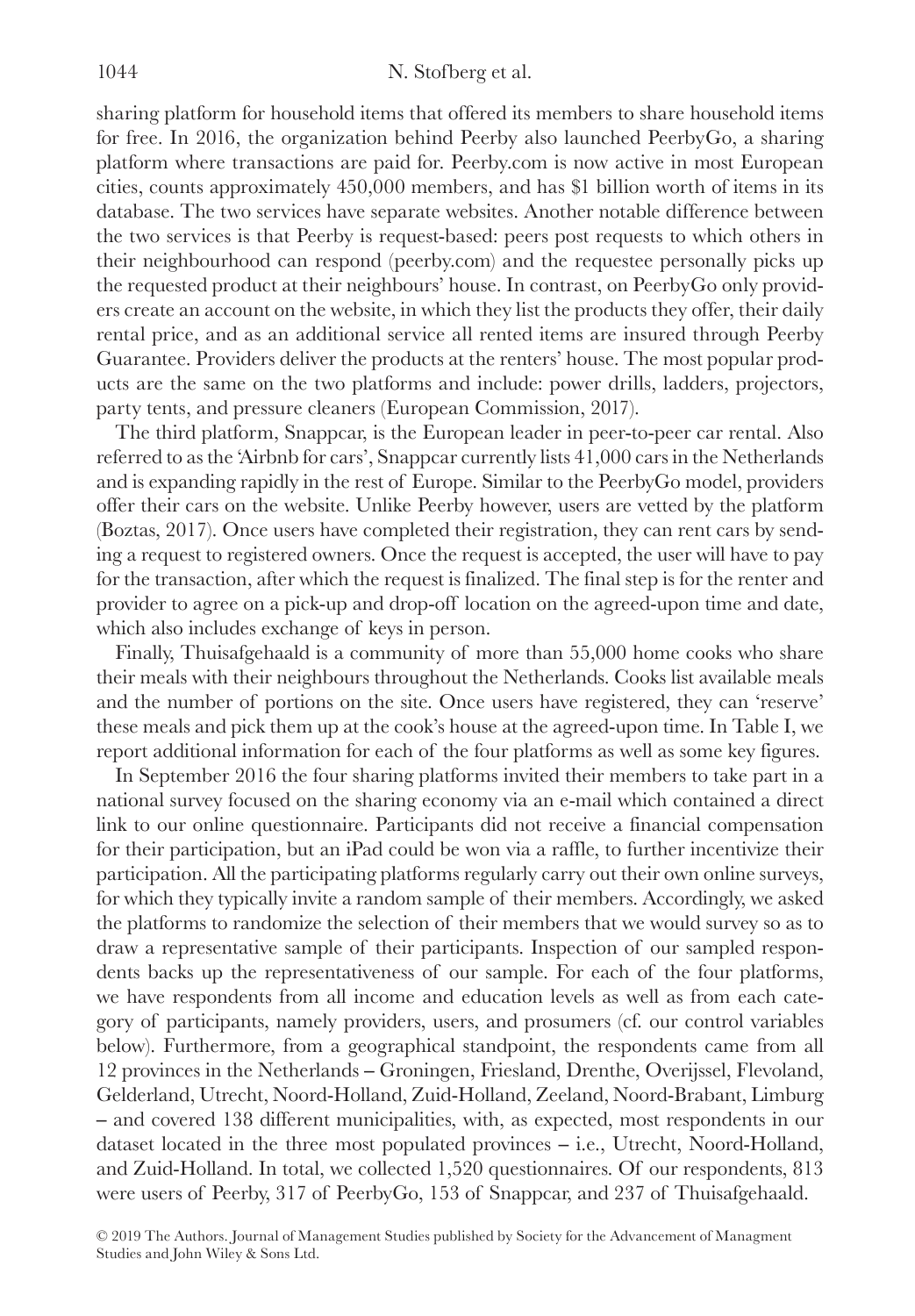|                                             | Peerby                                                                                                                                                                                                                                          | PeerbyGo                                                                                                                                                                                                               | Snappcar                                                                                                                                                                                                                            | Thuisafgehaald                                                                                                                                                                                                                                      |
|---------------------------------------------|-------------------------------------------------------------------------------------------------------------------------------------------------------------------------------------------------------------------------------------------------|------------------------------------------------------------------------------------------------------------------------------------------------------------------------------------------------------------------------|-------------------------------------------------------------------------------------------------------------------------------------------------------------------------------------------------------------------------------------|-----------------------------------------------------------------------------------------------------------------------------------------------------------------------------------------------------------------------------------------------------|
| Date of foundation                          | 2012                                                                                                                                                                                                                                            | 2015                                                                                                                                                                                                                   | 2011                                                                                                                                                                                                                                | 2012                                                                                                                                                                                                                                                |
| Key service offered                         | A sharing platform in which<br>out their household items<br>people connect and lend<br>o each other.                                                                                                                                            | A sharing platform in which<br>people meet and connect<br>and rent out their house-<br>hold items to each other.                                                                                                       | which people connect and<br>owned cars to each other.<br>rent out their privately-<br>A car sharing platform in                                                                                                                     | neighbourhood for a small<br>which people connect and<br>A meal sharing platform in<br>cook for people in their<br>.<br>Lec.                                                                                                                        |
| How does it work?                           | notification to which they<br>and return the 'borrowed<br>an respond with a single<br>porrow, and neighbours<br>something they want to<br>lick. Members pick-up<br>get an email or push<br>tems' at the owner's<br>Members post about<br>nouse. | looking for. Once a match<br>which product they are<br>contact with owners on<br>is made, the owner will<br>deliver and pick up the<br>product at the renter's<br>the platform based on<br>Members come into<br>house. | is completed, the booking<br>picks up and returns the<br>cepted and the payment<br>is finalized. The renter<br>Once the request is ac-<br>car at the agreed time<br>request to the owner.<br>Members send a rental<br>and location. | online platform. Once they<br>have selected and ordered<br>provides them with their<br>contact details and they<br>meals nearby through a<br>a meal online, the cook<br>arrange a pick-up time.<br>postcode search on the<br>Members can find local |
| Active countries                            | Belgium, USA, The<br>Netherlands                                                                                                                                                                                                                | The Netherlands                                                                                                                                                                                                        | The Netherlands, Sweden,<br>Denmark, Germany                                                                                                                                                                                        | The Netherlands                                                                                                                                                                                                                                     |
| Total membership in the<br>Netherlands      | 200,000                                                                                                                                                                                                                                         | Unknown, access to services<br>is not membership based                                                                                                                                                                 | $183,000^{\rm b}$                                                                                                                                                                                                                   | 84,000                                                                                                                                                                                                                                              |
| Membership internationally <sup>c</sup>     | 250,000                                                                                                                                                                                                                                         |                                                                                                                                                                                                                        | 400,000                                                                                                                                                                                                                             |                                                                                                                                                                                                                                                     |
| Number of providers in the<br>Netherlands   | $200,000^d$                                                                                                                                                                                                                                     | Unknown                                                                                                                                                                                                                | $22,491^e$                                                                                                                                                                                                                          | 11,200                                                                                                                                                                                                                                              |
| Number of providers<br>internationally      | 250,000                                                                                                                                                                                                                                         |                                                                                                                                                                                                                        | 45,000                                                                                                                                                                                                                              |                                                                                                                                                                                                                                                     |
| Number of transactions<br>$_{\rm annually}$ | $100,000$ <sup>1</sup>                                                                                                                                                                                                                          | Unknown                                                                                                                                                                                                                | Unknown                                                                                                                                                                                                                             | 58,900                                                                                                                                                                                                                                              |

<sup>© 2019</sup> The Authors. Journal of Management Studies published by Society for the Advancement of Managment Studies and John Wiley & Sons Ltd.

Table I. The four platforms<sup>a</sup>

Table I. The four platforms  $\!a}$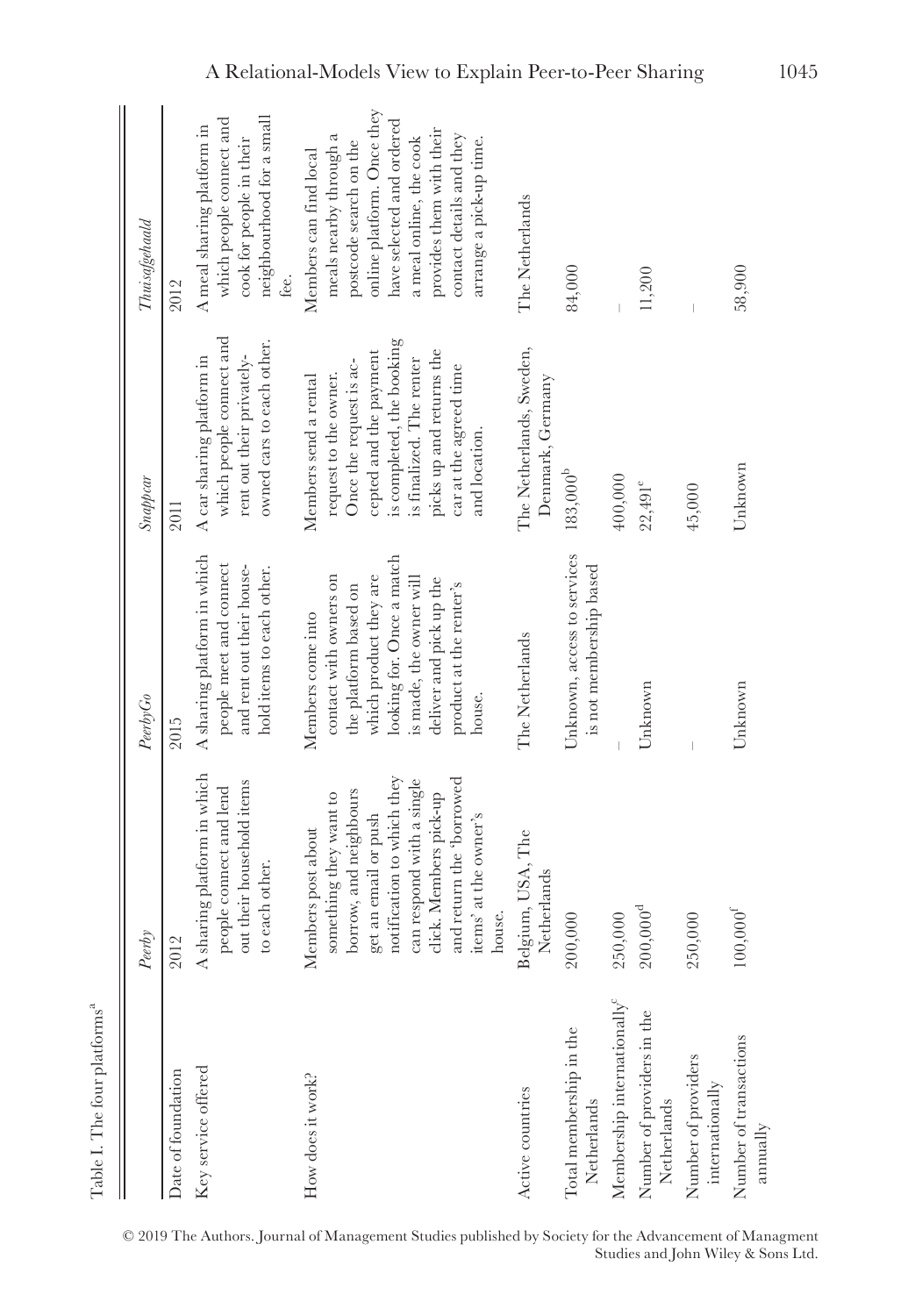| ee of charge<br>Pick up<br>Member costs <sup>8</sup><br>Delivery |                   |                                                                         | Thuisafgehaald        |
|------------------------------------------------------------------|-------------------|-------------------------------------------------------------------------|-----------------------|
|                                                                  | 38 Euro per month | Between 19.95-39.95 Euro<br>per day excluding fee per<br>mile travelled | 6.88 Euro per meal    |
|                                                                  | Home delivery     | Pick up                                                                 | Pick up               |
| ž<br>Review system in place                                      | ż                 | Yes                                                                     | Yes                   |
| www.peerby.com<br>More information                               | www.peerbygo.com  | www.snappcar.com                                                        | www.thuisafgehaald.nl |

|                                    | © 2019 The Authors. Journal of Management Studies published by Society for the Advancement of Managment |  |  |
|------------------------------------|---------------------------------------------------------------------------------------------------------|--|--|
| Studies and John Wiley & Sons Ltd. |                                                                                                         |  |  |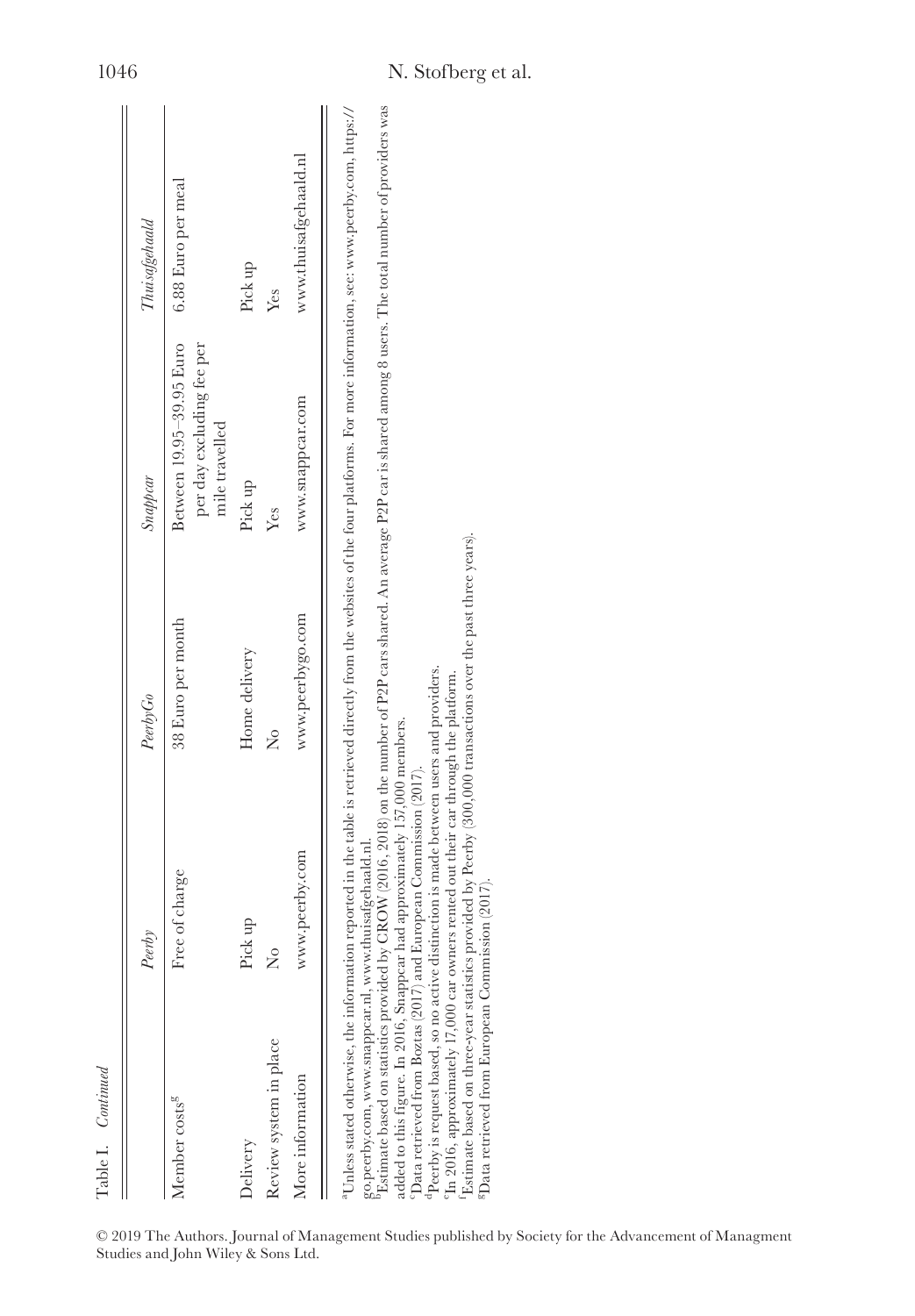Among the sampled respondents, 59 percent were female and 41 percent male. 44 percent of respondents had a university degree and 41 percent of respondents enjoyed a professional education, while only 15 percent of respondents were lower educated. 21 percent of our respondents fell into a lower-income category (up to 1,500 Euro per month), 45 percent enjoyed a medium income (between 1,501 and 3,500 Euro per month) and 26 percent a gross monthly income of 3,501 Euro or more. The average age was  $45.21$  (SD = 12.47). It was impossible to use all the observations gathered as several respondents only completed a portion of the survey. In the additional analysis subsection, we describe the steps we took to account for this as a potential source of bias. After having excluded incomplete surveys, the final working sample used for the analyses comprised 975 observations.

#### **Measures**

Our first dependent variable, *sharing citizenship behaviour*, was measured with 11 items (for an overview of all measures see Table II). We stayed as close as possible to the existing organizational citizenship scales (Lee and Allen, 2002; McNeely and Meglino, 1994; Podsakoff et al., 1990; Williams and Anderson, 1991). The preliminary instrument was reviewed by experts in the field and afterwards pilot-tested amongst 78 respondents. On the basis of these insights some of the items were dropped or modified. This resulted in a scale of 10 items of which 8 were kept in the final model (Cronbach  $\alpha = 0.73$ ). They closely resembled the dimensions 'conscientiousness' and 'altruism' of OCB (e.g., Organ, 1997; Podsakoff et al., 1990). For example, respondents were asked to what extent they 'obey platform rules and regulations even when no one is watching' and 'help other members, with any additional questions they might have, during my own time' (7-point scales;  $1 \equiv$  completely disagree;  $7 \equiv$  completely agree). Our second dependent variable, *willingness to continue participating*, was measured with three items that we adapted from Hamari et al. (2016). For example, we used the item 'all things considered, I expect to continue using [Platform X] in the future' (7-point scale;  $1 =$  completely disagree;  $7 =$  completely agree; Cronbach  $\alpha = 0.66$ ).

We also asked respondents to rate the interactions among the members of the sharing platform on the relational models *communal sharing* (*CS*), *equality matching* (*EM*), and *market pricing* (*MP*). The three relational models were measured using 4-item scales each, that we adapted from Haslam and Fiske (1999) to apply to a group setting (7-point scale; 1 = completely disagree; 7 = completely agree). An item for *CS* is, for example, 'Members of [Platform X] form a community: they belong together' (Cronbach  $\alpha = 0.65$ , after deleting item 1). *EM* is captured with items like: 'on [Platform X] members have the same opportunities and obligations' (Cronbach  $\alpha$  = 0.67, after deleting item 1) and a representative item for *MP* is: 'group members have a right to a fair rate of return in proportion to what they have paid or contributed' (Cronbach  $\alpha = 0.66$ , after deleting item 1).

We controlled for a variety of factors in order to account for potential unobserved heterogeneity. First, we controlled for several demographic factors, namely gender, age, level of education, and income. Previous research on sharing platforms showed that low-income groups and older people are more motivated by economic benefits (Böcker and Meelen, 2017), whilst women are more socially driven (Hellwig et al., 2015). Hence,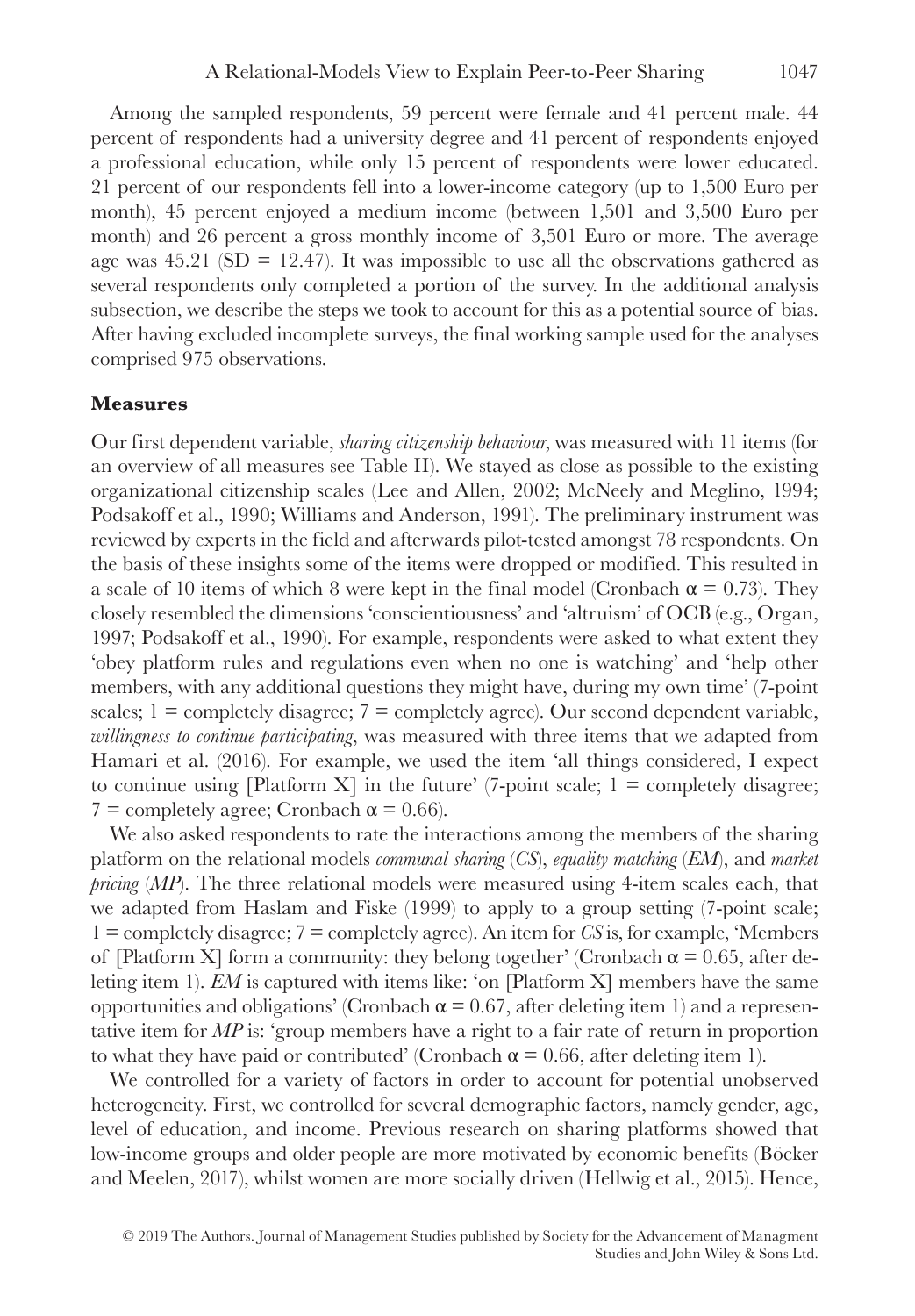our dichotomous variable *female* scores 1 for females and 0 for males, while *age* is a continuous variable corresponding to the age of respondents. With respect to the education level, we categorized respondents according to three main categories (lower, professional, and high) in which high corresponds to a university degree, professional is associated to a degree from a professional school, while lower stands for any lower level of education. Accordingly, we introduced two dichotomous variables corresponding to the *education lower* and *education professional* categories. We also accounted for the varying income levels of respondents by grouping them into three main income categories in which low corresponds to a gross monthly salary of up to 1,500 Euro, medium to a monthly salary between 1,501 and 3,500 Euro and high to anything beyond 3,501 Euro. Therefore, we included two dichotomous variables *income medium* and *income high* in our analyses.

We also controlled for the role of participants on the platform since the perceived economic benefits that people get out of sharing might differ according to whether participants are providers or users. Even in a non-monetized sharing context, participants who 'borrow' an item can be economically motivated, as gaining temporary access to the good for free is cheaper than renting the good or buying it. Interestingly, Peerby has been known to stimulate people to be both providers and users on the platform. Accordingly, we grouped respondents using three categories, namely providers, users and prosumers ‒ who correspond to consumers active in both roles (Ritzer and Jurgenson, 2010). In our model specification we therefore included two dichotomous variables identifying *providers* and *prosumers*. Additionally, we included a control variable, *economic motivation*, that more explicitly identifies the economic motivation driving participants. To measure economic motivation, we used the three items related to economic benefits from Hamari et al.'s (2016) four-item scale that aims to measure functional benefits (we left out the item about saving time). Respondents were asked to rate the extent to which their activity on the platform (a) improved their economic situation, (b) saved them money, and (c) gave them a financial advantage (Cronbach  $\alpha = 0.73$ ). We also controlled for the number of years of membership in the given platform at the time of the survey (*membership*), as well as the frequency with which a given respondent used the corresponding platform – the variable *frequency* corresponds to the number of engagements every 3 months ‒ as these variables may have an impact on the relationships under scrutiny. Finally, we included dummies corresponding to the platforms considered in our study.

## **RESULTS**

We assessed the validity of our measures using confirmatory factor analysis, by comparing our proposed 6-factor model with five alternative nested models merging two or more of our six constructs measured with several items (namely, sharing citizenship behaviour, willingness to continue participating, communal sharing, equality matching, market pricing, and economic motivation) and one alternative model disaggregating sharing citizenship behaviour into consciousness and altruism. As reported in Table III, model comparisons based on sequential chi-square difference tests and differences in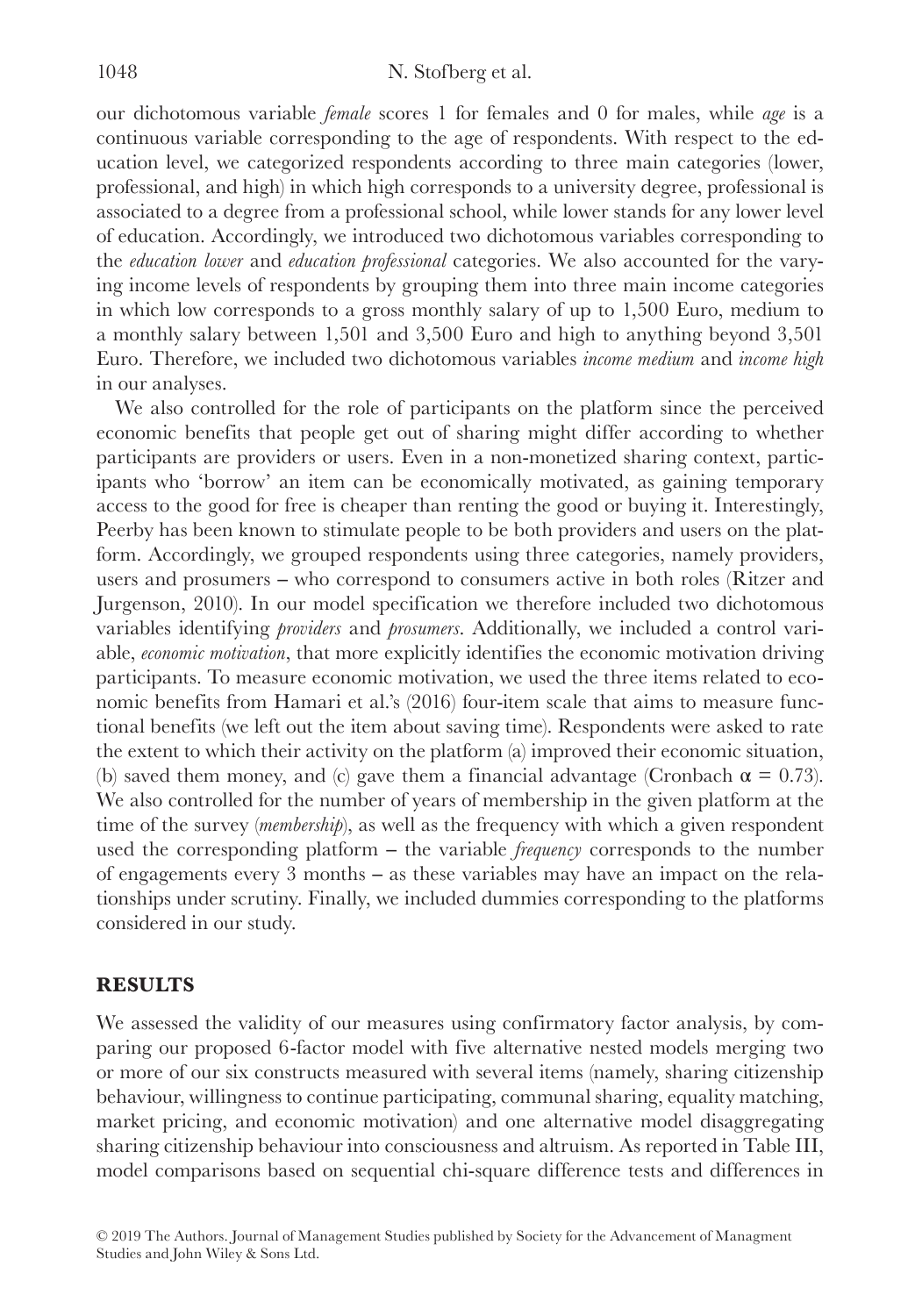| Table II. Constructs and measurement items |  |
|--------------------------------------------|--|
|--------------------------------------------|--|

| Willingness to con-<br>tinue participating | 'To what extent do you agree with the following statement'                                                                                                      |
|--------------------------------------------|-----------------------------------------------------------------------------------------------------------------------------------------------------------------|
|                                            | I can see myself participating more frequently in [PLATFORM X] in the<br>future                                                                                 |
|                                            | It is likely that I will frequently participate in collaborate consumption com-<br>munities in the future                                                       |
|                                            | All things considered, I expect to continue using [PLATFORM X] in the<br>future                                                                                 |
| Relational models                          | 'We are interested in your impression of how people interact on [PLATFORM<br>$X$ <sup>'</sup>                                                                   |
| Communal sharing                           | If a member of [PLATFORM X] needs something, someone on [PLATFORM<br>$X$ ] will give it without expecting anything in return <sup>a</sup>                       |
|                                            | Members of [PLATFORM X] feel a moral obligation to be kind and compas-<br>sionate to each other                                                                 |
|                                            | Members of [PLATFORM X] feel that they have something unique in com-<br>mon with one another that makes you essentially the same                                |
|                                            | Members of [PLATFORM X] form a community: they belong together                                                                                                  |
| Equality matching                          | On [PLATFORM X] members keep track of what we give to each other, in<br>order to keep the relationships balanced <sup>a</sup>                                   |
|                                            | Members of [PLATFORM X] consider yourselves peers and fellow members<br>and partners of the same platform                                                       |
|                                            | On [PLATFORM X] members treat each other equally                                                                                                                |
|                                            | On [PLATFORM X] members have the same opportunities and obligations                                                                                             |
| Market pricing                             | What you get from another member [PLATFORM X] is directly proportional<br>to how much you give that member <sup>a</sup>                                         |
|                                            | Members of [PLATFORM X] see each other as business partners                                                                                                     |
|                                            | Group members have a right to a fair rate of return in proportion to what they<br>have paid or contributed                                                      |
|                                            | Interactions between members of [PLATFORM X] are strictly rational: they<br>make decisions based on the ratio of the benefits they get and the costs to<br>them |
| Sharing citizenship<br>behaviour           | To what extent do you agree with the following statements on how you interact<br>on the platform'                                                               |
| Altruism                                   | I show personal interest in other members on the platform                                                                                                       |
|                                            | I am willing to help other members, with any additional questions they might<br>have, during my own time                                                        |
|                                            | I will adapt my own schedule to cater to other members                                                                                                          |
|                                            | I am always willing to help others on the platform                                                                                                              |
| <b>Conscientiousness</b>                   | I give advance notice if I won't be able to make it on time for an appointment<br>with another member                                                           |
|                                            | I abide by the rules and procedures of the platform, even if no one is watching                                                                                 |
|                                            | I am always on time for my appointments with other members                                                                                                      |
|                                            | I try to avoid causing trouble for other members                                                                                                                |

<sup>a</sup>This item was dropped because it loaded poorly.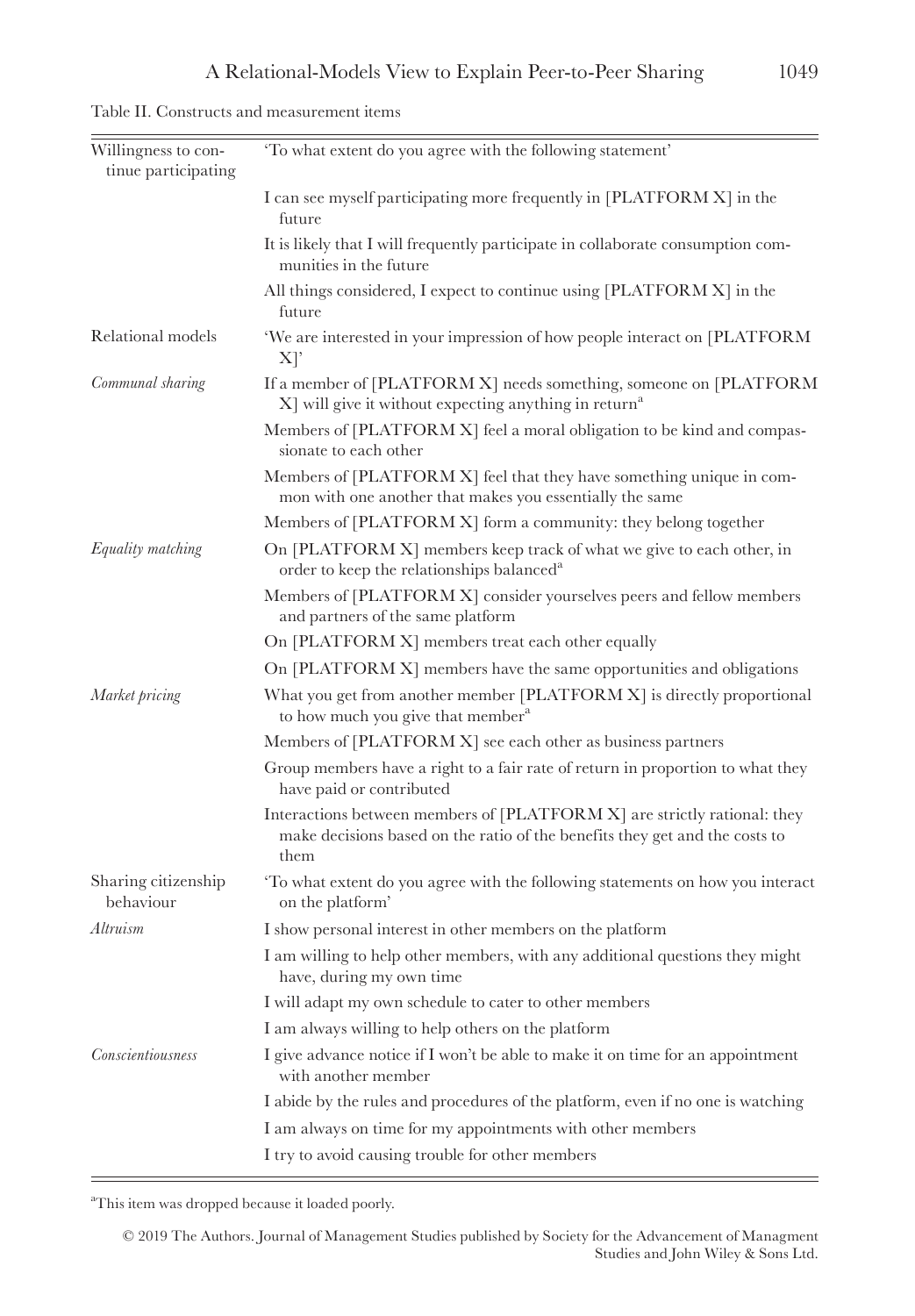comparative fit index (CFI) (Cheung and Rensvold, 2002) revealed that the 7-factor measurement model was the best fitting model and better fitting than the proposed 6-factor model. This indicates support for the unidimensionality of our relational models, but not of sharing citizenship behaviour. Therefore, we split sharing citizenship behaviour into two dimensions: *conscientiousness* and *altruism* (with Cronbach α equals to 0.77 and 0.68, respectively). The 7-factor model proved a good fit to the data:  $\chi^2(209)$  = 699.55,  $p < 0.001$ , square root mean residual (SRMR) = 0.05, CFI = 0.93, root mean square error of approximation  $(RMSEA) = 0.05$ . As this was the best fitting model, we pursued our analyses with these two separate dimensions of sharing citizenship behaviour. The additional analysis (reported in the Appendix) provides further evidence that our measures of the three relational models *CS*, *EM*, and *MP* exhibit adequate internal consistency, as well as convergent and discriminant validity.

Table IV contains the descriptive statistics and the pairwise correlations between the variables. We inspected the Variance Inflation Factors (VIFs) to assess potential multicollinearity. The VIFs values are all well below the strictest limit of 5.3 recommended by Hair et al. (2006). Therefore, we do not expect issues of multicollinearity to impact our results.

## **Main Analyses**

Our hypotheses call for the estimation of how the three relational models *CS*, *EM*, and *MP* relate to *conscientiousness*, *altruism*, and *willingness to continue participating*. Our unit of

| Measurement Model          | $\chi^2$ (df) | $\Delta \chi^2$ (df) | CFI  | <i>SRMS</i> | <b>RMSEA</b> | PClose |
|----------------------------|---------------|----------------------|------|-------------|--------------|--------|
| Proposed model:            |               |                      |      |             |              |        |
| Six factors <sup>a</sup>   | 1255.38 (215) |                      | 0.86 | 0.06        | 0.06         | 0.00   |
| Alternative models:        |               |                      |      |             |              |        |
| Five factors <sup>b</sup>  | 1388.51 (220) | $133.13***$ (5)      | 0.85 | 0.06        | 0.07         | 0.00   |
| Four factors <sup>c</sup>  | 1725.53 (224) | $470.15***$ (9)      | 0.80 | 0.07        | 0.08         | 0.00   |
| Three factors <sup>d</sup> | 2898.34 (227) | $1642.96***(12)$     | 0.65 | 0.10        | 0.10         | 0.00   |
| One factor                 | 4096.26 (230) | $2840.88***$ (15)    | 0.49 | 0.12        | 0.12         | 0.00   |
| Seven factors <sup>e</sup> | 699.55 (209)  | $555.83***(6)$       | 0.93 | 0.05        | 0.05         | 0.98   |

Table III. Fit indices for alternative measurement models

*Note*  $N = 975$ . CFI = comparative fit index; SRMR = standardized root mean residual; RMSEA = root mean square error of approximation, 90% confidence interval.

a Communal sharing, equality matching, market pricing, economic motivation, and sharing citizenship behaviour, and willingness to continue participating all load on their respective factors.

b Communal sharing and equality matching load on one factor, while market pricing, economic motivation, sharing citizenship behaviour, and willingness to continue participating all load on their respective factors.

c Communal sharing and equality matching load on one factor, economic motivation and market pricing load on one factor, sharing citizenship behaviour and willingness to continue participating both load on their respective factors.

d Communal sharing, market pricing and equality matching and economic motivation loading on one factor, our dependent variables sharing citizenship behaviour and willingness to continue participating loading on their respective factor.

e Our sharing citizenship behaviour dimension is divided into two factors, conscientiousness and altruism. All other variables load on their respective factors.

 $***p < 0.01$  (two-tailed).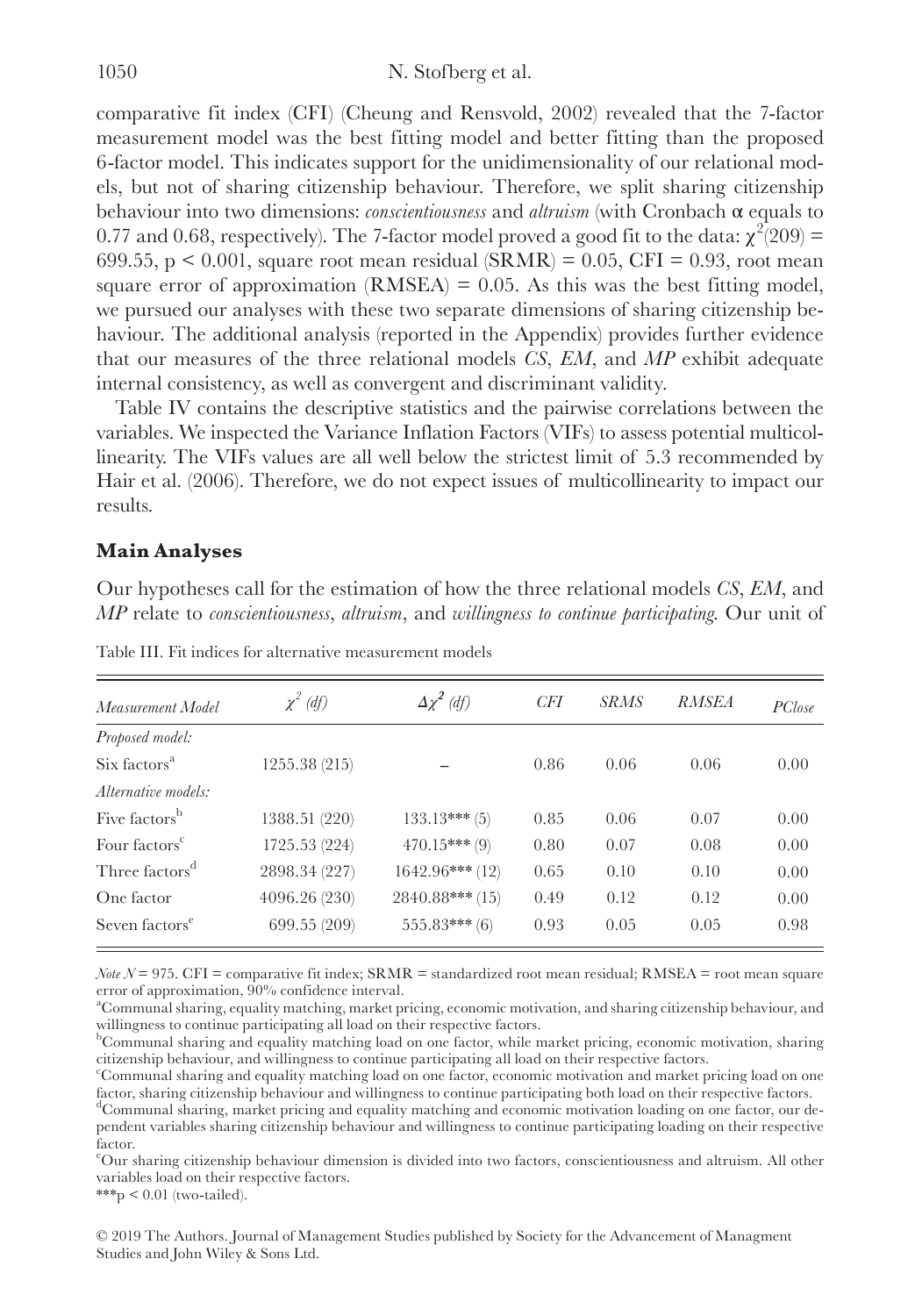|                | Variable                                                                                                                                | Mean             | $\mathcal{S}$ |                                     |                 | $\infty$                           | 4                  | 5                 | $\circ$                    | $\overline{\phantom{a}}$ | $\infty$          | Ó          | $\tilde{z}$      | $\overline{z}$ | $^{12}$  | 13         | 14                           | 15         | $\mathcal{L}$   | 17                                   | $^{18}$ | 29 | $2\theta$ |
|----------------|-----------------------------------------------------------------------------------------------------------------------------------------|------------------|---------------|-------------------------------------|-----------------|------------------------------------|--------------------|-------------------|----------------------------|--------------------------|-------------------|------------|------------------|----------------|----------|------------|------------------------------|------------|-----------------|--------------------------------------|---------|----|-----------|
|                | Communal shar-<br>$\text{ing}\left(\text{CS}\right)$                                                                                    | 4.71 1.03        |               | (0.65)                              |                 |                                    |                    |                   |                            |                          |                   |            |                  |                |          |            |                              |            |                 |                                      |         |    |           |
| $\sim$         | Equality matching 5.58<br>$\left( \mathrm{EM}\right)$                                                                                   |                  | $\!0.87\!$    | $0.47***$ (0.67)                    |                 |                                    |                    |                   |                            |                          |                   |            |                  |                |          |            |                              |            |                 |                                      |         |    |           |
| 8              | Market pricing<br>(MP)                                                                                                                  | 3.79             | 1.27          | $-0.07*$                            | $-0.16***$      | (0.66)                             |                    |                   |                            |                          |                   |            |                  |                |          |            |                              |            |                 |                                      |         |    |           |
| 4              | participating<br>Willingness to<br>continue                                                                                             | 5.64 0.92        |               | $0.24***$                           | $0.29***-0.06$  |                                    | (0.66)             |                   |                            |                          |                   |            |                  |                |          |            |                              |            |                 |                                      |         |    |           |
| ı0             | Conscientiousness                                                                                                                       | 6.15             | $0.60\,$      | $0.19***$                           | $0.33*** -0.01$ |                                    | $0.23***$ (0.77)   |                   |                            |                          |                   |            |                  |                |          |            |                              |            |                 |                                      |         |    |           |
| $\circ$        | Altruism                                                                                                                                | 4.92             | 0.91          | $0.34***$                           | $0.19***$       | $0.05\,$                           | $0.15***$ 0.33 *** |                   | (0.68)                     |                          |                   |            |                  |                |          |            |                              |            |                 |                                      |         |    |           |
| $\sim$         | Age                                                                                                                                     | 45.21 12.93      |               | $-0.03$                             | $-0.03$         | $0.04\,$                           | $-0.10**$          | $-0.02$           | $0.04\,$                   |                          |                   |            |                  |                |          |            |                              |            |                 |                                      |         |    |           |
| $\infty$       | Female                                                                                                                                  | 0.59             | 0.49          | 0.02                                | $\rm 0.03$      | $-0.09**$                          | 0.05               | $0.02\,$          | $-0.06*$                   | $0.03\,$                 | $\mid$            |            |                  |                |          |            |                              |            |                 |                                      |         |    |           |
| $\circ$        | Income medium <sup>a</sup>                                                                                                              | 0.45             | 0.50          | $-0.01$                             | $-0.05$         | $0.02\,$                           | $-0.02$            | $-0.00$           | $-0.03$                    | $-0.07*$                 | 0.05              |            |                  |                |          |            |                              |            |                 |                                      |         |    |           |
| $\approx$      | Income higher $^a$                                                                                                                      | 0.26             | $0.44\,$      | $0.00$                              | $0.01\,$        | $-0.02$                            | $0.01$             | $0.01\,$          | $-0.01$                    | $0.07*$                  | $-0.29***$        | $-0.53***$ |                  |                |          |            |                              |            |                 |                                      |         |    |           |
|                | 11 Education lower <sup>b</sup>                                                                                                         | 0.15             | $\,0.36$      | 0.05                                | $0.02\,$        | $0.14***$                          | $0.01\,$           | $0.09**0.13***$   |                            | $0.12***$                | $0.01\,$          | $-0.02$    | $-0.14***$       |                |          |            |                              |            |                 |                                      |         |    |           |
| $\overline{a}$ | Education                                                                                                                               | 0.41             | 0.49          | $-0.03$                             | $0.01\,$        | $0.02\,$                           | $-0.02$            | $-0.06^{\dagger}$ | $-0.01$                    | $0.12***$                | $0.04\,$          | $0.08*$    | $-0.09**$        | $-0.36***$     |          |            |                              |            |                 |                                      |         |    |           |
|                | $\operatorname{professian}{}^{b}$                                                                                                       |                  |               |                                     |                 |                                    |                    |                   |                            |                          |                   |            |                  |                |          |            |                              |            |                 |                                      |         |    |           |
| $\frac{13}{2}$ | Provider <sup>c</sup>                                                                                                                   |                  |               | $0.34$ $0.47$ $-0.12***$ $-0.14***$ |                 | $0.23***-0.10**-0.05$ <sup>†</sup> |                    |                   | $0.10***$ $0.06^{\dagger}$ |                          | $-0.07*$          | $-0.09**$  | $0.06^{\dagger}$ | 0.04           | $-0.02$  |            |                              |            |                 |                                      |         |    |           |
|                | 14 Prosumer <sup>c</sup>                                                                                                                | 0.50             | 0.50          | $0.13***$                           | $0.18***$       | $-0.41$ *** $0.10$                 |                    | $0.07*$           | $-0.01$                    | $-0.12***$               | $0.07*$           | $0.05$     | $-0.03$          | $-0.08*$       | $0.01\,$ | $-0.72***$ |                              |            |                 |                                      |         |    |           |
|                | 15 Peerby <sup>d</sup>                                                                                                                  | $0.62\,$         | 0.49          | $0.18***$                           | $0.22***$       | $-0.60***$                         | $0.02\,$           | $0.05^{\dagger}$  | $-0.05^{\dagger}$          | $-0.07*$                 | $0.03\,$          | 0.00       | 0.02             | $-0.09**$      | $0.03\,$ | $-0.30***$ | $0.56***$                    |            |                 |                                      |         |    |           |
| $\frac{16}{2}$ | $\ensuremath{\mathop{\mathrm{Perb}}\nolimits} y \ensuremath{\mathop{\mathrm{GO}}\nolimits}^{\ensuremath{\mathop{\mathrm{d}}\nolimits}}$ | $\overline{0}$ . | 0.31          | $-0.05$                             | $-0.08*$        | $0.27***$ 0.02                     |                    | $-0.05$           | $0.02\,$                   | $-0.11***$               | $-0.11**$         | $0.01$     | $0.00$           | $_{\rm 0.01}$  | $-0.02$  |            | $0.34***0.0.22***0.4***$     |            |                 |                                      |         |    |           |
|                | 17 Thuisafgehaald <sup>d</sup>                                                                                                          | 0.13             | $0.34\,$      |                                     |                 | $0.36***-0.02$                     |                    | $0.06^{\dagger}$  | $\,0.03$                   | $-0.01$                  | $-0.10**$         | $-0.12$    | $0.06^{\dagger}$ | $_{0.00}$      | $-0.05$  | $0.10***$  | $-0.30***0.50***0.0.13***$   |            |                 |                                      |         |    |           |
|                | 18 Membership                                                                                                                           | 2.71             | 1.18          | $0.08\mathrm{*}$                    | $0.06^\dagger$  | $-0.19***$                         | $0.01\,$           | 0.05              | $0.07*$                    | $0.16***$                | $-0.00$           | $0.01$     | 0.02             | $-0.02$        | $0.01\,$ | $-0.14***$ | $0.16***$                    | $0.12***$  | $-0.37***$ 0.02 |                                      |         |    |           |
|                | 19 Frequency                                                                                                                            | 4.90             | 5.14          | $-0.04$                             | $-0.10**$       | $0.17***$ 0.03                     |                    | $-0.02$           | $0.15***$                  | $0.14***$                | $-0.02$           | $-0.03$    | $0.01\,$         | $0.11**$       | $-0.02$  |            | $0.26***$ - 0.25*** -0.34*** |            | $0.07*$         | $0.09** - 0.03$                      |         |    |           |
|                | 20 Economic                                                                                                                             | 4.29             | 1.45          | 0.05                                | 0.00            | $0.31***$                          | $0.09**$           | 0.03              | $0.06^\dagger$             | $-0.10***$               | $-0.06^{\dagger}$ | 0.02       | $-0.05$          | 0.03           | $-0.03$  | $0.07*$    | $-0.06*$                     | $-0.25***$ | $0.21***$       | $0.27***$ $-0.11***$ $0.04$ $(0.73)$ |         |    |           |
|                | motivation                                                                                                                              |                  |               |                                     |                 |                                    |                    |                   |                            |                          |                   |            |                  |                |          |            |                              |            |                 |                                      |         |    |           |
|                | Numbers on the diagonal are Cronbach's<br><sup>a</sup> Reference is income lower.<br><sup>b</sup> Reference is education high.          |                  |               |                                     | alpha.          |                                    |                    |                   |                            |                          |                   |            |                  |                |          |            |                              |            |                 |                                      |         |    |           |
|                |                                                                                                                                         |                  |               |                                     |                 |                                    |                    |                   |                            |                          |                   |            |                  |                |          |            |                              |            |                 |                                      |         |    |           |

© 2019 The Authors. Journal of Management Studies published by Society for the Advancement of Managment Studies and John Wiley & Sons Ltd.

cReference is user. dReference is Snappcar.

† p

< 0.1; \*p < 0.05; \*\*p < 0.01;\*\*\*p < 0.001.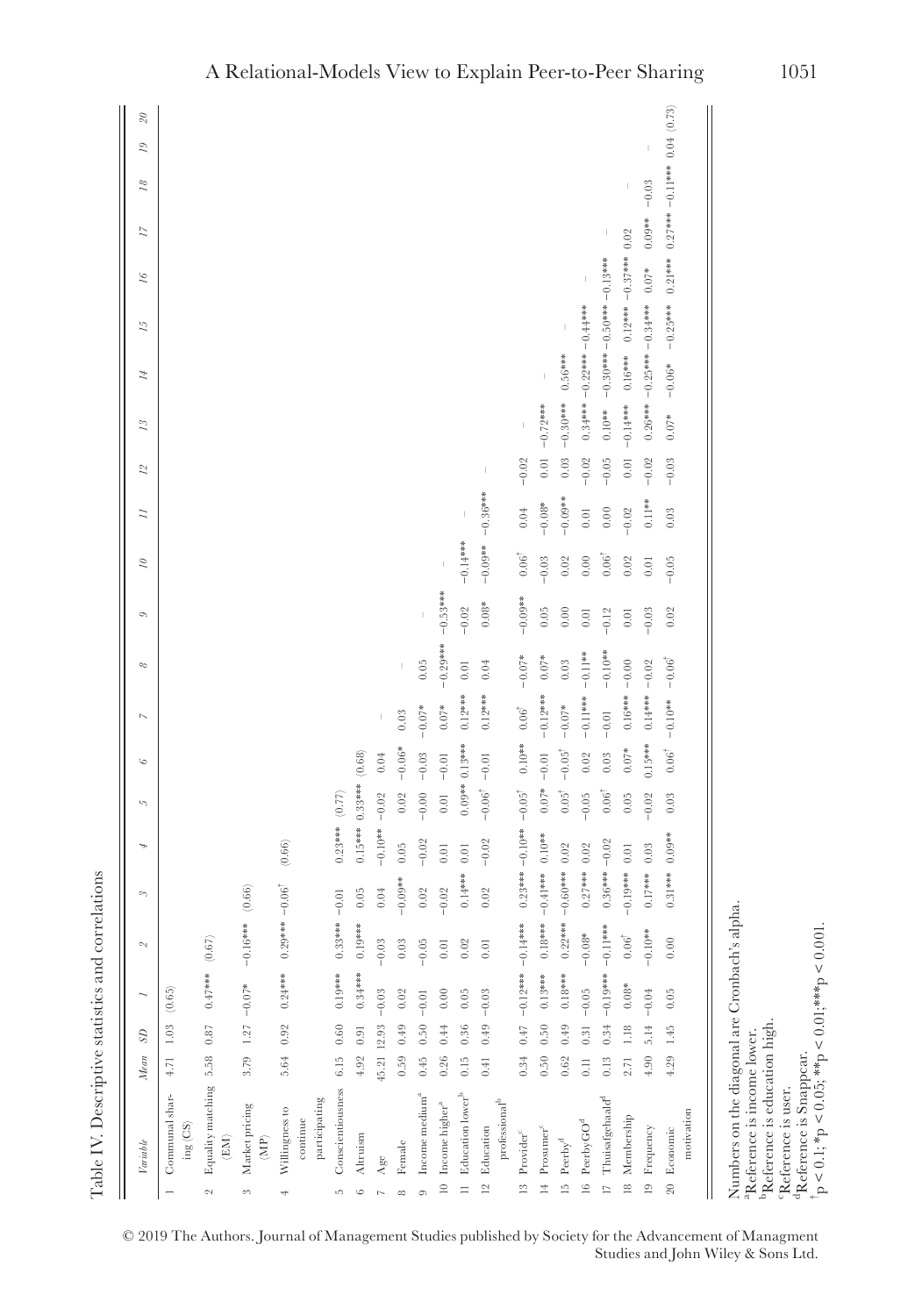analysis is the individual respondent to the survey described in the previous subsection and we tested our hypotheses via econometric analyses. Specifically, we ran ordinary least squares (OLS) regressions to test our hypotheses on the effects of *CS*, *EM*, and *MP*. 4 For each of our three dependent variables -*conscientiousness, altruism*, and *willingness to continue participating*— we tested their effects both individually and simultaneously whilst controlling for all the control variables introduced in the previous subsection. Figure 1 shows our theoretical model, highlighting the hypotheses for which we obtained empirical support and the corresponding effects found.

We report the results of our empirical analysis using *conscientiousness* as dependent variable in Table V, while Table VI focuses on *altruism* and Table VII on *willingness to continue participating*. In each Table, Model 1 includes only the control variables while Models 2 to 4 test the individual relationships between each of the three relational models and the dependent variable of interest excluding the other relational models. Model 5 corresponds to our fully-specified model in which all our explanatory variables (i.e. *CS*, *EM*, and *MP*) are included together with all the control variables in one single regression model.

Models 2 to 5 in Table V indicate that *CS* and *EM* have a positive and significant relationship with *conscientiousness* while there is no significant relationship for *MP*. Specifically, Model 5 shows that the coefficient associated with *CS* (0.04) is significant with a p-value  $\leq 0.1$  while the one associated with *EM* is larger (0.20) and significant with a p-value < 0.01. A Wald test shows that the difference between the coefficients of *CS* and *EM* is significant (F(1, 957) = 19.49, p-value  $\leq$  0.001). Furthermore, Models 2 to 5 in Table VI indicate that of the three relational models only *CS* is significantly related to *altruism* ( $b = 0.31$ , p-value  $\leq 0.001$ ). While *EM*'s coefficient is positive and significant in Model 3, its effect loses significance once we consider all three relational models together

| Communal sharing  | 0.04     |                   |
|-------------------|----------|-------------------|
| Equality matching | $0.20**$ | Conscientiousness |
| Market pricing    | 0.02     |                   |

**(a)** Hypothesized relations and results focusing on sharing citizenship behavior (DV = Conscientiousness)

**(b)** Hypothesized relations and results focusing on sharing citizenship behavior (DV = Altruism)

| Communal sharing  | $0.31***$ |          |
|-------------------|-----------|----------|
| Equality matching | 0.06      | Altruism |
| Market pricing    | 0.00      |          |

**(c)** Hypothesized relations and results focusing on willingness to continue participating

| Communal sharing  | $0.11***$ |                                          |
|-------------------|-----------|------------------------------------------|
| Equality matching | $0.24***$ | Willingness to<br>continue participating |
| Market pricing    | $-0.06*$  |                                          |

Figure 1. Theoretical model and main findings obtained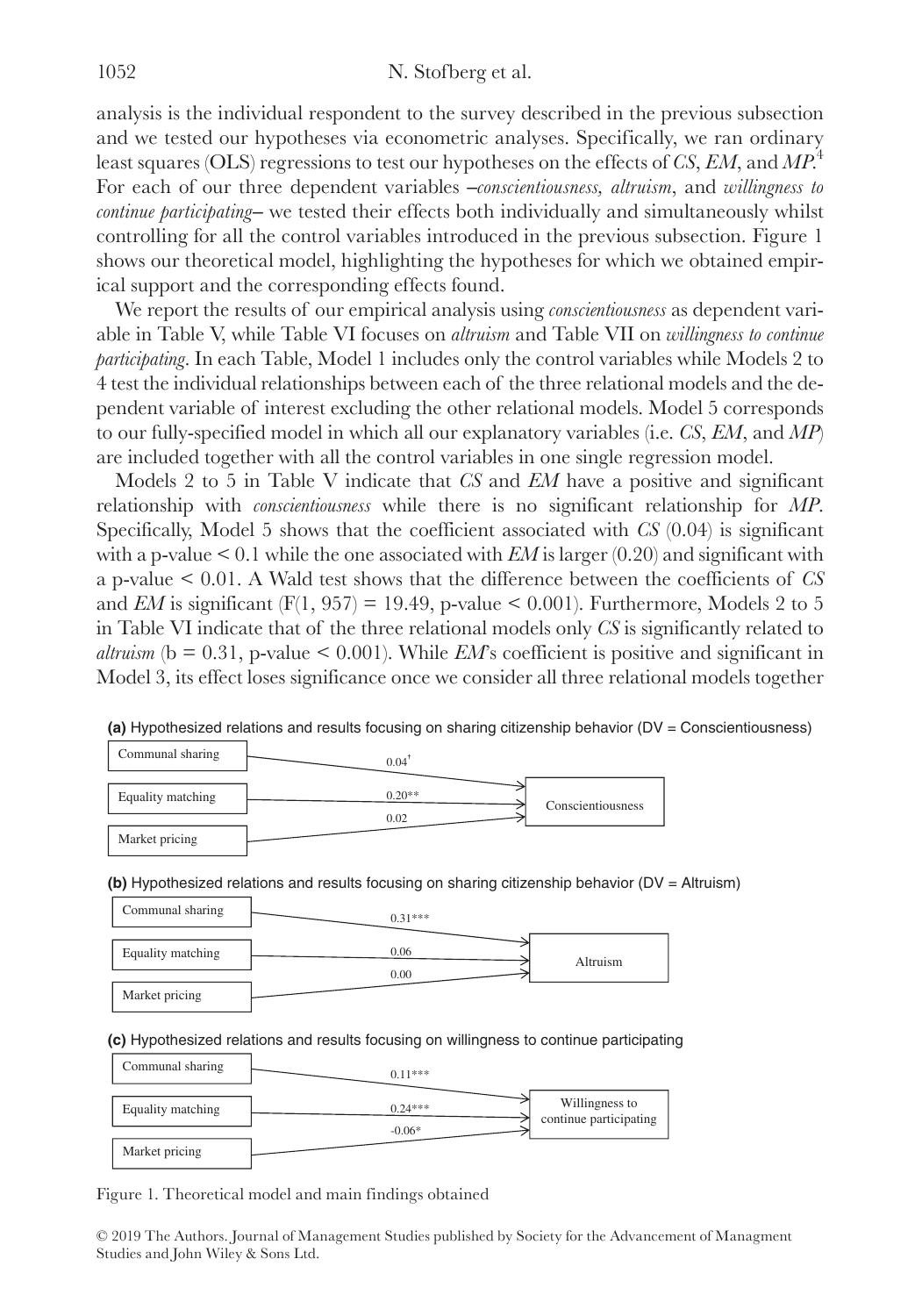|                                        | Model 1  | Model 2                                                                                   | Model 3   | Model 4  | Model 5          |
|----------------------------------------|----------|-------------------------------------------------------------------------------------------|-----------|----------|------------------|
| Dependent variable                     |          | Conscientiousness Conscientiousness Conscientiousness Conscientiousness Conscientiousness |           |          |                  |
| Independent variables                  |          |                                                                                           |           |          |                  |
| Communal sharing                       |          | $0.11***$                                                                                 |           |          | $0.04^{\dagger}$ |
| Equality matching                      |          |                                                                                           | $0.22***$ |          | $0.20**$         |
| Market pricing                         |          |                                                                                           |           | 0.01     | 0.02             |
| Controls                               |          |                                                                                           |           |          |                  |
| Age                                    | 0.00     | 0.00                                                                                      | 0.00      | 0.00     | 0.00             |
| Female                                 | 0.05     | 0.05                                                                                      | 0.04      | 0.06     | 0.04             |
| Income medium                          | 0.01     | 0.02                                                                                      | 0.04      | 0.01     | 0.04             |
| Income high                            | 0.05     | 0.04                                                                                      | 0.05      | 0.05     | 0.04             |
| <b>Education</b> lower                 | $0.16**$ | $0.14*$                                                                                   | $0.13*$   | $0.16**$ | $0.12*$          |
| Education professional                 | $-0.02$  | $-0.02$                                                                                   | $-0.03$   | $-0.02$  | $-0.04$          |
| Provider                               | $-0.03$  | 0.01                                                                                      | 0.01      | $-0.03$  | 0.02             |
| Prosumer                               | 0.04     | 0.07                                                                                      | 0.05      | 0.04     | 0.06             |
| Peerby                                 | $0.18*$  | $0.14^{\dagger}$                                                                          | 0.08      | 0.19     | 0.10             |
| PeerbyGo                               | 0.13     | 0.12                                                                                      | 0.09      | 0.13     | 0.09             |
| Thuisafgehaald                         | $0.27**$ | $0.32***$                                                                                 | $0.26**$  | $0.26**$ | $0.28***$        |
| Membership                             | 0.02     | 0.02                                                                                      | 0.01      | 0.03     | 0.02             |
| Frequency                              | 0.00     | 0.00                                                                                      | 0.00      | 0.00     | 0.00             |
| Economic motivation                    | 0.01     | 0.00                                                                                      | 0.00      | 0.01     | 0.00             |
| Constant                               | 5.83***  | 5.34***                                                                                   | 4.69***   | 5.78***  | $4.56***$        |
| N. of observations                     | 975      | 975                                                                                       | 975       | 975      | 975              |
| Model $\mathbb{R}^2$                   | 0.03     | 0.07                                                                                      | 0.13      | 0.03     | 0.13             |
| Overall F                              | $2.22**$ | 4.62***                                                                                   | 9.47***   | $2.09**$ | 8.62***          |
| Adjusted $R^2$                         | 0.02     | 0.05                                                                                      | 0.12      | 0.02     | 0.12             |
| Change in $\mathbb{R}^2$<br>(vs Mod 1) |          | 0.04                                                                                      | 0.10      | 0.00     | 0.10             |

Table V. Relational models and sharing citizenship behaviour  $(DV = Consectionsness)$ 

 $\phi^{\dagger}$  p < 0.1; \*p < 0.05; \*\*p < 0.01; \*\*\*p < 0.001.

in Model 5. Not surprisingly, the difference between the coefficients of CS and EM is significant  $(F(1, 957) = 19.78$ , p-value < 0.001). Finally, the results reported in Models 2 to 5 in Table VII show that *CS*, *EM*, and *MP* are all three significantly related to *willingness to continue participating*, with *CS* and *EM* positively and *MP* negatively related. Computing a Wald test reveals that the difference between the coefficients of *CS* (0.11) and *EM* (0.24) is significant  $(F(1, 957) = 4.43$ , p-value < 0.05). Overall, these results provide partial support for Hypotheses 1 and 2. While Hypotheses 1 and 2 propose a stronger effect of CS than EM, we only find this stronger effect for altruism, for the two other behavioural outcomes we find the opposite. Furthermore, while we hypothesized a negative effect of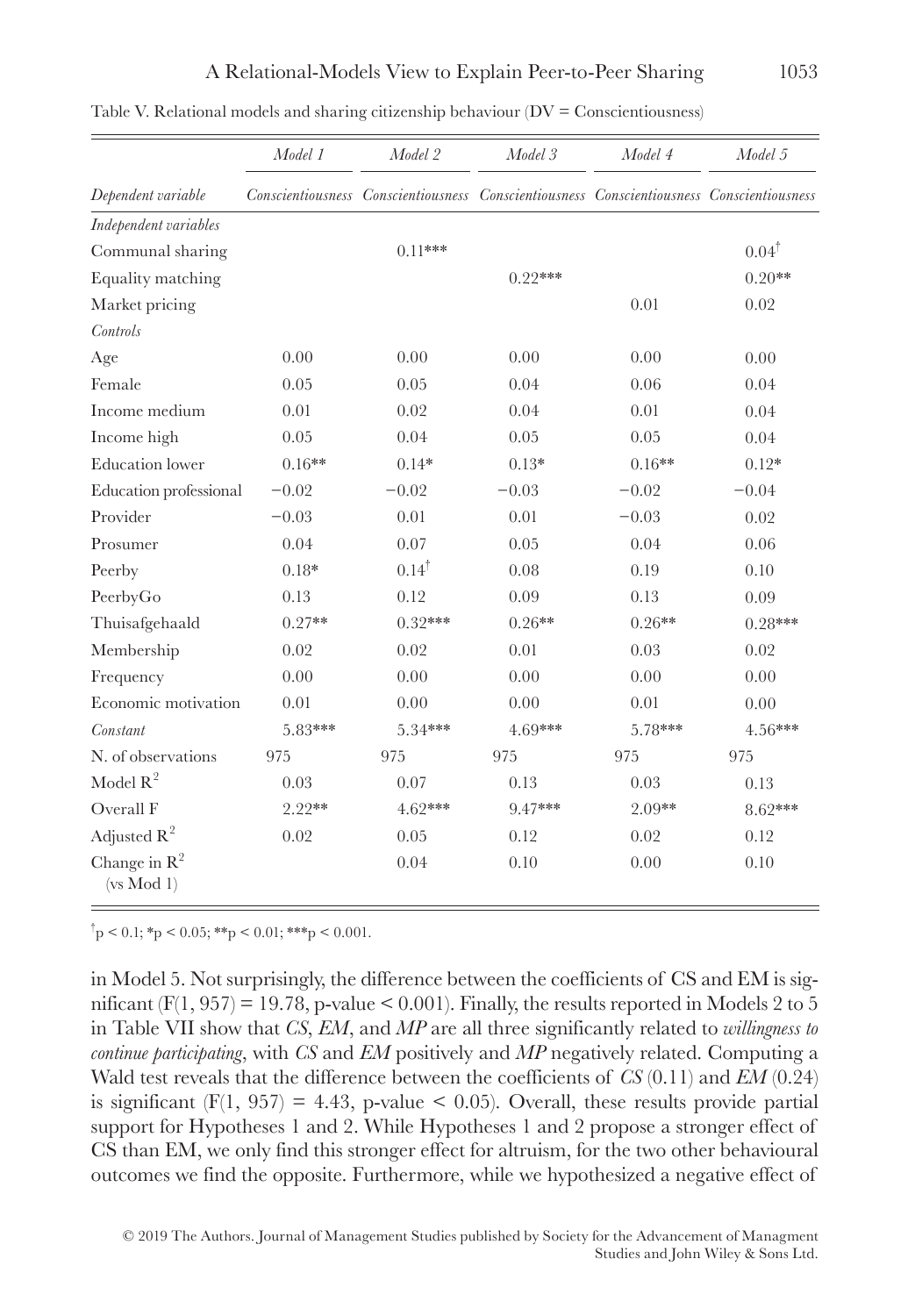*MP*, our results only support this hypothesis for *willingness to continue participating*, and not for the two dimensions of sharing citizenship behaviour, i.e. *conscientiousness* and *altruism*.

# **Additional Analyses**

As a post-hoc analysis, we tested for the potential presence of interactions among the three relational models. Thus, we reran each of our fully-specified models ‒ i.e., Model  $5$  in Tables V, VI, and VII – three times, each time adding a distinct interaction term between our key explanatory variables ‒ i.e., *MP*x*CS*, *MP*x*EM*, *CS*x*EM*. In two of the nine new models (whose results are illustrated and discussed in the Appendix) we obtained a significant interaction. As an additional post-hoc analysis, we also considered whether the presence of a peer-review system interacts with some of our key explanatory variables.<sup>5</sup> As mentioned in Table I, of the four sampled platforms, Snappcar and Thuisafgehaald have a review system while Peerby and PeerbyGo have not. In the fully-specified models tested in the main analyses, it was superfluous to include an additional control variable distinguishing between platforms with and without review system, as this dummy is a linear combination of the dummies for the different platforms that were already included. Having said that, to capture any potential interaction between the presence of a review system and the explanatory variables, we reran our fully-specified models dropping all platform dummies and including one single dummy variable (*dummy review*), which identifies the two platforms with a review system. In one of the nine models tested we obtained a significant interaction, specifically, a positive moderating role of *dummy review* on the negative relationship between *MP* and *conscientiousness* (coefficient of the interaction term *MPxdummy review* = 0.18, p-value < 0.001). To visualize this interaction effect, we plotted in Figure 2 the average marginal effects of *MP* on the full range of *conscientiousness* and calculated these effects when platforms have a review system and when they do not (corresponding to a value of 1 and 0 of *dummy review*, respectively). Figure 2 shows that *dummy review* has a positive moderating effect on the underlying relationship between *MP* and *conscientiousness*. These results suggest that, on the one hand, there is no strong effect of the presence of review systems on the relationships under scrutiny in our work: in eight of the nine models tested we did not find an interaction of the review system. On the other hand, the result visualized in Figure 2 suggests that the effect of *MP* on participants' behaviour may be somewhat sensitive to the presence of a peer review system. In interpreting this result, it is important to note that our *dummy review* variable only allows us to group sampled platforms into two different groups. Thus, Snappcar and Thuisafgehaald may share some other characteristics beyond having a review system that are not captured by our data and are responsible for the interaction reported in Figure 2.

To check the robustness of our findings, we performed additional analyses that are reported in the Appendix and only briefly mentioned here. First, we used statistical methods to secure the absence of common method bias as our key variables all use data from the same survey. Second, in view of the fact that the operationalization of the three relational models *CS*, *MP*, and *EM* are all multi-scale items derived from survey respondents, we performed additional analyses to ensure that our measures exhibit adequate internal consistency, as well as convergent and discriminant validity. Third, we addressed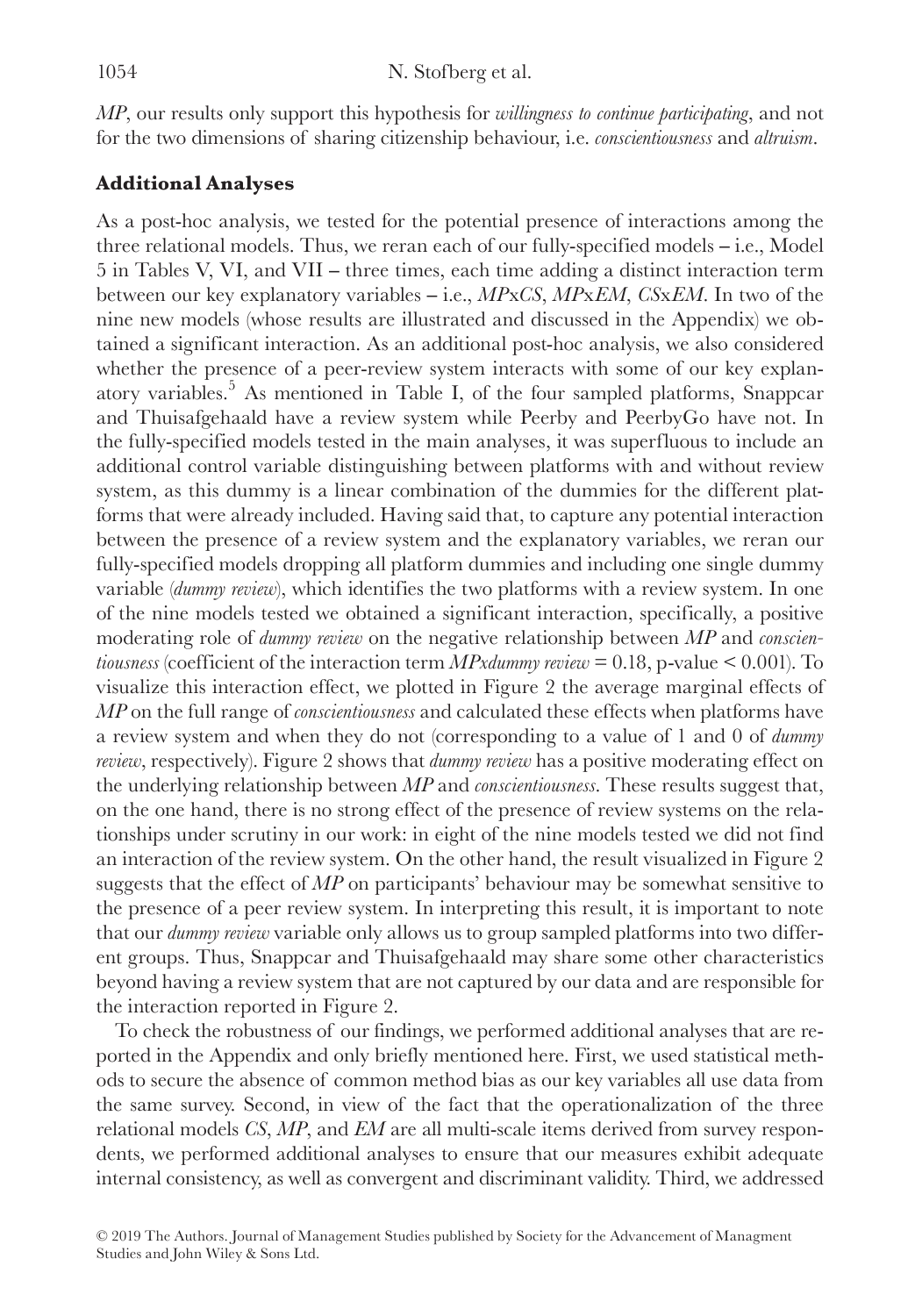|                            | Model 1   | Model 2          | Model 3              | Model 4   | Model 5          |
|----------------------------|-----------|------------------|----------------------|-----------|------------------|
| Dependent variable         | Altruism  | Altruism         | Altruism             | Altruism  | Altruism         |
| Independent variables      |           |                  |                      |           |                  |
| Communal sharing           |           | $0.33***$        |                      |           | $0.31***$        |
| Equality matching          |           |                  | $0.22***$            |           | 0.06             |
| Market pricing             |           |                  |                      | 0.01      | 0.00             |
| Controls                   |           |                  |                      |           |                  |
| Age                        | 0.00      | 0.00             | 0.00                 | 0.00      | 0.00             |
| Gender                     | $-0.13*$  | $-0.14*$         | $-0.14*$             | $-0.12*$  | $-0.14*$         |
| Income medium              | $-0.06$   | $-0.06$          | $-0.04$              | $-0.07$   | $-0.05$          |
| Income high                | $-0.07$   | $-0.09$          | $-0.07$              | $-0.07$   | $-0.09$          |
| <b>Education</b> lower     | $0.33***$ | $0.27**$         | $0.30**$             | $0.32**$  | $0.27**$         |
| Education professional     | 0.09      | 0.10             | 0.07                 | 0.08      | 0.09             |
| Provider                   | $0.41***$ | $0.52***$        | $0.45***$            | $0.41***$ | $0.52***$        |
| Prosumer                   | $0.39***$ | $0.46***$        | $0.39***$            | $0.39***$ | $0.46***$        |
| Peerby                     | $-0.11$   | $-0.23$          | $-0.21$ <sup>†</sup> | $-0.09$   | $-0.24*$         |
| PeerbyGo                   | $-0.07$   | $-0.10$          | $-0.11$              | $-0.06$   | $-0.11$          |
| Thuisafgehaald             | 0.04      | $0.20^{\dagger}$ | 0.03                 | 0.04      | $0.19^{\dagger}$ |
| Membership                 | $0.06*$   | 0.03             | $0.05^{\dagger}$     | $0.06*$   | 0.03             |
| Frequency                  | $0.02**$  | $0.02**$         | $0.02**$             | $0.02**$  | $0.02**$         |
| Economic motivation        | 0.03      | 0.00             | 0.02                 | 0.02      | $-0.01$          |
| Constant                   | 5.83***   | 2.94***          | $3.20***$            | 4.26***   | 2.72***          |
| N. of observations         | 975       | 975              | 975                  | 975       | 975              |
| Model $R^2$                | 0.07      | 0.19             | 0.11                 | 0.07      | 0.20             |
| Overall F                  | 5.01***   | $15.30***$       | 7.76***              | 4.69***   | 13.67***         |
| Adjusted $\mathbb{R}^2$    | 0.05      | 0.18             | 0.09                 | 0.05      | 0.18             |
| Change in $R^2$ (vs Mod 1) |           | 0.12             | 0.04                 | 0.00      | 0.13             |

Table VI. Relational models and sharing citizenship behaviour  $(DV = Altruism)$ 

 $\phi^{\dagger}$  p < 0.1; \*p < 0.05; \*\*p < 0.01; \*\*\*p < 0.001.

a potential sample selection bias due to the fact that not all respondents completed the survey administered. This is because, if incomplete surveys are non-random, our results may be biased due to sample selection. To address this empirical issue, we followed common practice and used Heckman's (1979) two-stage estimation procedure. The results we obtained show evidence that our findings do not suffer from sample selection bias. Fourth, we addressed the potential endogeneity of our key explanatory variables, as scoring higher/lower on a given relational model may be non-random and could therefore bias our results. To test for the presence of such potential bias, we focused on the direct relationship between each of the three relational models and our three dependent variables and, following standard procedure (Bascle, 2008), used a two-stage approach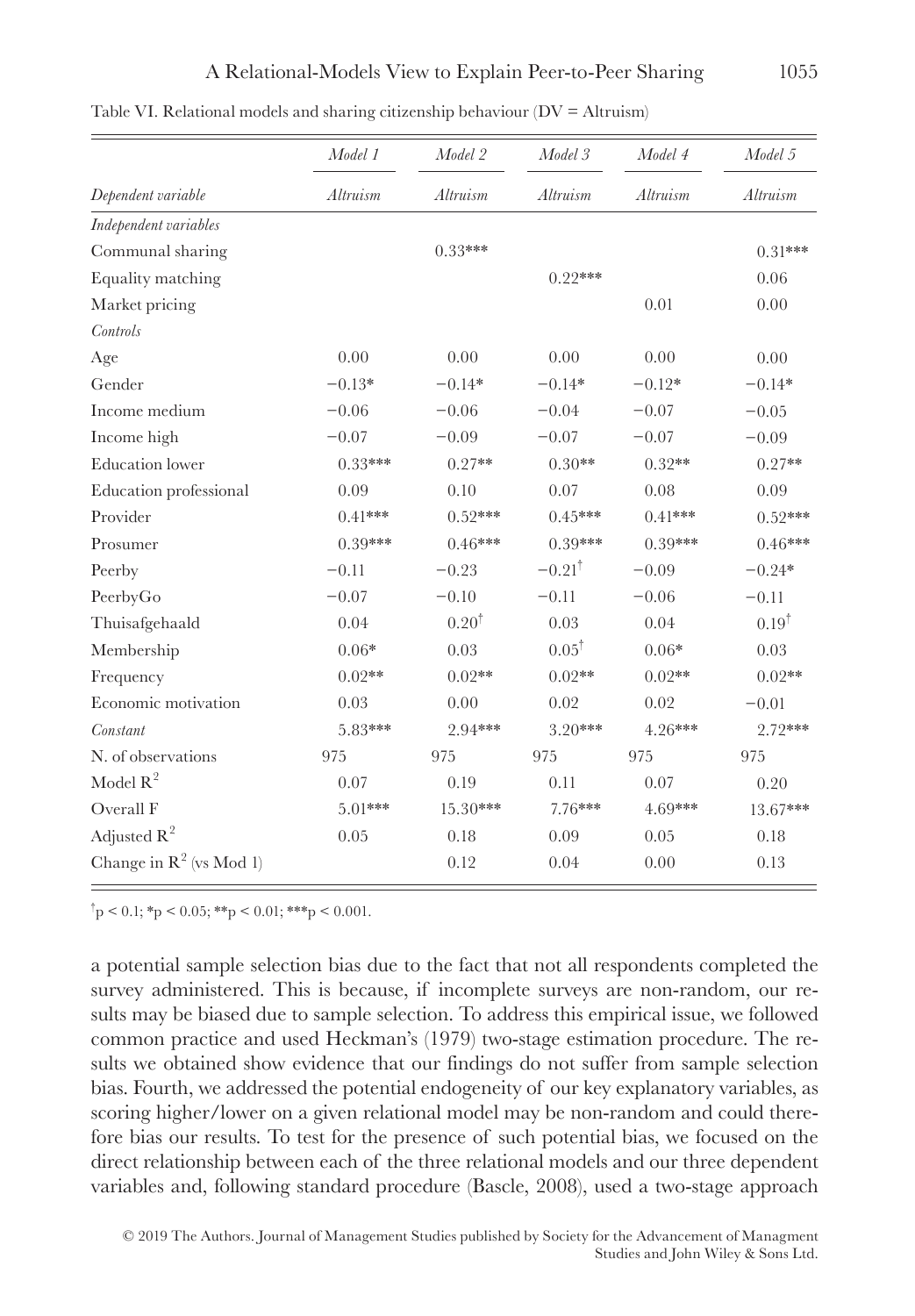| Table VII. Relational models and willingness to continue participating |  |  |
|------------------------------------------------------------------------|--|--|

|                            | Model 1                          | Model 2                          | Model 3                          | Model 4                          | Model 5                          |
|----------------------------|----------------------------------|----------------------------------|----------------------------------|----------------------------------|----------------------------------|
| Dependent variable         | Willingness to<br>continue part. | Willingness to<br>continue part. | Willingness to<br>continue part. | Willingness to<br>continue part. | Willingness to<br>continue part. |
| Independent variables      |                                  |                                  |                                  |                                  |                                  |
| Communal sharing           |                                  | $0.20***$                        |                                  |                                  | $0.11***$                        |
| Equality matching          |                                  |                                  | $0.30***$                        |                                  | $0.24***$                        |
| Market pricing             |                                  |                                  |                                  | $-0.06*$                         | $-0.06*$                         |
| Controls                   |                                  |                                  |                                  |                                  |                                  |
| Age                        | $-0.01**$                        | $-0.01**$                        | $-0.01**$                        | $-0.01**$                        | $-0.01**$                        |
| Female                     | $0.13*$                          | $0.13*$                          | $0.12^{\dagger}$                 | $0.12^{\dagger}$                 | $0.11^{\dagger}$                 |
| Income medium              | $-0.03$                          | $-0.02$                          | 0.01                             | $-0.02$                          | 0.01                             |
| Income high                | 0.09                             | 0.07                             | 0.09                             | 0.09                             | 0.08                             |
| <b>Education</b> lower     | 0.07                             | 0.03                             | 0.03                             | 0.09                             | 0.04                             |
| Education professional     | 0.01                             | 0.02                             | $-0.01$                          | 0.02                             | 0.01                             |
| Provider                   | $-0.20*$                         | $-0.14$                          | $-0.15$                          | $-0.20*$                         | $-0.12$                          |
| Prosumer                   | 0.04                             | 0.09                             | 0.05                             | 0.02                             | 0.06                             |
| Peerby                     | 0.08                             | 0.01                             | $-0.05$                          | 0.00                             | $-0.14$                          |
| PeerbyGo                   | 0.18                             | 0.17                             | 0.12                             | 0.17                             | 0.11                             |
| Thuisafgehaald             | $-0.01$                          | 0.09                             | $-0.02$                          | 0.00                             | 0.05                             |
| Membership                 | 0.03                             | 0.02                             | 0.02                             | 0.02                             | 0.01                             |
| Frequency                  | $0.02*$                          | $0.01*$                          | $0.02*$                          | $0.01*$                          | $0.01*$                          |
| Economic motivation        | $0.06**$                         | $0.04*$                          | $0.05*$                          | $0.07**$                         | $0.05*$                          |
| Constant                   | 5.42***                          | $4.57***$                        | 3.89***                          | 5.68***                          | 3.99***                          |
| N. of observations         | 975                              | 975                              | 975                              | 975                              | 975                              |
| Model $R^2$                | 0.04                             | 0.09                             | 0.12                             | 0.05                             | 0.13                             |
| Overall F                  | $3.02***$                        | $6.18***$                        | 8.39***                          | 3.09***                          | 8.43***                          |
| Adjusted $R^2$             | 0.03                             | 0.07                             | 0.10                             | 0.03                             | 0.12                             |
| Change in $R^2$ (vs Mod 1) |                                  | 0.05                             | 0.08                             | 0.00                             | 0.09                             |

 $\phi$  +  $\phi$  = 0.1; \* p < 0.05; \* \* p < 0.01; \* \* \* p < 0.001.

similar to the one used to test for the presence of a sample selection bias. The results of these additional analyses, aimed at addressing potential endogeneity of the three relational models, lend additional support to the findings reported in the main analyses.

# **DISCUSSION AND CONCLUSIONS**

Our work advances both our understanding of peer-to-peer sharing and relational models theory. To the literature on the sharing economy, our study makes two important contributions. First, drawing on organizational citizenship behaviour (e.g., Organ, 1997; Organ et al., 2006), we developed a new construct, i.e., sharing citizenship behaviour, that has two dimensions, namely conscientiousness and altruism. Whilst the literature had already conceptualized misbehaviour in a sharing context (Schaefers et al., 2016), less attention had been paid to conceptualizing prosocial behaviour in this context. Second,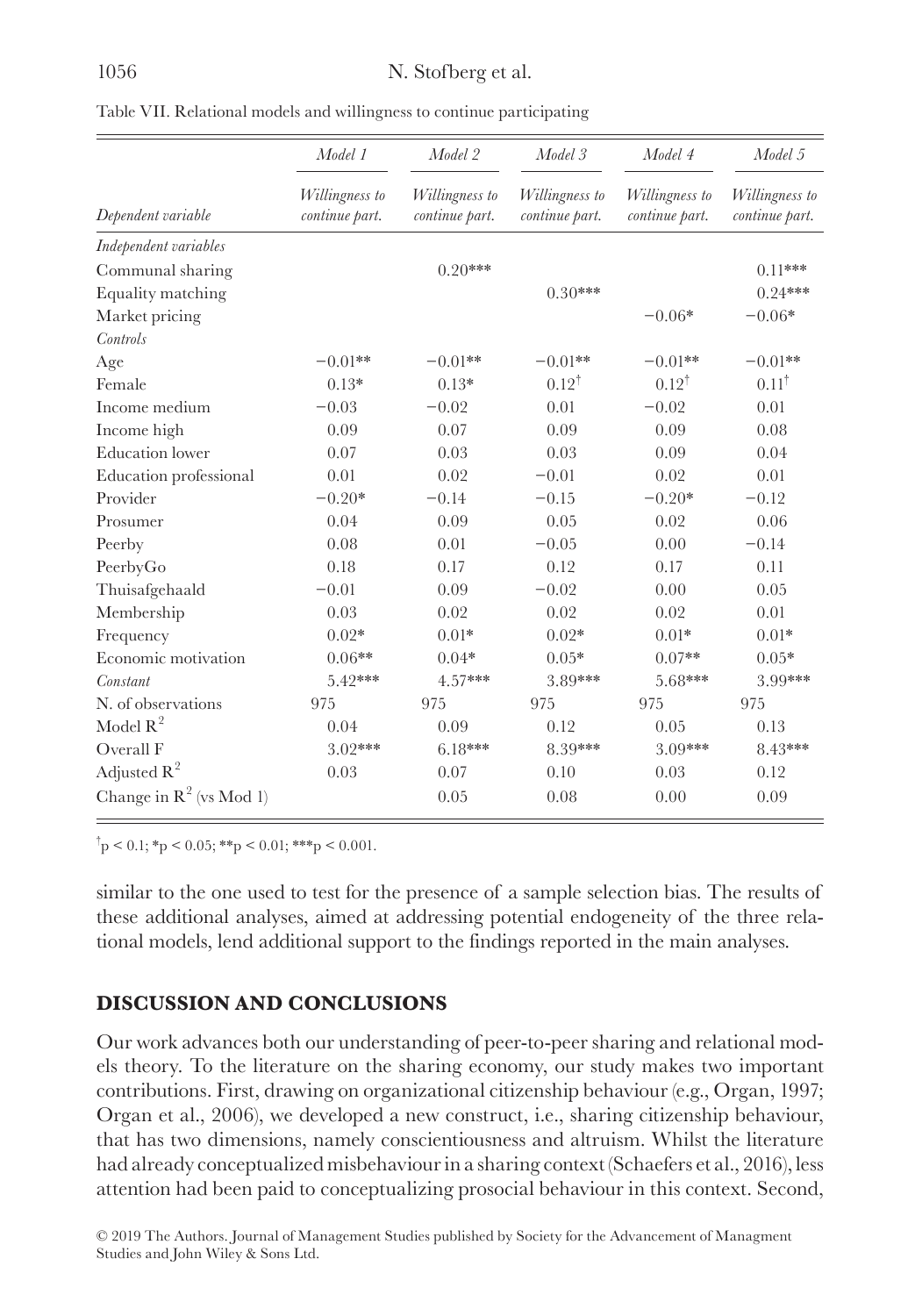

Figure 2. Average marginal effect of market pricing on conscientiousness and the interaction with the presence of a review system

we provided and tested a relational-models view of peer-to-peer sharing, the type of sharing relationships that is most threatened by behavioural uncertainty. Our findings show that perceiving relationships among participants as governed more strongly by CS and EM promotes sharing citizenship behaviour, in the form of conscientiousness and altruism, amongst both users and providers, as well as increases willingness to keep participating. These results show the value of our more nuanced way of approaching participants' perceptions of relationships on peer-to-peer sharing platforms: there are more ways to rouse the behavioural outcomes that contribute to the growth of the sharing economy than would be expected based on the dichotomies used so far to map participants' motivation.

Our findings also offer some empirical support for the expectations formulated in previous research that individuals look for relational value, in addition to utilitarian value, when they engage in the sharing economy (e.g., Habibi et al., 2016; Hellwig et al., 2015). Specifically, our results suggest that participating in the sharing economy can provide at least two forms of relational value: value that comes from belonging to a community (CS), and value that comes from transacting with partners who are seen as equal on the basis of balanced reciprocity (EM). Surprisingly, a strong MP framing of relationships among participants was not found to negatively impact sharing citizenship behaviour, contrary to what we expected. While existing literature argues that the impact of monetary incentives sends sharing from the realm of sharing to that of business (Belk, 2014; Kouchaki et al., 2013), our study indicates that this is not systematically the case. This lack of direct negative effect of MP is in line with the work by sharing scholars who have argued that economic and social motivations may coexist in a sharing context (Habibi et al., 2016). Yet, our additional analyses regarding the interactions among the relational models offer a more nuanced picture: while a strong MP frame may not have a direct negative effect on sharing citizenship behaviour, we found it to crowd out the positive effect of a CS frame on conscientiousness.

Our study has important implications for managers of peer-to-peer sharing platforms. Many managers of peer-to-peer sharing platforms are currently convinced that,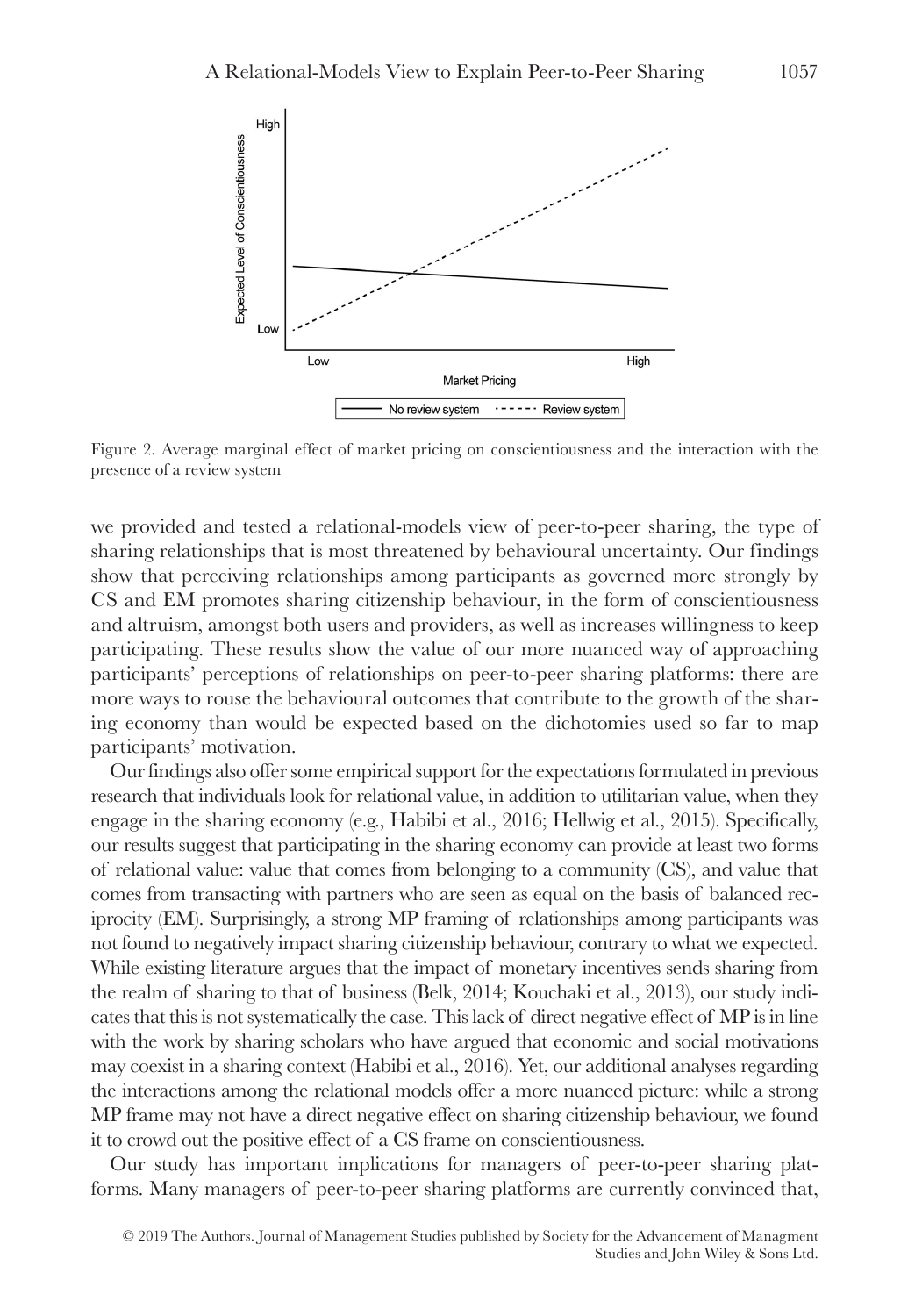if sharing is to compete with traditional markets, sharing platforms must make sharing financially attractive and convenient for providers and users alike (Eckhardt and Bardhi, 2015). The hassle for participants associated with offline interactions are often believed to impair growth (Van de Glind, 2015). Consequently, many sharing platforms are taking steps to eliminate personal interactions and emphasize the monetary gains of peer-topeer sharing in their communication towards participants. Our findings call managers of peer-to-peer sharing platforms to reconsider these choices. Sharing in the form of renting without personal interactions is likely to weaken an EM and CS representation of relationships and strengthen an MP one because it makes sharing not about helping others or making human connections, but about 'dividing a resource among separate entities' (Belk, 2010, p. 727). The rise in participants' misbehaviour that Turo  $- a$  U.S.based peer-to-peer car sharing platform (formerly known as  $RelavRides$ ) – experienced when transitioning from a personal to a convenient renting model provides anecdotal evidence in support of our expectations of a negative impact associated with weakening the EM and CS frame. In 2012 the sharing platform entered into a partnership with General Motors to install their Onstar system, a tool that allows people to unlock cars via an app, hereby removing the need for members of the platform to meet in person. Whilst this seemed a great idea, in practice it led to an erosion of accountability and a stark increase in participants' disputes (Lawler, 2013; Van de Glind, 2015). In the face of these problems, in 2013 the platform reverted back to its old system, in which owners and renters meet face to face to hand over the car key.

Rather than eliminating personal interactions and emphasizing monetary gains, we recommend developing platform features and launching initiatives that trigger participants to construe sharing relationships in terms of CS or EM, as these mental frames foster the willingness to continue participating and sharing citizenship behaviour. Our present study did not include the antecedents of the relational models. We therefore can only speculate about which platform features and initiatives would be most appropriate and more research is needed in this area. We expect that the presence of a peer-review system may help prompt an EM frame because such a system increases the possibility for indirect reciprocity among strangers (Einav et al., 2016; Kuwabara, 2015). For some platforms, a digital scoreboard tracking how active members are on a platform could further this goal too. Informal talks with Peerby brought to light that their challenge is not getting members to share but rather to stimulate users to ask their local community for goods more than once. Members of Peerby are uncomfortable to make frequent requests as they feel this makes the relationship unbalanced. A score count showing that participants' asks and shares are in balance could therefore help foster feelings of balanced reciprocity. We expect that a CS frame can be strengthened by initiatives that aim at community building and inspiring both online as well as offline interactions. For example, Thuisafgehaald (2018) successfully launched an initiative in which home cooks go the extra mile by providing people with disabilities, who live in their community, with a home-cooked meal that they prepare at their homes. Organizing local offline events such as meet and greets between participants, workshops around common themes, or a neighbourhood get-together should also help foster a sense of community and cohesion.

Our work also advances relational models theory. On the one hand, our work contributes to the so far very limited body of empirical research applying relational models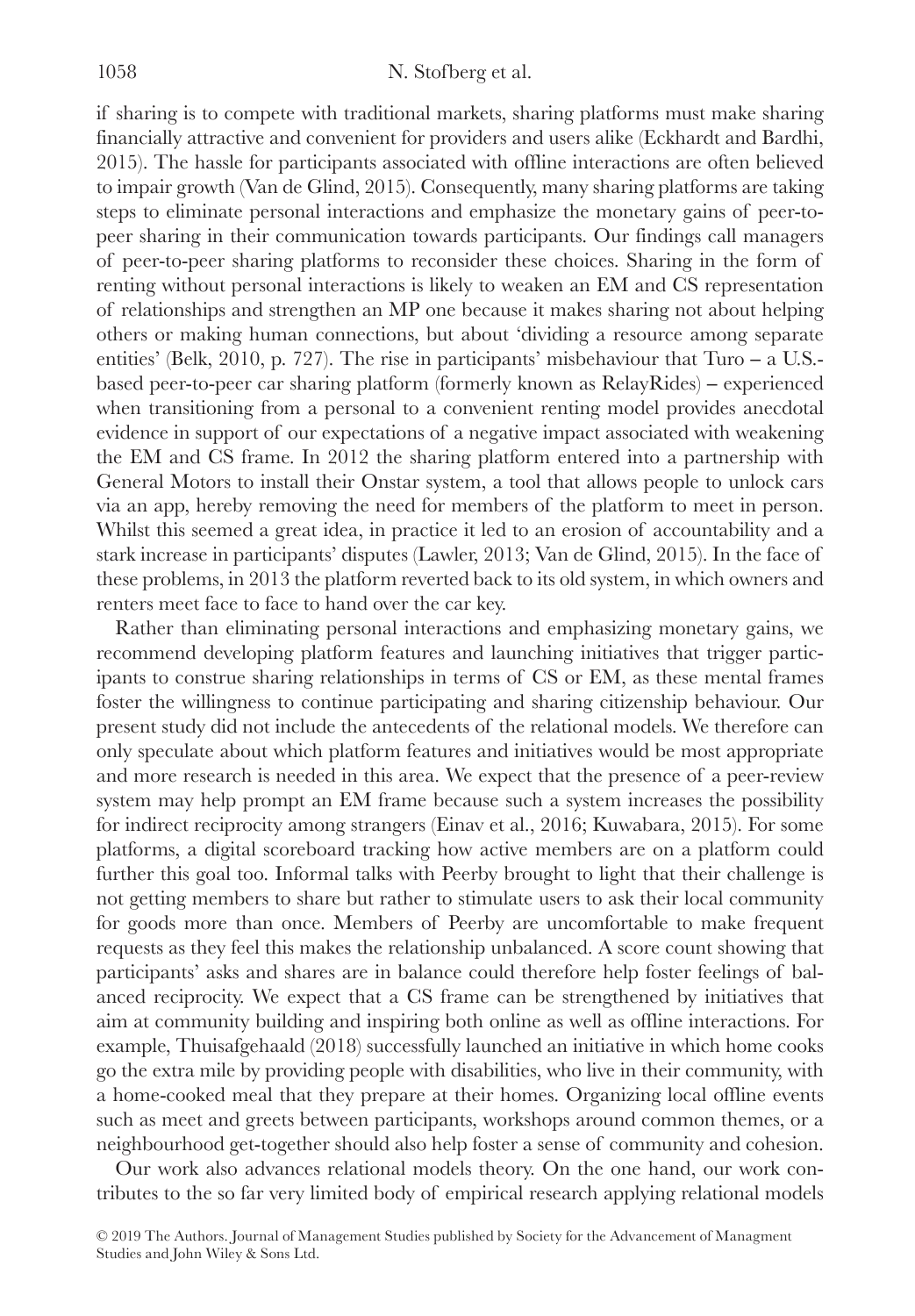theory to management topics. While the number of theory papers building on relational models theory indicates an interest of management scholars for this theory (e.g., Bridoux and Stoelhorst, 2016; Giessner and Van Quaquebeke, 2010; Mossholder et al., 2011), few management scholars have applied it in empirical research (exceptions are Boer et al. (2011) and Keck et al. (2018)). Our results strongly support using relational models theory over the simpler dichotomy 'community/clan' vs. 'market' that is usually used to describe relationships in management research (e.g., Poppo et al., 2008; Wang et al., 2009). It is EM, the model that is not considered when adopting a simple dichotomy, that has the strongest effects for two of the three types of behaviour we considered in the context of peer-to-peer sharing facilitated by online-based platforms (namely, conscientiousness and willingness to continue participating).

On the other hand, our mixed support for our main effects calls for a much more nuanced theorizing of the effects of the relational models on different types of cooperative behaviour. Cooperative behaviour encompasses our three dependent variables; it is generally seen as behaviour that benefits collective value creation and includes prosocial behaviour and joining or leaving the collective (Bosse and Coughlan, 2016). While, following Bridoux and Stoelhorst (2016), we proposed that MP would be detrimental to cooperative behaviour and that CS would have a stronger positive impact than EM on all types of cooperative behaviour, we did not find a detrimental effect of MP and found a stronger effect of EM for two out of our three dependent variables.

These findings thus indicate a need to develop a typology of cooperative behaviour in order to be able to better understand the relational antecedents of different types of cooperative behaviour. With only three types of cooperative behaviour, we have limited material to suggest dimensions along which to build this typology. However, our three types seem to differ in terms of how personally costly and beneficial the behaviour is: while altruism (which covers, inter alia, adapting one's schedule to cater to other members, being always willing to help others on the platform) is costlier than personally beneficial, it is less clearly the case for our two types. In particular, one could be conscientious (which includes, inter alia, avoiding causing trouble for other members, being always on time for appointments with other members) without incurring high costs. Along the same line, participation could bring more benefits than costs for providers when sharing is for a fee and for users regardless of whether they access the good for free or for a fee.

We suggest further areas for follow-up research, in relation to the limitations of our study. First, we acknowledge that our work is limited by the nature of our sample and scope of the study. Given that we relied on the sharing platforms to administer our survey and lack information about the people who did not start answering our questionnaire, we cannot be completely confident that our sample is not biased. In addition, our sample is limited to participants located in the Netherlands of four sharing platforms on which combinations of physical goods and services are exchanged. Future research should replicate our study with a larger number of platforms across multiple countries and with platforms on which pure services are exchanged (e.g., cleaning, handyman services, consulting).

When including more platforms, scholars could also investigate which platform features influence how relationships among participants are framed. In particular, our relatively crude post-hoc analysis for the effect of a peer-review system (cf. Appendix) suggests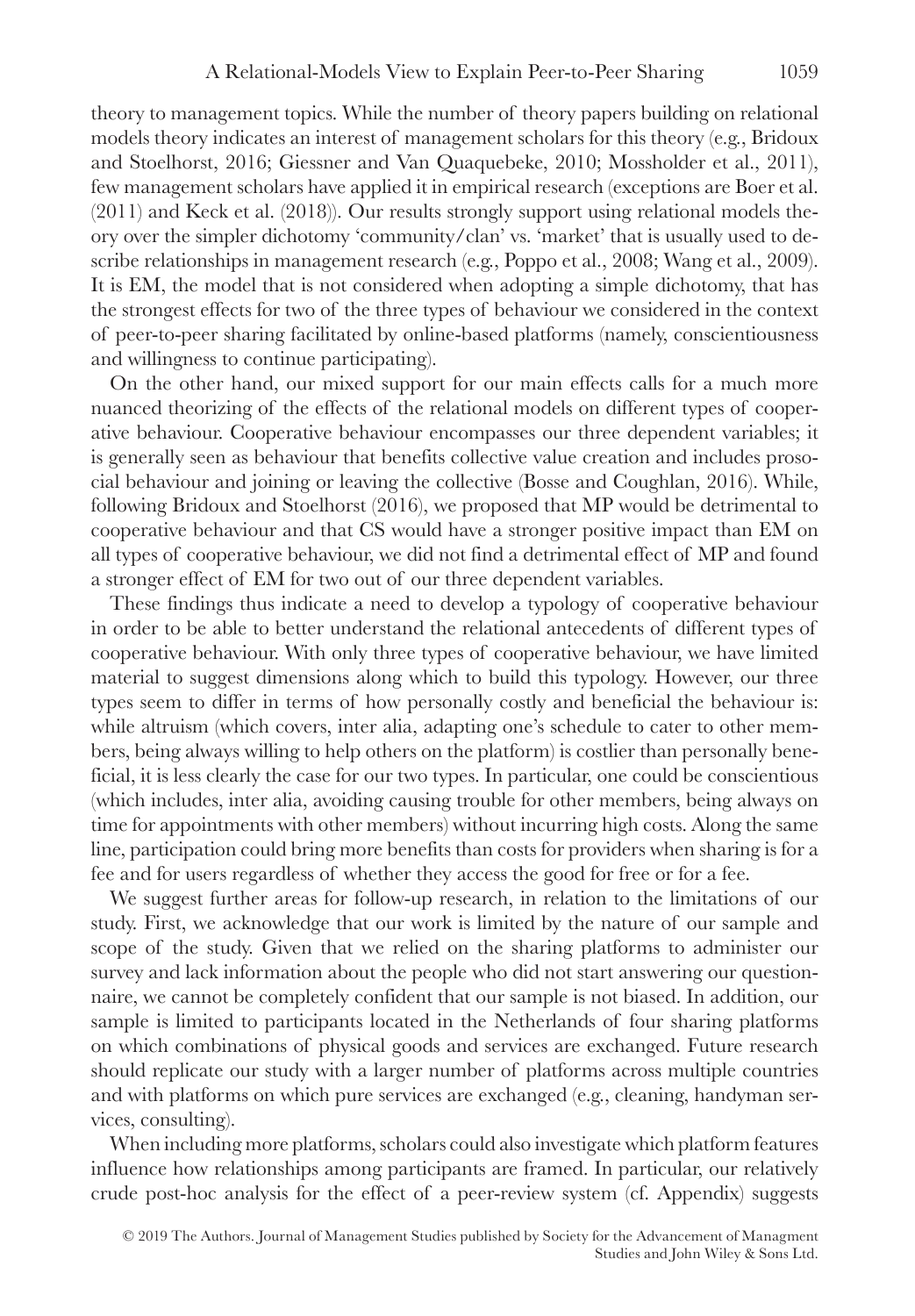studying further the impact of different reputation systems on how participants frame relationships on a peer-to-peer sharing platform. Features such as rating systems aim to reduce uncertainty about others' opportunism by providing information about their past behaviour (Dreyer et al., 2017; Frenken and Schor, 2017; Kuwabara, 2015). Yet, looking at these features from the point of view of relational models theory, one can question whether such features only have the positive effect of reducing uncertainty, or whether they may also reduce the strength of a CS frame in favour of an EM or MP frame.

Second, although our results suggest that perceptions of relationships among participants *in general* relate to sharing citizenship behaviour and willingness to continue participating, a limitation is that our research did not account for repeated interactions among participants, because we did not collect information about the frequency of repeated interactions. If individuals interact regularly with the same other participants (e.g., always lending a car to the same neighbours), these other participants will cease to be 'strangers' to whom generic mental schemes are applied, and instead become relational partners to whom relational models grounded in personal experience are applied. Consequently, repeated interactions add explanatory factors linked to the interaction level – another level of analysis than the individual level that we studied. Research adopting a social network perspective to study prosocial behaviour suggests that such behaviour may be affected by the strength of (dyadic) relational ties (Simpson and Willer, 2015). For example, Bowler and Brass (2006) have shown that interpersonal friendship triggers altruistic behaviour among employees. On platforms where exchanges are usually repeated, participants' behaviour may thus be less well explained by the generic relational models at the platform level than is the case for the platforms we studied. We recommend that future research systematically asks respondents to report not only how they see the relationships among participants in general but also how they perceive their own relationships with other participants and the extent to which they engage in repeated interactions. It would allow to investigate whether respondents' perceptions of relationships among participants in general are biased by their own repeated interactions with some specific other participants.

Third, a variable that was not examined in our study, but that would further deepen the understanding of peer-to-peer sharing relationships, is the nature and degree of perceived interdependence with other participants. In the context of peer-to-peer sharing, perceived interdependence would capture the degree to which individuals expect their outcomes to be positively or negatively affected by other participants' behaviour. We expect the degree of perceived interdependence to differ across sharing platforms because the type of goods shared, the benefits participants receive from sharing, and the severity of the consequences of others' misbehaviour may vary across platforms. Future studies could therefore integrate interdependence into our model and explore how the degree of perceived (positive or negative) interdependence affects the impact of the relational models on participants' behaviour. In particular, the absence of a relationship between an MP frame and the behavioural outcomes in our study could hide two opposing effects: a negative relationship in case of high interdependence, which brings the need for prosociality, and a positive relationship in case of low interdependence, where pro-sociality is less important and MP can deliver the benefits of competition (with regard to quality and price) and the pursuit of the efficiency linked to self-interest.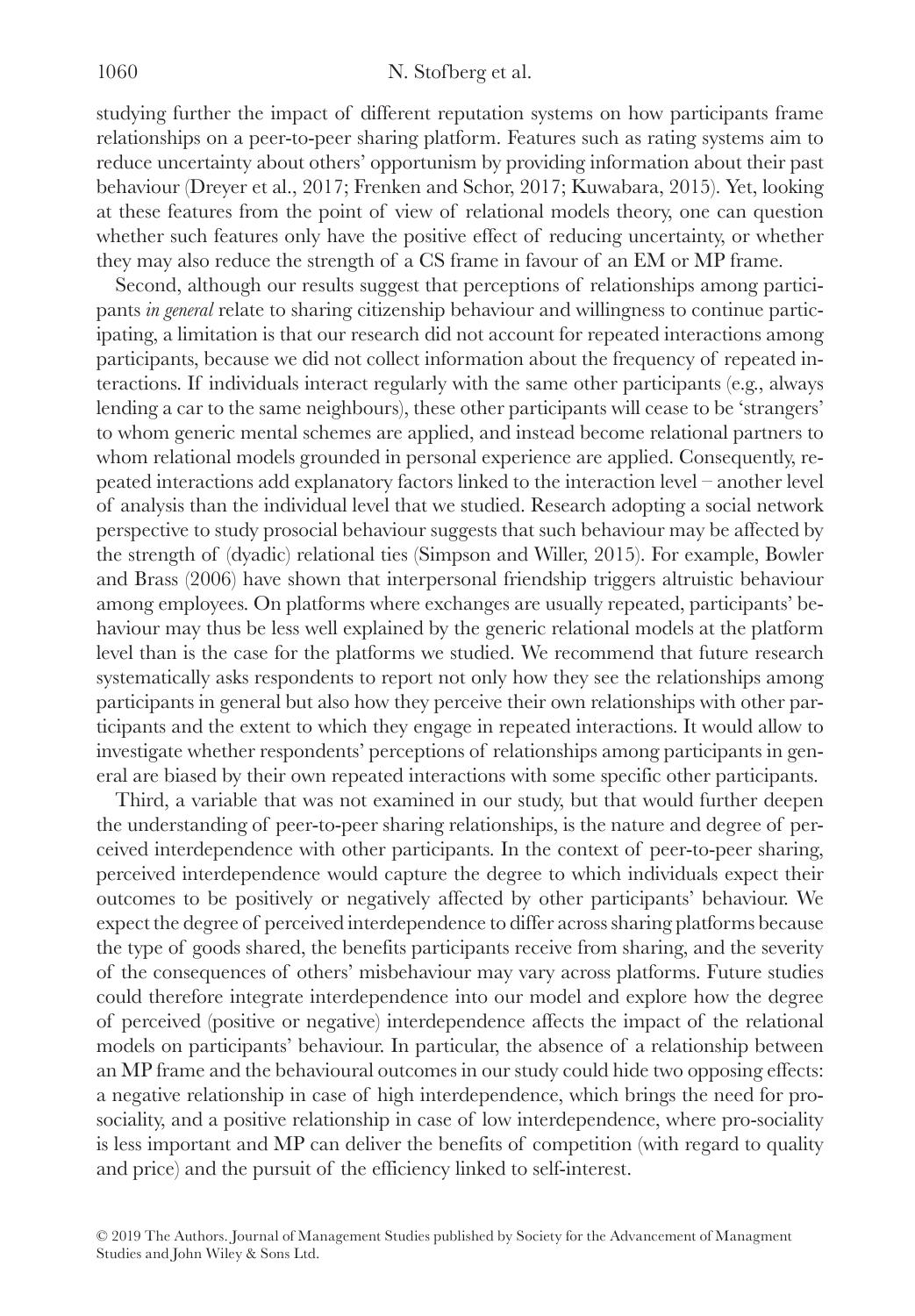To conclude, to management scholars, our research provides empirical evidence that sharing citizenship behaviour is not exclusively driven by material self-interest. On the contrary, our findings regarding the importance of relational benefits show the value of a relational-models approach, rather than a transactional approach, to further the growth of peer-to-peer sharing. To managers who are currently steering their sharing platforms into the direction of convenience and price to the detriment of personal connections, our results suggest that this might not be the best move: their platforms may well be better served by creating feelings of community or reciprocity.

# **NOTES**

- [1] In line with the literature (Belk, 2014; Botsman and Rogers, 2010), the platforms we studied offer a 'product service system', as participants on these platforms provide/receive a combination of physical goods and services. For example, a product-service combination is exchanged on Snappcar: the owner provides a physical good (the car) together with a service (e.g. providing temporary access to the car, cleaning the car and checking its correct functioning before the user gets access to it, etc.).
- [2] Authority ranking shares similarities with Williamson's (1975) hierarchy. 'Authority ranking is a relationship of asymmetric differences, commonly exhibited in a hierarchical ordering of statuses and precedence, often accompanied by the exercise of command and complementary displays of deference and respect' (Fiske, 1991, p. ix). Since our work centres on peer-to-peer sharing, where participants do not differ much in power or status, the authority ranking relational model that involves hierarchical ordering is not relevant for our study. We thus excluded this relational model from our study, similarly to Mossholder et al. (2011) who did not consider authority ranking in their theorizing about helping behaviour among colleagues at the same hierarchical level.
- [3] While reciprocity has often been discussed as an important driver of market relationships, it is important to note that balanced reciprocity is more than Trivers' (1971) reciprocal altruism. Reciprocal altruism is self-interested and future-oriented. It rests on the expectations of future material benefits from cooperation, for example, because one expects to be rewarded for cooperation when interacting again with the same partner in the future or when interacting with others who will be aware of one's past cooperative behaviour. In contrast, balanced reciprocity is backward-looking as well as future-oriented: past favours are paid back even if there is no expectation of a common future (Fehr and Gächter, 2002).
- [4] We checked whether there were significant between-group effects at the platform level. As we found no significant between-group effects at the platform level, we proceeded with regression analysis at the individual level.
- [5] We thank our reviewers for suggesting that it would be interesting to look at the interactions among the relational models and at the effect of a review system.

## **ACKNOWLEDGEMENT**

We are grateful to our editor, Michael Leiblein, and the three reviewers for their valuable feedback during the review process. The authors would like to thank the platform organisations for their support with data collection. The third author's research appointment was supported by a grant from the Netherlands Organisation for Scientific Research.

#This author was employed by the University of Amsterdam when the work was conducted.

## **REFERENCES**

Acquier, A., Daudigeos, T. and Pinkse, J. (2017). 'Promises and paradoxes of the sharing economy: An organizing framework'. *Technological Forecasting and Social Change*, **125**, 1–10.

Adler, P. S. (2001). 'Market, hierarchy, and trust: The knowledge economy and the future of capitalism'. *Organization Science*, **12**, 215–34.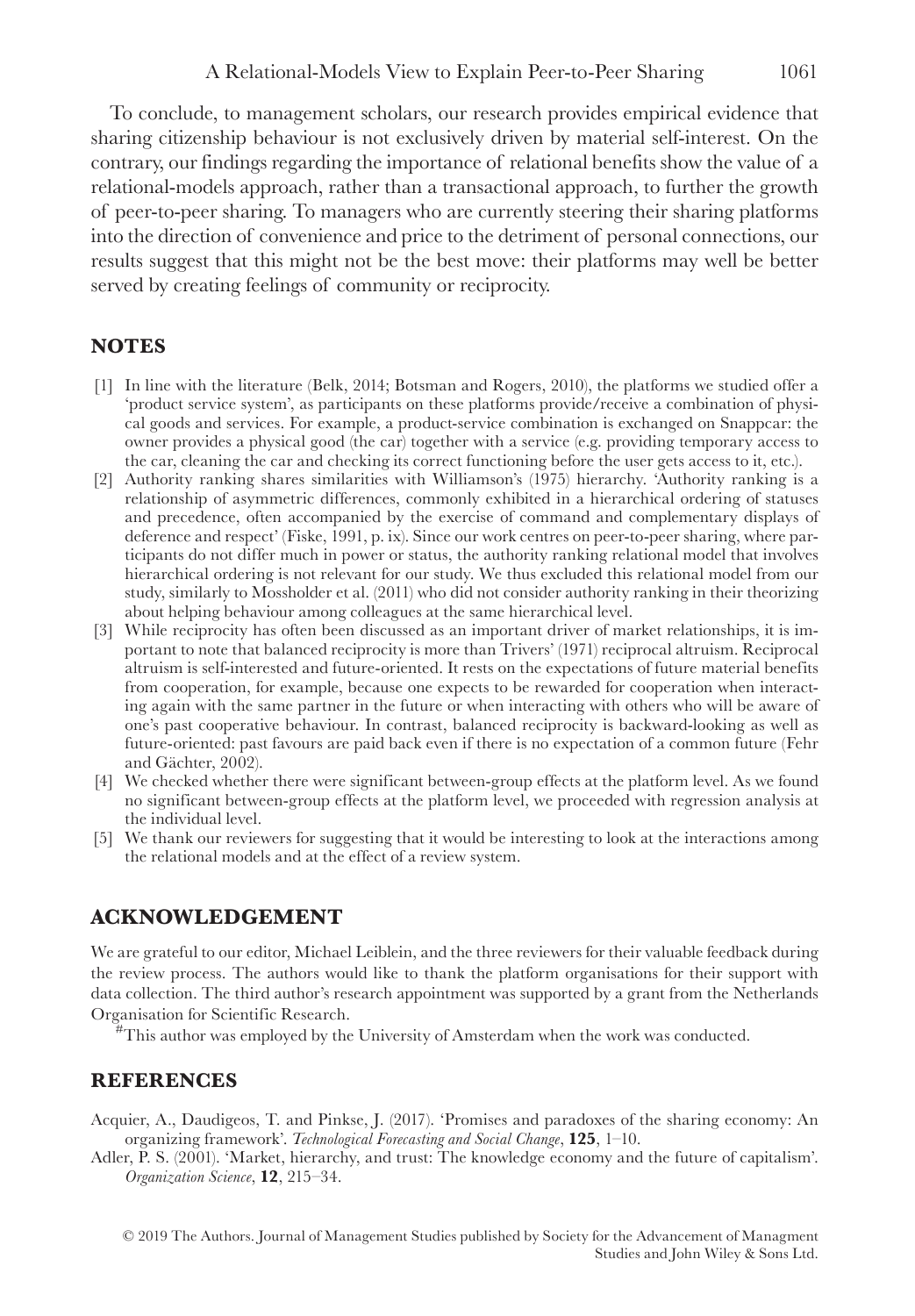- Armstrong, M. (2006). 'Competition in two-sided markets'. *The RAND Journal of Economics*, **37**, 668–91.
- Arnould, E. J. and Rose, A. S. (2016). 'Mutuality: Critique and substitute for Belk's "sharing"'. *Marketing Theory*, **16**, 75–99.
- Bardhi, F. and Eckhardt, G. M. (2012). 'Access-based consumption: The case of car sharing'. *Journal of Consumer Research*, **39**, 881–98.
- Bascle, G. (2008). 'Controlling for endogeneity with instrumental variables in strategic management research'. *Strategic Organization*, **6**, 285–327.
- Belk, R. (2010). 'Sharing'. *Journal of Consumer Research*, **36**, 715–34.
- Belk, R. (2014). 'Sharing versus pseudo-sharing in Web 2.0'. *The Anthropologist*, **18**, 7–23.
- Benjaafar, S., Kong, G., Li, X. and Courcoubetis, C. (2019). 'Peer-to-peer product sharing: Implications for ownership, usage, and social welfare in the sharing economy'. *Management Science*, **65**, 477–93.
- Blatt, R. (2009). 'Tough love: How communal schemas and contracting practices build relational capital in entrepreneurial teams'. *Academy of Management Review*, **34**, 533–51.
- Bock, G.-W., Zmud, R. W., Kim, Y.-G. and Lee, J.-N. (2005). 'Behavioral intention formation in knowledge sharing: Examining the roles of extrinsic motivators, social-psychological forces, and organizational climate'. *MIS Quarterly*, **29**, 87–111.
- Böcker, L. and Meelen, T. (2017). 'Sharing for people, planet or profit? Analysing motivations for intended sharing economy participation'. *Environmental Innovation and Societal Transitions*, **23**, 28–39.
- Boer, N.-I., Berends, H. and Van Baalen, P. (2011). 'Relational models for knowledge sharing behavior'. *European Management Journal*, **29**, 85–97.
- Bosse, D. A. and Coughlan, R. (2016). 'Stakeholder relationship bonds'. *Journal of Management Studies*, **53**, 1197–222.
- Botsman, R. and Rogers, R. (Eds) (2010). *What's Mine is Yours. The Rise of Collaborative Consumption*. New York: Harper Business.
- Bowler, W. M. and Brass, D. J. (2006). 'Relational correlates of interpersonal citizenship behavior: A social network perspective'. *Journal of Applied Psychology*, **91**, 70–82.
- Bowles, S. (2008). 'Policies designed for self-interested citizens may undermine "The Moral Sentiments": Evidence from economic experiments'. *Science*, **320**, 1605–9.
- Bowles, S. and Polania-Reyes, S. (2012). 'Economic incentives and social preferences: Substitutes or complements?'. *Journal of Economic Literature*, **50**, 368–425.
- Boztas, S. (2017). 'The rise of SnappCar, the business that lets you rent out your car'. *The Guardian*, 4 September. Available at [https://www.theguardian.com/sustainable-business/2017/sep/04/snapp](https://www.theguardian.com/sustainable-business/2017/sep/04/snappcar-business-rent-car-airbnb-sharing-economy-sustainable-transport) [car-business-rent-car-airbnb-sharing-economy-sustainable-transport](https://www.theguardian.com/sustainable-business/2017/sep/04/snappcar-business-rent-car-airbnb-sharing-economy-sustainable-transport) (accessed 15 November 2018).
- Brewer, M. B. and Gardner, W. (1996). 'Who is this "We"? Levels of collective identity and self representations'. *Journal of Personality and Social Psychology*, **71**, 83–93.
- Brewer, M. B. and Kramer, R. M. (1986). 'Choice behavior in social dilemmas: Effects of social identity, group size, and decision framing'. *Journal of Personality and Social Psychology*, **50**, 543–49.
- Bridoux, F. and Stoelhorst, J. W. (2016). 'Stakeholder relationships and social welfare: A behavioral theory of contributions to joint value creation'. *Academy of Management Review*, **41**, 229–51.
- Brough, A. R. and Isaac, M. S. (2012). 'Finding a home for products we love: How buyer usage intent affects the pricing of used goods'. *Journal of Marketing*, **76**, 78–91.
- Brunning, R. (2015). 'The dark side of collaborative consumption'. *Marketing Matters*, 27 July. Available at <http://mktg-matters.blogspot.com/2015/07/the-dark-side-of-collaborative.html> (accessed 9 November 2018).
- Bucher, E., Fieseler, C. and Lutz, C. (2016). 'What's mine is yours (for a nominal fee) Exploring the spectrum of utilitarian to altruistic motives for Internet-mediated sharing'. *Computers in Human Behavior*, **62**, 316–26.
- Cheema, A. (2008). 'Surcharges and seller reputation'. *Journal of Consumer Research*, **35**, 167–77.
- Cheung, G. W. and Rensvold, R. B. (2002). 'Evaluating goodness-of-fit indexes for testing measurement invariance'. *Structural Equation Modeling*, **9**, 233–55.
- Clark, M. S. and Mills, J. (1979). 'Interpersonal attraction in exchange and communal relationships'. *Journal of Personality and Social Psychology*, **37**, 12–24.
- Constant, D., Sproull, L. and Kiesler, S. (1996). 'The kindness of strangers: The usefulness of electronic weak ties for technical advice'. *Organization Science*, **7**, 119–35.
- CROW (2016). *Trendbericht 2016*. Available at: [https://www.crow.nl/downloads/pdf/portals/dashb](https://www.crow.nl/downloads/pdf/portals/dashboard-autodelen/2016.aspx) [oard-autodelen/2016.aspx](https://www.crow.nl/downloads/pdf/portals/dashboard-autodelen/2016.aspx) (accessed 15 November 2018).
- CROW (2018). *Aanbod Deelautos*. Available at: [https://www.crow.nl/dashboard-autodelen/home/aanbod/](https://www.crow.nl/dashboard-autodelen/home/aanbod/aanbod-resultaat) [aanbod-resultaat](https://www.crow.nl/dashboard-autodelen/home/aanbod/aanbod-resultaat) (accessed 15 November 2018).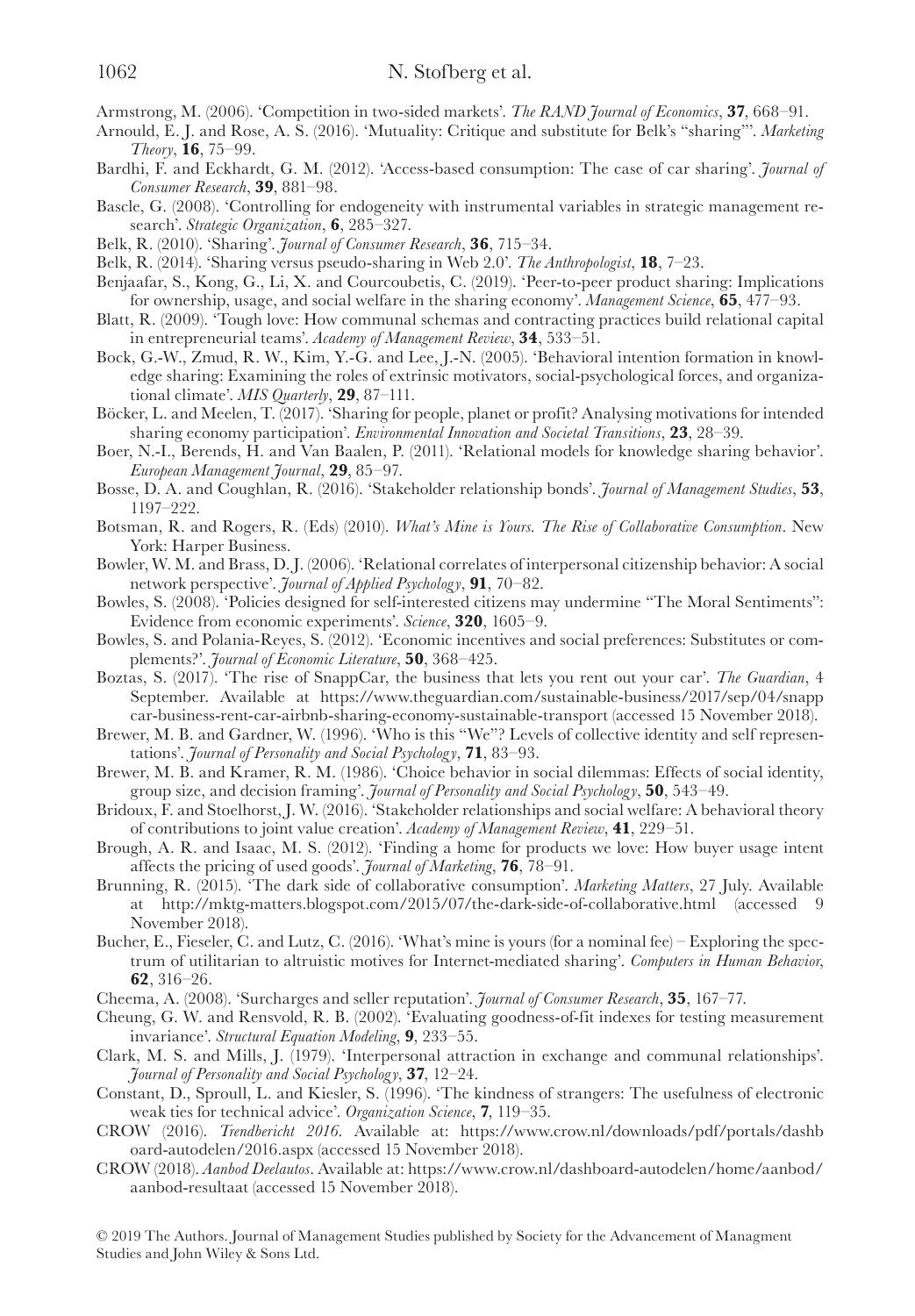- Dinerstein, M., Einav, L., Levin, J. and Sundaresan, N. (2018). 'Consumer price search and platform design in internet commerce'. *American Economic Review*, **108**, 1820–59.
- Dreyer, B., Lüdeke-Freund, F., Hamann, R. and Faccer, K. (2017). 'Upsides and downsides of the sharing economy: Collaborative consumption business models' stakeholder value impacts and their relationship to context'. *Technological Forecasting and Social Change*, **125**, 87–104.
- Dutton, J. E., Roberts, L. M. and Bednar, J. (2010). 'Pathways for positive identity construction at work: Four types of positive identity and the building of social resources'. *Academy of Management Review*, **35**, 265–93.
- Eckhardt, G. M. and Bardhi, F. (2015). 'The sharing economy isn't about sharing at all'. *Harvard Business Review*, 28 January. Available at [https://hbr.org/2015/01/the-sharingeconomy-isnt-about-sharing](https://hbr.org/2015/01/the-sharingeconomy-isnt-about-sharing-at-all)[at-all](https://hbr.org/2015/01/the-sharingeconomy-isnt-about-sharing-at-all) (accessed 28 December 2017).
- Einav, L., Farronato, C. and Levin, J. (2016). 'Peer-to-peer markets'. *Annual Review of Economics*, **8**, 615–35.
- European Commission (2017). *Exploratory Study of Consumer Issues in Online Peer-to-Peer Platform Markets*. Available at: [ec.europa.eu/newsroom/document.cfm?doc\\_id=46224](http://ec.europa.eu/newsroom/document.cfm?doc_id=46224) (accessed 5 November 2018).
- Fehr, E. and Fischbacher, U. (2004). 'Third-party punishment and social norms'. *Evolution and Human Behavior*, **25**, 63–87.
- Fehr, E. and Gächter, S. (2002). 'Altruistic punishment in humans'. *Nature*, **415**, 137–40.
- Fiske, A. P. (1991). *Structures of Social Life: The Four Elementary Forms of Human Relations*. New York: Free Press.
- Fiske, A. P. (1992). 'The four elementary forms of sociality: Framework for a unified theory of social relations'. *Psychological Review*, **99**, 689–723.
- Fiske, A. P. (2002). 'Socio-moral emotions motivate action to sustain relationships'. *Self and Identity*, **1**, 169–75.
- Fiske, A. P. (2004). 'Relational models theory 2.0'. In Haslam, N. (Ed.), *Relational Models Theory: A Contemporary Overview*. Mahwah, NJ: Lawrence Erlbaum Associates, 3–26.
- Frenken, K. and Schor, J. (2017). 'Putting the sharing economy into perspective'. *Environmental Innovation and Societal Transitions*, **23**, 3–10.
- Ghoshal, S. and Moran, P. (1996). 'Bad for practice: A critique of the transaction cost theory'. *Academy of Management Review*, **21**, 13–47.
- Giessner, S. and Van Quaquebeke, N. (2010). 'Using a relational models perspective to understand normatively appropriate conduct in ethical leadership'. *Journal of Business Ethics*, **95**, 43–55.
- Gintis, H., Henrich, J., Bowles, S., Boyd, R. and Fehr, E. (2008). 'Strong reciprocity and the roots of human morality'. *Social Justice Research*, **21**, 241–53.
- Gittell, J. H. and Douglass, A. (2012). 'Relational bureaucracy: Structuring reciprocal relationships into roles'. *Academy of Management Review*, **37**, 709–33.
- Habibi, M. R., Kim, A. and Laroche, M. (2016). 'From sharing to exchange: An extended framework of dual modes of collaborative nonownership consumption'. *Journal of the Association for Consumer Research*, **1**, 277–94.
- Habibi, M. R., Davidson, A. and Laroche, M. (2017). 'What managers should know about the sharing economy'. *Business Horizons*, **60**, 113–21.
- Hagiu, A. (2009). 'Two-sided platforms: Product variety and pricing structures'. *Journal of Economics & Management Strategy*, **18**, 1011–43.
- Hair, J., Black, W., Babin, B., Anderson, R. and Tatham, R. (2006). *Multivariate Data Analysis*, 6th edition. Englewood Cliffs, NJ: Pearson Education.
- Hamari, J., Sjörklint, M. and Ukkonen, A. (2016). 'The sharing economy: Why people participate in collaborative consumption'. *Journal of the Association for Information Science and Technology*, **67**, 2047–59.
- Harvey, J., Smith, A. and Golightly, D. (2014). 'Giving and sharing in the computer-mediated economy'. *Journal of Consumer Behaviour*, **16**, 363–71.
- Haslam, N. (1995). 'Factor structure of social relationships: An examination of relational models and resource exchange theories'. *Journal of Social and Personal Relationships*, **12**, 217–27.
- Haslam, N. (Ed.) (2004). *Relational Models Theory: A Contemporary Overview*. Mahwah, NJ: Lawrence Erlbaum Associates.
- Haslam, S. A. and Ellemers, N. (2005). 'Social identity in industrial and organizational psychology: Concepts, controversies and contributions'. *International Review of Industrial and Organizational Psychology*, **20**, 39–118.
- Haslam, N. and Fiske, A. P. (1992). 'Implicit relationship prototypes: Investigating five theories of the cognitive organization of social relationships'. *Journal of Experimental Social Psychology*, **28**, 441–74.
- Haslam, N. and Fiske, A. P. (1999). 'Relational models theory: A confirmatory factor analysis'. *Personal Relationships*, **6**, 241–50.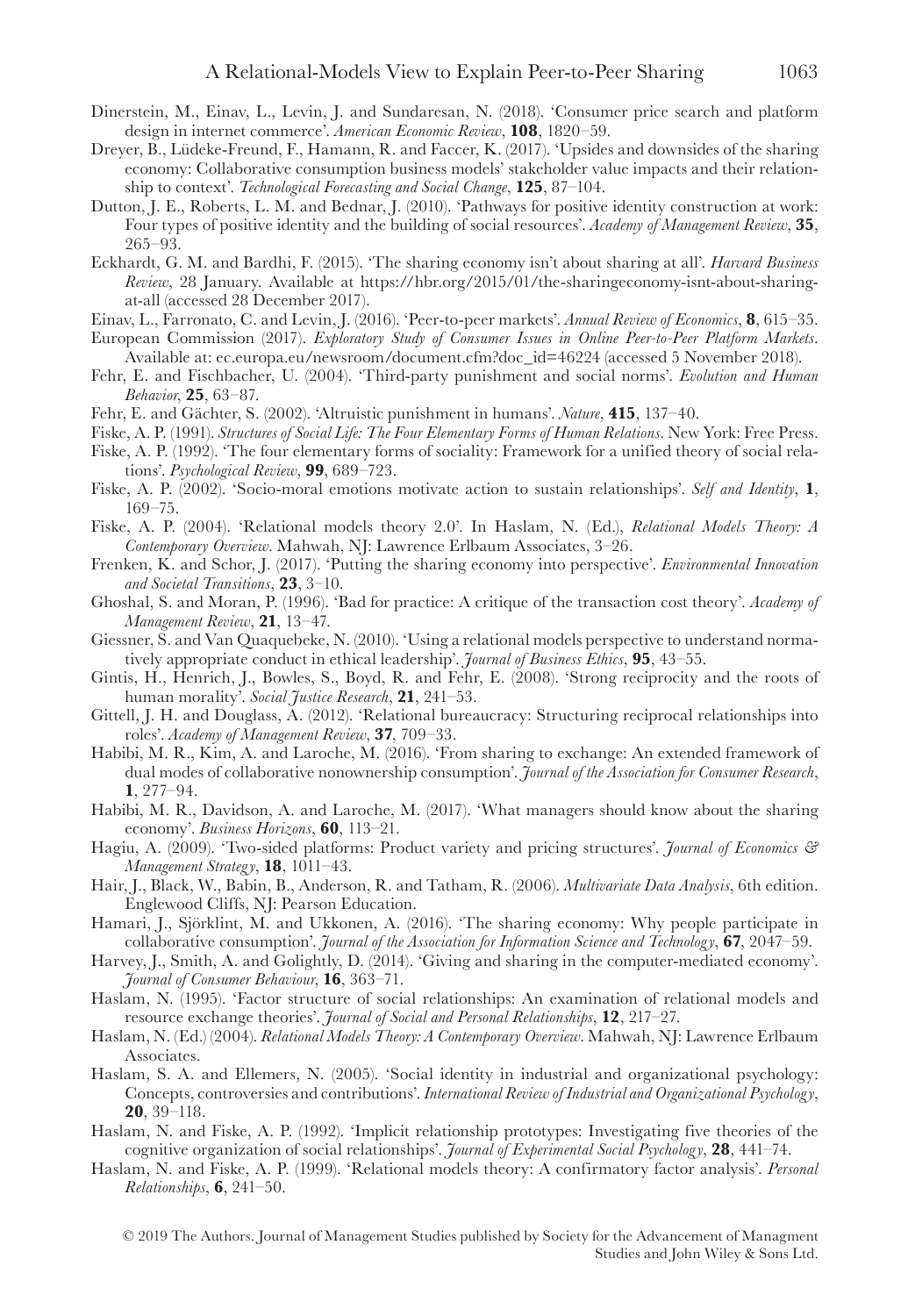Heckman, J. J. (1979). 'Sample selection bias as a specification error'. *Econometrica*, **47**, 153–61.

- Hellwig, K., Morhart, F., Girardin, F. and Hauser, M. (2015). 'Exploring different types of sharing: A proposed segmentation of the market for "sharing" businesses'. *Psychology & Marketing*, **32**, 891–906.
- Hui, X., Saeedi, M., Shen, Z. and Sundaresan, N. (2016). 'Reputation and regulations: Evidence from eBay'. *Management Science*, **62**, 3604–16.
- Huurne, M. ter, Ronteltap, A., Corten, R. and Buskens, V. (2017). 'Antecedents of trust in the sharing economy: A systematic review'. *Journal of Consumer Behaviour*, **16**, 485–98.
- Ikkala, T. and Lampinen, A. (2015). 'Monetizing network hospitality: Hospitality and sociability in the context of Airbnb'. In *Proceedings of the 18th ACM Conference on Computer Supported Cooperative Work & Social Computing*. Vancouver, 14–18 March.
- Jiang, B. and Tian, L. (2018). 'Collaborative consumption: Strategic and economic implications of product sharing'. *Management Science*, **64**, 1171–88.
- Jones, K. and Leonard, L. N. (2008). 'Trust in consumer-to-consumer electronic commerce'. *Information & Management*, **45**, 88–95.
- Keck, N., Giessner, S., Van Quaquebeke, N. and Kruijff, E. (2018). 'When do followers perceive their leaders as ethical?'. *Journal of Business Ethics*, [https://doi.org/10.1007/s10551-018-4055-3.](https://doi.org/10.1007/s10551-018-4055-3)
- Kouchaki, M., Smith-Crowe, K., Brief, A. and Sousa, C. (2013). 'Seeing green: Mere exposure to money triggers a business decision frame and unethical outcomes'. *Organizational Behaviour and Human Decision Processes*, **121**, 53–61.
- Kuwabara, K. (2015). 'Do reputation systems undermine trust? Divergent effects of enforcement type on generalized trust and trustworthiness'. *American Journal of Sociology*, **120**, 1390–428.
- Kyprianou, C. (2018). 'Creating value from the outside in or inside out: How nascent intermediaries build peer-to-peer marketplaces'. *Academy of Management Discoveries*, **4**, 336–70.
- Lawler, R. (2013). 'RelayRides ends hourly rentals and device support to focus on long-term peer-to-peer car rentals'. *Tech Crunch*, 1 October. Available at: [https://techcrunch.com/2013/10/01/relayrides](https://techcrunch.com/2013/10/01/relayrides-long-term-rentals/?guccounter=1)[long-term-rentals/?guccounter=1](https://techcrunch.com/2013/10/01/relayrides-long-term-rentals/?guccounter=1) (accessed 17 November 2018).
- Lee, K. and Allen, N. J. (2002). 'Organizational citizenship behavior and workplace deviance: The role of affect and cognitions'. *Journal of Applied Psychology*, **87**, 131–42.
- Li, S., Srinivasan, K. and Sun, B. (2009). 'Internet auction features as quality signals'. *Journal of Marketing*, **73**, 75–92.
- McClintock, C. G. and Liebrand, W. B. G. (1988). 'Role of interdependence structure, individual value orientation, and another's strategy in social decision making: A transformational analysis'. *Journal of Personality and Social Psychology*, **55**, 396–409.
- McIntyre, D. P. and Srinivasan, A. (2017). 'Networks, platforms, and strategy: Emerging views and next steps'. *Strategic Management Journal*, **38**, 141–60.
- McNeely, B. L. and Meglino, B. M. (1994). 'The role of dispositional and situational antecedents in prosocial organizational behavior: An examination of the intended beneficiaries of prosocial behavior'. *Journal of Applied Psychology*, **79**, 836–44.
- Messick, D. M. (1999). 'Alternative logics for decision making in social settings'. *Journal of Economic Behavior & Organization*, **39**, 11–30.
- Möhlmann, M. (2016). *Digital Trust and Peer-To-Peer Collaborative Consumption Platforms: A Mediation Analysis*. Unpublished paper, Stern School of Business, New York.
- Mossholder, K. W., Richardson, H. A. and Settoon, R. P. (2011). 'Human resource systems and helping in organizations: A relational perspective'. *Academy of Management Review*, **36**, 33–52.
- Muñoz, P. and Cohen, B. (2017). 'Mapping out the sharing economy: A configurational approach to sharing business modeling'. *Technological Forecasting and Social Change*, **125**, 21–37.
- Murillo, D., Buckland, H. and Val, E. (2017). 'When the sharing economy becomes neoliberalism on steroids: Unravelling the controversies'. *Technological Forecasting and Social Change*, **125**, 66–76.
- Obloj, T. and Capron, L. (2011). 'Role of resource gap and value appropriation: Effect of reputation gap on price premium in online auctions'. *Strategic Management Journal*, **32**, 447–56.
- Organ, D. W. (1997). 'Organizational citizenship behavior: It's construct clean-up time'. *Human Performance*, **10**, 85–97.
- Organ, D. W., Podsakoff, P. M. and MacKenzie, S. B. (2006). *Organizational Citizenship Behavior: Its Nature, Antecedents, and Consequences*. Thousand Oaks, CA: Sage.
- Ouchi, W. G. (1980). 'Markets, bureaucracies, and clans'. *Administrative Science Quarterly*, **25**, 129–41.
- Podsakoff, P. M., MacKenzie, S. B., Moorman, R. H. and Fetter, R. (1990). 'Transformational leader behaviors and their effects on followers' trust in leader, satisfaction, and organizational citizenship behaviors'. *The Leadership Quarterly*, **1**, 107–42.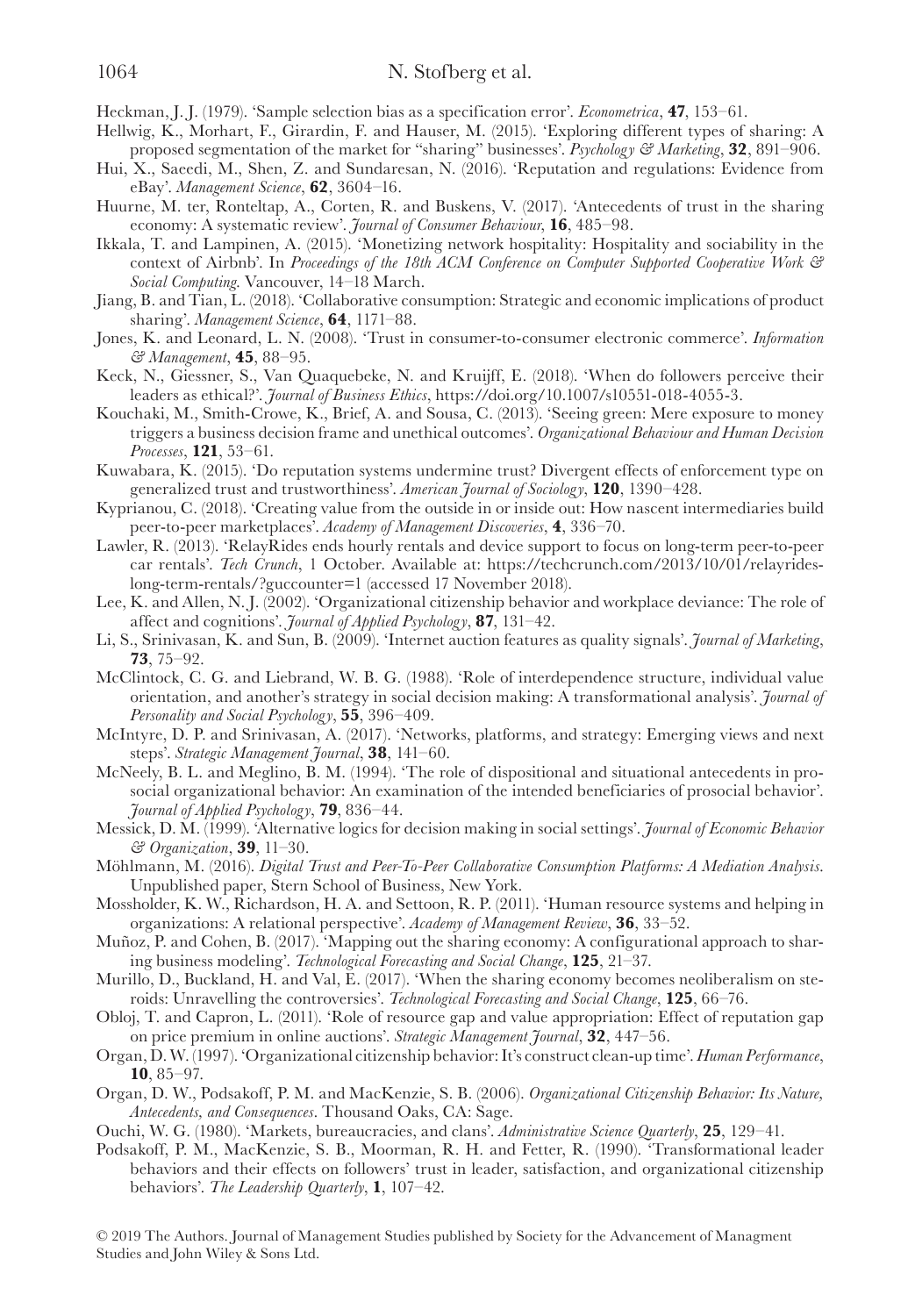- Podsakoff, P. M., MacKenzie, S. B., Paine, J. B. and Bachrach, D. G. (2000). 'Organizational citizenship behaviors: A critical review of the theoretical and empirical literature and suggestions for future research'. *Journal of Management*, **26**, 513–63.
- Podsakoff, P. M., MacKenzie, S. B. and Podsakoff, N. P. (2016). 'Recommendations for creating better concept definitions in the organizational, behavioral, and social sciences'. *Organizational Research Methods*, **19**, 159–203.
- Poppo, L., Zhou, K. Z. and Ryu, S. (2008). 'Alternative origins to interorganizational trust: An interdependence perspective on the shadow of the past and the shadow of the future'. *Organization Science*, **19**, 39–55.
- PricewaterhouseCoopers (2016a). *Assessing the Size and Presence of the Collaborative Economy in Europe*. Available at: [https://publications.europa.eu/en/publication-detail/-/publication/2acb7619-b544-11e7-837e-](https://publications.europa.eu/en/publication-detail/-/publication/2acb7619-b544-11e7-837e-01aa75ed71a1/language-en)[01aa75ed71a1/language-en](https://publications.europa.eu/en/publication-detail/-/publication/2acb7619-b544-11e7-837e-01aa75ed71a1/language-en) (accessed 15 November 2018).
- PricewaterhouseCoopers (2016b). *The Sharing Economy Presents Europe with a €570 billion Opportunity*. Available at: [https://www.pwc.com/hu/en/pressroom/2016/sharing\\_economy\\_europe.html](https://www.pwc.com/hu/en/pressroom/2016/sharing_economy_europe.html) (accessed 10 November 2018).
- Rai, T. S. and Fiske, A. P. (2011). 'Moral psychology is relationship regulation: Moral motives for unity, hierarchy, equality, and proportionality'. *Psychological Review*, **118**, 57–75.
- Reynolds, K. E., Gilkeson, J. H. and Niedrich, R. W. (2009). 'The influence of seller strategy on the winning price in online auctions: A moderated mediation model'. *Journal of Business Research*, **62**, 22–30.
- Rietveld, J. and Eggers, J. P. (2018). 'Demand heterogeneity in platform markets: Implications for complementors'. *Organization Science*, **29**, 304–22.
- Ritzer, G. and Jurgenson, N. (2010). 'Production, consumption, prosumption: The nature of capitalism in the age of the digital "prosumer"'. *Journal of Consumer Culture*, **10**, 13–36.
- Rochet, J. C. and Tirole, J. (2003). 'Platform competition in two-sided markets'. *Journal of the European Economic Association*, **1**, 990–1029.
- Rochet, J. C. and Tirole, J. (2006). 'Two-sided markets: A progress report'. *The RAND Journal of Economics*, **37**, 645–67.
- Rusbult, C. E. and Van Lange, P. A. (2003). 'Interdependence, interaction, and relationships'. *Annual Review of Psychology*, **54**, 351–75.
- Sahlins, M. (1972). *Stone Age Economics*. New York: Aldine de Gruyter.
- Schaefers, T., Wittkowski, K., Benoit, S. and Ferraro, R. (2016). 'Contagious effects of customer misbehavior in access-based services'. *Journal of Service Research*, **19**, 3–21.
- Schor, J. (2014). 'Debating the sharing economy'. *Great Transition Initiative*, October. Available at [http://](http://greattransition.org/publication/debating-the-sharing-economy) [greattransition.org/publication/debating-the-sharing-economy](http://greattransition.org/publication/debating-the-sharing-economy) (accessed 9 November 2018).
- Schor, J. B. and Fitzmaurice, C. J. (2015). 'Collaborating and connecting: The emergence of the sharing economy'. In Reisch, L. A. and Thøgersen, J. (Eds), *Handbook of Research on Sustainable Consumption*. Cheltenham: Edward Elgar Publishing, 410–25.
- Sheppard, B. H. and Sherman, D. M. (1998). 'The grammars of trust: A model and general implications'. *Academy of Management Review*, **23**, 422–37.
- Simpson, B. and Willer, R. (2015). 'Beyond altruism: Sociological foundations of cooperation and prosocial behavior'. *Annual Review of Sociology*, **41**, 43–63.
- Smith, C. A., Organ, D. W. and Near, J. P. (1983). 'Organizational citizenship behavior: Its nature and antecedents'. *Journal of Applied Psychology*, **68**, 653–63.
- Tajfel, H. (1978) 'Social categorization, social identity and social comparison'. Reprinted in 2010 In Postmes, T. and Branscombe, N. R. (Eds), *Rediscovering Social Identity*. New York: Psychology Press, 119–28.
- Tajfel, H. and Turner, J. C. (1979). 'An integrative theory of intergroup conflict'. Reprinted in 2010 in Postmes, T. and Branscombe, N. R. (Eds), *Rediscovering Social Identity*. New York: Psychology Press, 173–90.
- Tenbrunsel, A. F. and Messick, D. (1999). 'Sanctioning systems, decision frames, and cooperation'. *Administrative Science Quarterly*, **44**, 684–707.
- Thomas, L. D., Autio, E. and Gann, D. M. (2014). 'Architectural leverage: Putting platforms in context'. *Academy of Management Perspectives*, **28**, 198–219.
- Thuisafgehaald (2018). *Thuiskoks voor Extra Hulp*. Available at: [https://thuisafgehaald.desk.com/customer/](https://thuisafgehaald.desk.com/customer/nl/portal/articles/2017681-voor-wie-is-de-thuiskok-voor-extra-hulp-) [nl/portal/articles/2017681-voor-wie-is-de-thuiskok-voor-extra-hulp-](https://thuisafgehaald.desk.com/customer/nl/portal/articles/2017681-voor-wie-is-de-thuiskok-voor-extra-hulp-) (accessed 16 February 2018).
- Trivers, R. L. (1971). 'The evolution of reciprocal altruism'. *The Quarterly Review of Biology*, **46**, 35–57.
- Turillo, C. J., Folger, R., Lavelle, J. J., Umphress, E. E. and Gee, J. O. (2002). 'Is virtue its own reward? Self-sacrificial decisions for the sake of fairness'. *Organizational Behavior and Human Decision Processes*, **89**, 839–65.
- Turner, J. C., Oakes, P. J., Haslam, S. A. and McGarty, C. (1994). 'Self and collective: Cognition and social context'. *Personality and Social Psychology Bulletin*, **20**, 454–63.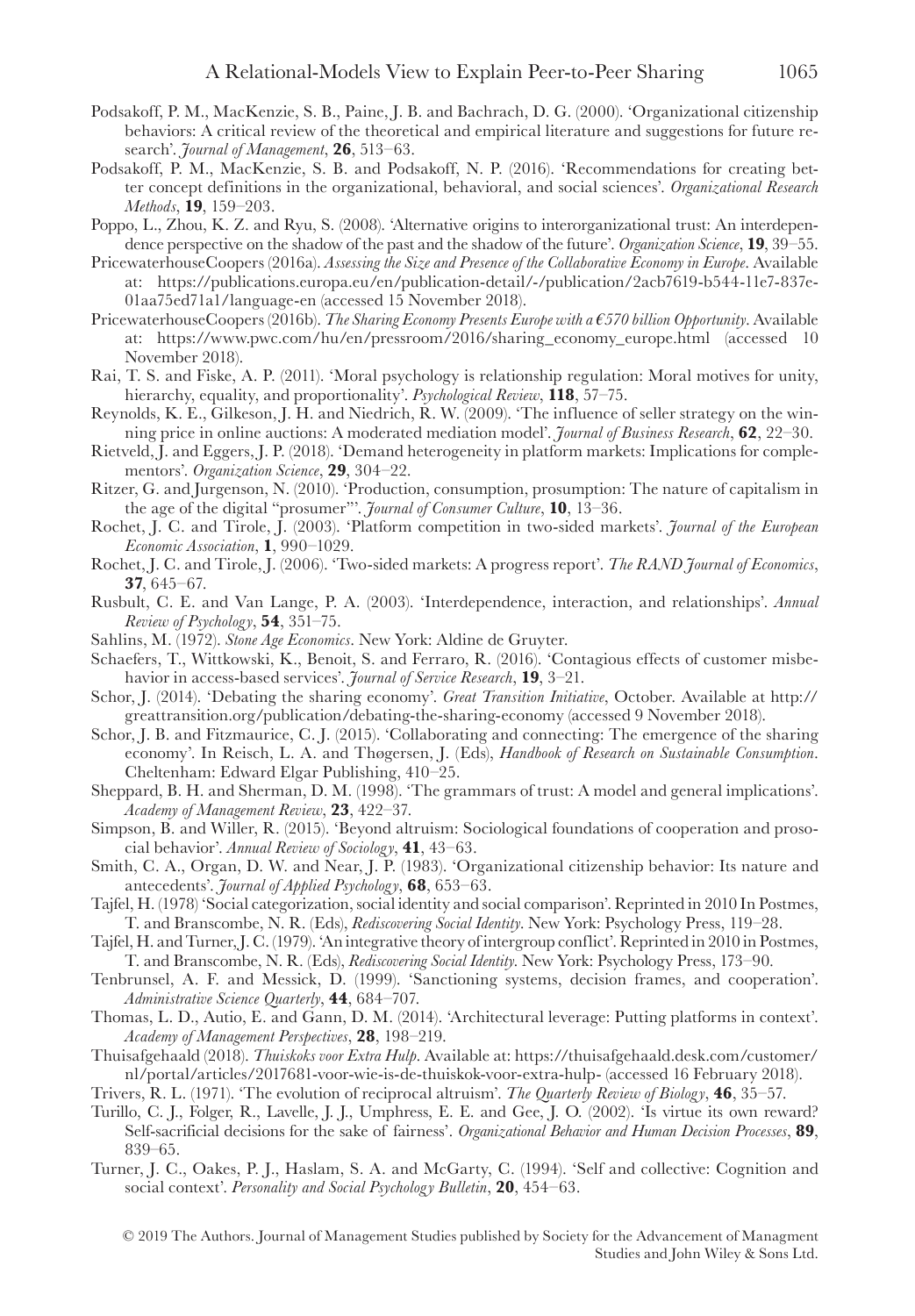- Van de Glind, P. (2015). *The Rise of the 'Peer-to-Business-to-Peer' Marketplace*. Available at: [http://www.share](http://www.sharenl.nl/nieuws/the-rise-of-the-peer-to-business-to-peer-marketplace) [nl.nl/nieuws/the-rise-of-the-peer-to-business-to-peer-marketplace](http://www.sharenl.nl/nieuws/the-rise-of-the-peer-to-business-to-peer-marketplace) (accessed 16 February 2018).
- Van Lange, P. A. M., Joireman, J., Parks, C. D. and Van Dijk, E. (2013). 'The psychology of social dilemmas: A review'. *Organizational Behavior and Human Decision Processes*, **120**, 125–41.
- Wang, H. C., He, J. and Mahoney, J. T. (2009). 'Firm-specific knowledge resources and competitive advantage: The roles of economic- and relationship-based employee governance mechanisms'. *Strategic Management Journal*, **30**, 1265–85.
- Weber, J. M., Kopelman, S. and Messick, D. M. (2004). 'A conceptual review of decision making in social dilemmas: Applying a logic of appropriateness'. *Personality and Social Psychology Review*, **8**, 281–307.
- Wilhelms, M. P., Henkel, S. and Falk, T. (2017). 'To earn is not enough: A means-end analysis to uncover peer-providers' participation motives in peer-to-peer carsharing'. *Technological Forecasting and Social Change*, **125**, 38–47.
- Williams, L. J. and Anderson, S. E. (1991). 'Job satisfaction and organizational commitment as predictors of organizational citizenship and in-role behaviors'. *Journal of Management*, **17**, 601–17.
- Williamson, O. E. (1975). *Markets and Hierarchies: Analysis and Antitrust Implications*. New York: Free Press.
- Zervas, G., Proserpio, D. and Byers, J. W. (2017). 'The rise of the sharing economy: Estimating the impact of Airbnb on the hotel industry'. *Journal of Marketing Research*, **54**, 687–705.

#### **APPENDIX**

#### **POST-HOC ANALYSIS**

In what follows we tested for the potential presence of interactions among the three relational models. To do so, as mentioned in the article, we reran each of our fully-specified models – i.e., Model 5 in Tables V, VI, and VII – three times, each time adding a distinct interaction term between our key explanatory variables ‒ i.e., *MP*x*CS*, *MP*x*EM*, *CS*x*EM*. In two of the nine new models we obtained a significant interaction, specifically, a negative moderating role of *MP* on the positive relationship between *CS* and *conscientiousness* (Coeff. of the interaction term  $MPxCS = -0.02$ , p-value < 0.1) and a positive interaction between *CS* and *EM* on *conscientiousness* (Coeff. of the interaction term *CSxEM* = 0.04, p-value < 0.01). To visualize these interactions effects, we plotted the results obtained in Figures A1 and A2. Specifically, in Figure A1 we plotted the average marginal effects of *CS* on the full range of *conscientiousness* and calculated these effects at −1 and +1 standard deviations of *MP* (corresponding to a low and a high level of *MP*, respectively). Figure A1 shows that *MP* has a negative moderating effect on the underlying relationship between *CS* and *conscientiousness*. Figure A2 shows the positive moderating effect of *CS* on the underlying relationship between *EM* and *conscientiousness*, when plotting the average marginal effects of *EM* on the full range of *conscientiousness* and calculating these effects at −1 and +1 standard deviations of *CS* (corresponding to a low and a high level of *CS*, respectively).



Figure A1. Average marginal effect of communal sharing on conscientiousness and the interaction with market pricing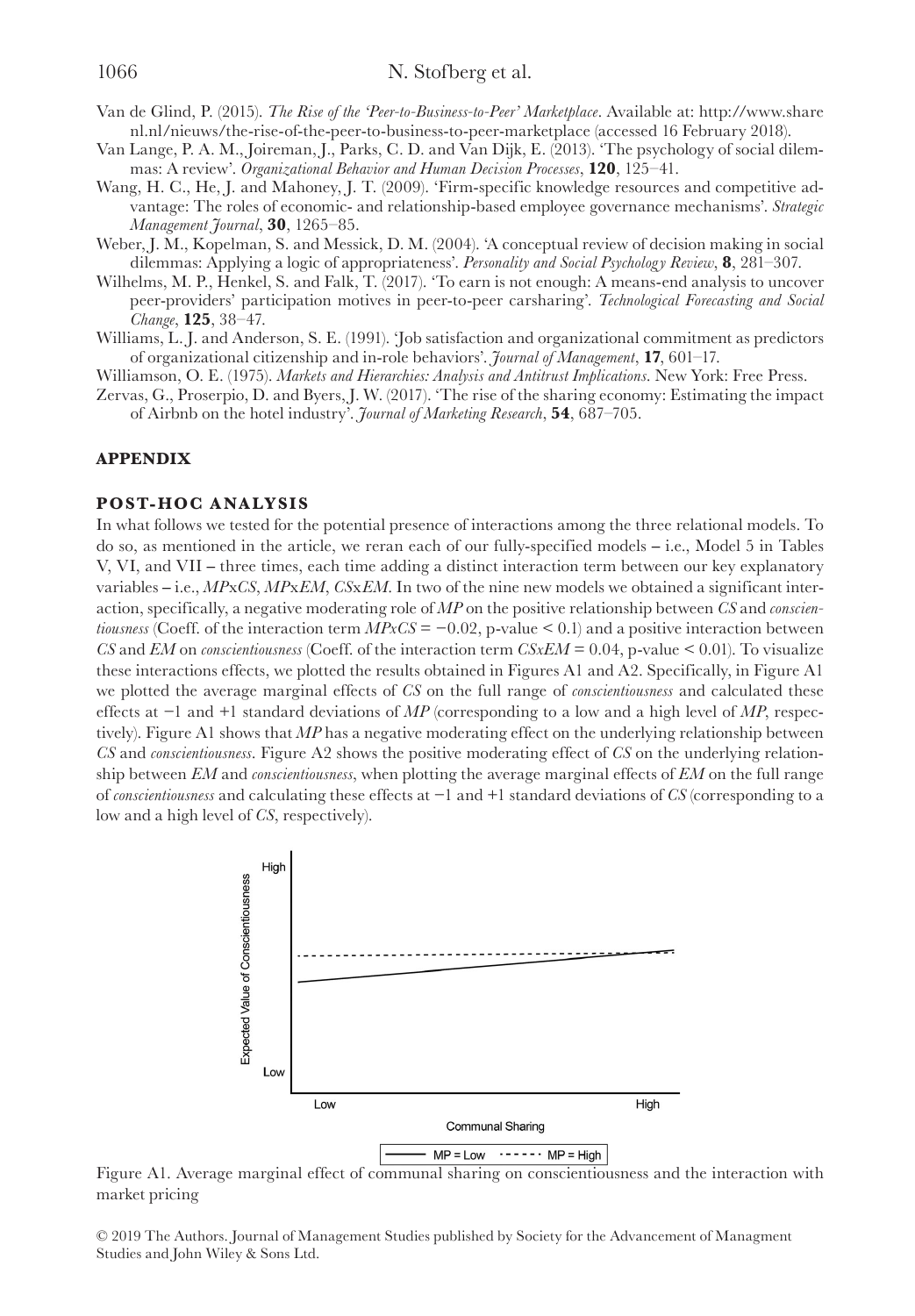

Figure A2. Average marginal effect of equality matching on conscientiousness and the interaction with communal sharing

These interactions make sense if we consider that in many social situations, individuals experience a tension between collective and self-interest. In the face of this tension, an individual motivated to maintain his/her self-image and social standing will only violate a social norm if there is a credible opportunity to claim an exemption from the norm, which resolves the moral dilemma linked to the violation in the individual's mind and (the individual hopes) in the mind of the members of the audience to whom the individual feels accountable (Blasi, 1983; Sykes and Matza, 1957). The presence of a strong market pricing frame likely provides individuals with a credible opportunity to justify an exemption from the norm of altruism linked to communal sharing. Justifications are a common way to claim an exemption: with a justification, the individuals accept responsibility for the action but deny the negative value associated with it by others (Scott and Lyman, 1968). We can similarly explain why communal sharing and equality matching strengthen each other's effects on conscientiousness. As exhibiting sharing citizenship behaviour is the normatively appropriate behaviour in both relational models, together the models make being conscientious more salient among the set of behavioural alternatives and reduce the room individuals have for justifying self-interested behaviour as a legitimate exemption.

#### **ROBUSTNESS CHECKS**

As a first robustness check, we secured the absence of common method bias using statistical methods to determine the probability of such bias (Podsakof et al., 2003). The major concern relates to our key variables as they all use data from the same survey. To determine whether our data is likely to suffer from common method bias in relation to these variables, we performed the Harman's single-factor test (Podsakoff et al., 2003) and thus ran an exploratory factor analysis on the relevant items as listed in Table II in order to establish the number of factors that are required to account for the variance in the variables. Focusing on all the items used to build our three explanatory variables *MP*, *EM*, and *CS*, the analysis indicated three factors with eigenvalues greater than 1, therefore confirming the lack of unidimensionality in our data.

Second, in view of the fact that the operationalization of the three relational models *CS*, *MP*, and *EM* are all multi-scale items derived from survey respondents, we performed additional analyses to ensure that our measures exhibit adequate internal consistency, as well as convergent and discriminant validity. We grounded our assessment of internal consistency (composite reliability) on Fornell and Larcker's (1981) measure. The results obtained indicate that the measures for internal consistency for *MP* (0.80), *EM* (0.78), and *CS* (0.81) are all greater than the 0.70 threshold that is required to establish internal consistency (Nunnally and Bernstein, 1994). In relation to convergent validity, we computed Fornell and Larcker's average variance extracted (AVE) measure for *MP* (0.57), *EM* (0.55), and *CS* (0.58). Our findings showed that all AVEs surpassed the 0.50 cut-off necessary for the AVE to confirm a satisfactory level of convergent validity. We also followed Fornell and Larcker's (1981) method to assess discriminant validity. The square roots of the AVE for *MP* (0.76), *EM* (0.74), and *CS* (0.76) are all greater than the correlations between each of the latent construct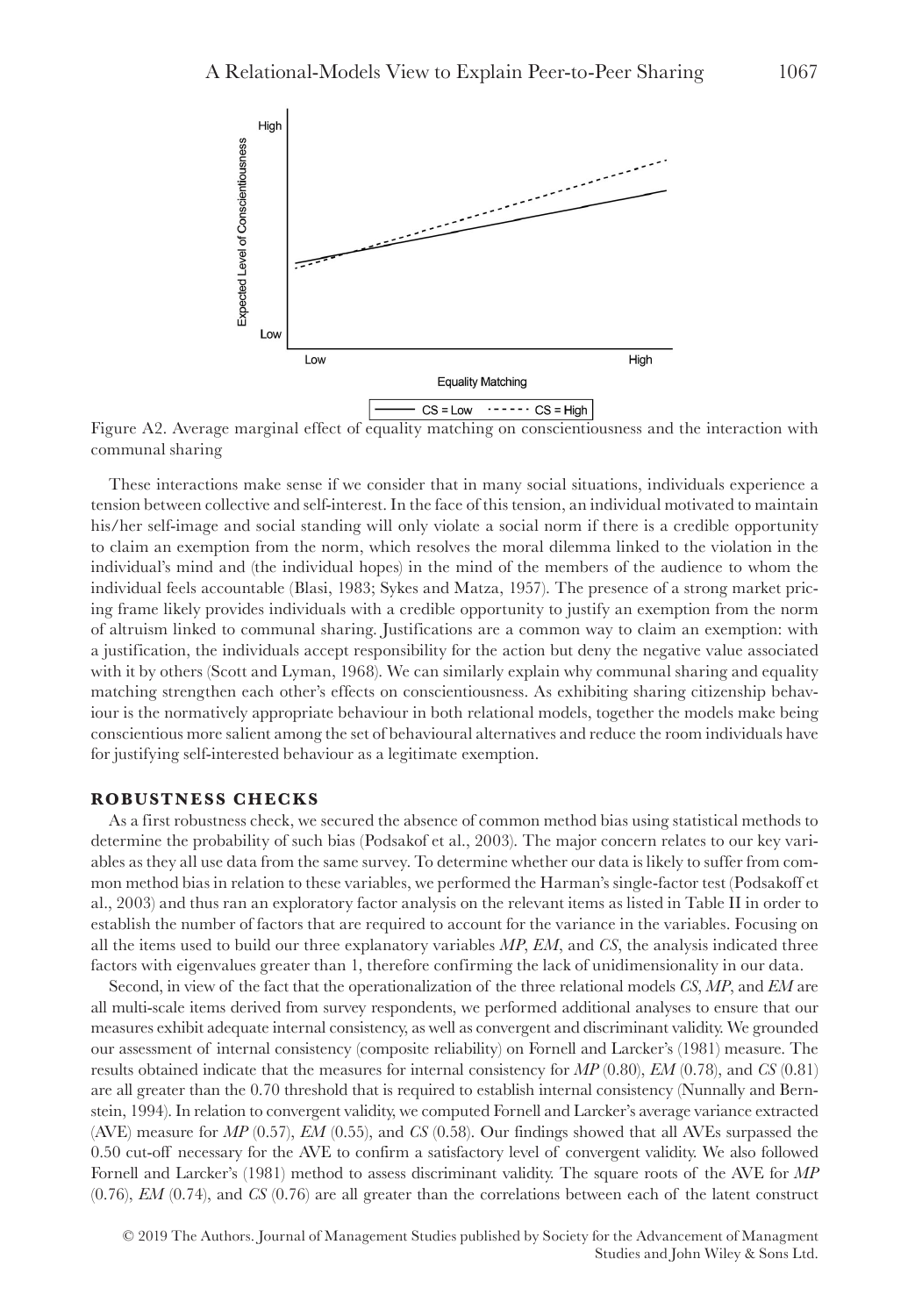### 1068 N. Stofberg et al.

pairings. Additionally, the square root of the AVE for each of three relational models is also greater than the correlation between each latent construct and every other variable considered in the analysis. This offers additional evidence in support of the discriminant validity of the three latent constructs used in our analyses (Hair et al., 2006).

Third, we addressed a potential sample selection bias due to the fact that not all respondents completed the survey. If incomplete surveys are non-random, our empirical results may be biased due to sample selection. To address this empirical issue, we followed common practice and used Heckman's (1979) two-stage estimation procedure. In the first stage, we used as dependent variable a dummy that specified whether the respondent completed the survey in its entirety and thus allowed for its inclusion in the final working sample (*dummy complete survey*). As our main exclusion variable we used a dummy that scored 1 when the respondent's income corresponds to the lowest possible category and 0 otherwise (*dummy low income*), as this is positively related to the likelihood that the respondent completes the survey  $(r = 0.33)$ , while not related to any of the three behavioural outcomes *conscientiousness*  $(r = 0.03)$ , *altruism*  $(r = 0.05)$ , and *willingness to continue participating*  $(r = 0.03)$ , thus satisfying the exclusion restriction of Heckman's (1979) two-stage estimation procedure. In the first stage we used as explanatory variables the set of control variables listed in Model 1 in Table V for which we had gathered most responses corresponding to age, specific platform used, and type of participation (provider, user, or prosumer). In the second stage we used the same set of explanatory variables and added our measures of the three relational models *CS*, *EM*, and *MP* as well as the vector of inverse Mills ratio *(IMR*) from the selection equation model estimated in the first stage. We repeated this two-stage estimation procedure three times, each time focusing on a different dependent variable in the second stage—i.e. *conscientiousness*, *altruism*, and *willingness to continue participating*. The results obtained are entirely aligned with the ones obtained without this correction (i.e. the ones reported in Model 5 in Tables V, VI, and VII) with the coefficient of *IMR* not significant in any of the three second stage model specifications, thus providing empirical evidence that our findings do not suffer from sample selection bias.

Fourth, we addressed the potential endogeneity of our key explanatory variables, as scoring higher/lower on a given relational model may be non-random and could therefore bias our results. To test for the presence of such potential bias, we focused on the direct relationship between each of the three relational models and our three dependent variables and used a two-stage approach similar to the one used to test for the presence of a sample selection bias (Bascle, 2008) (cf. also Certo et al. (2016) and Wooldridge (2010)). Starting with *CS*, in the first stage, we estimated a probit model in which the dependent variable is the propensity to display a high level of *CS* using a dummy that scores 1 if the respondent's measure of *CS* is higher than the average and 0 otherwise (*CS dummy*). The set of explanatory variables in this first-stage model corresponds to the variables gathered through our survey that one may theoretically argue to have an effect on a given respondent's level of *CS*, i.e., age, gender, education and income levels. As exclusion variable we gathered additional data based on the area in which each respondent resided at the time of completion of the survey (we had asked respondents for their postal code) and used the percentage of kids younger than 5 years old in the corresponding province (*percentage of young kids*) reported by the Dutch Central Bureau of Statistics (CBS, 2016). This is a relevant and appropriate instrument because a higher percentage of young kids should prime the adult population to use the relational frame that is most typical of family, namely CS (Fiske, 1991). Methodologically, *percentage of young kids* satisfies the exclusion restriction as it is positively related to *CS dummy* while not related to any of the three dependent variables used in our study—*conscientiousness, altruism*, and *willingness to continue participating*.

From the first stage we computed the inverse mills ratio (*IMR*) and used it as a control variable in the second stage in order to obtain consistent and unbiased coefficients. In the second stage, we ran an OLS regression with *conscientiousness* as our dependent variable and *CS dummy* as the main explanatory variable together with all the other explanatory variables included in the first stage. The results we obtained are entirely aligned with the ones obtained without this correction (which also correspond to the ones reported in Model 2 in Table V in the main analysis). Moreover, the coefficient associated with *IMR* is not significant. This is an important finding as the lack of any statistical significance of this coefficient corroborates the notion that the potential endogeneity associated with reporting a high versus low level of *CS* does not affect our results related to the relationship between *CS* and *conscientiousness*. We repeated this two-stage estimation procedure twice, using as dependent variable in the second stage first *altruism* and then *willingness to continue participating*. In both cases, the results obtained are entirely aligned with the ones obtained without this correction and the